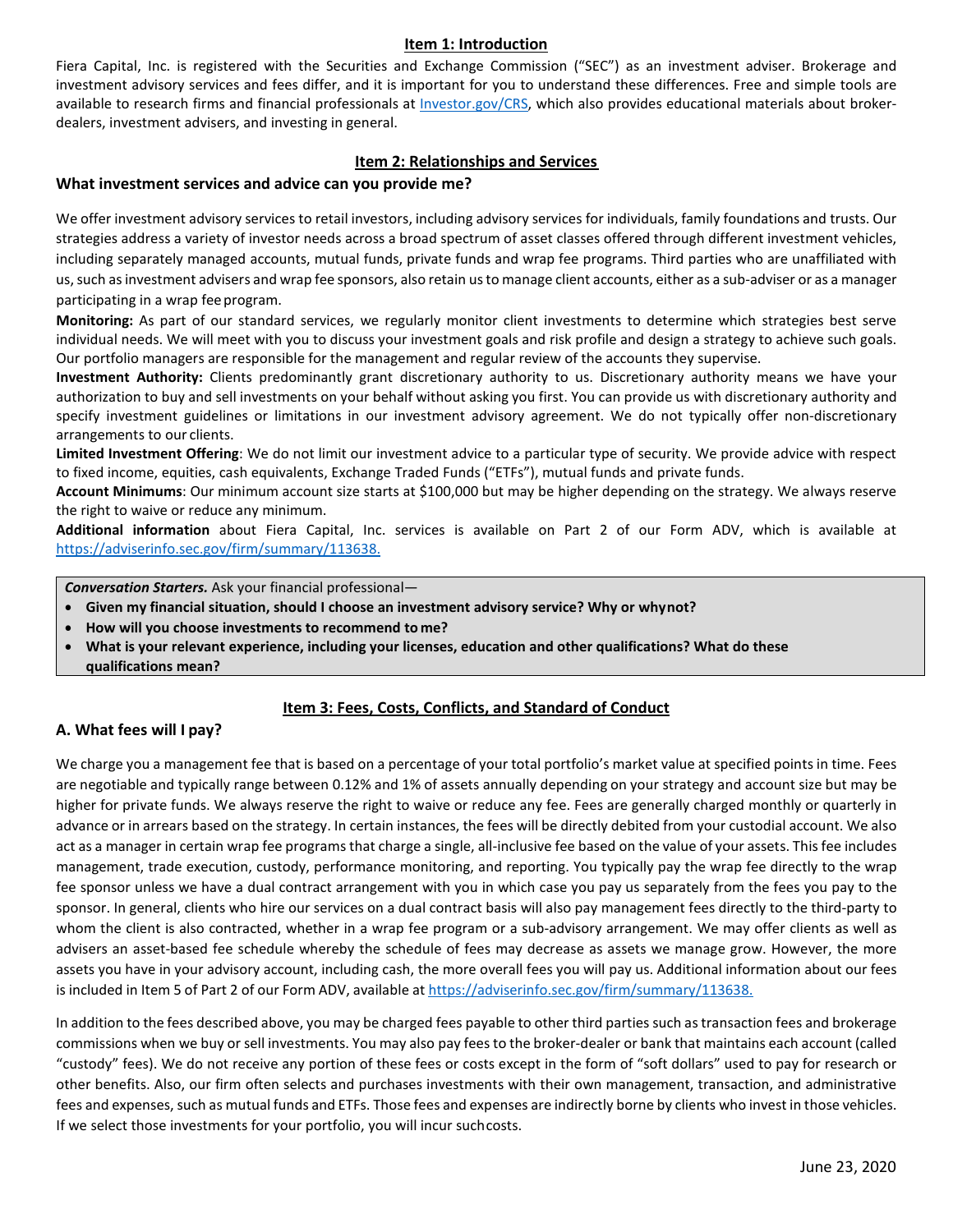You will pay fees and costs whether you make or lose money on your investments. Fees and costs will reduce any amount of money you make on your investments over time. Please make sure you understand what fees and costs you are paying.

#### **Conversation Starter.** Ask your financial professional—

• Help me understand how these fees and costs might affect my investments. If I give you \$10,000 to invest, how much will go **to fees and costs, and how much will be invested for me?**

#### B. What are your legal obligations to me when acting as my investment adviser? How else does your firm make money **and what conflicts of interest do you have?**

*When we act as your investment adviser*, we have to act in your best interest and not put our interest ahead of yours. At the same time, the way we make money creates some conflicts with your interests. You should understand and ask us about these conflicts because they can affect the investment advice we provide to you. Here are some examples to help you understand what this means:

- We may recommend the allocation of client assets to affiliated funds and to strategies managed by our firm. Investing client assets in affiliated funds and strategies may create a conflict of interest. Further, certain affiliated funds we recommend to our clients are fund of funds which also invest, to a limited extent, in affiliated funds. Although we believe that such investments provide benefits, it is possible that unaffiliated funds and strategies may also be appropriate. When client assets are allocated to affiliated funds, you only pay the fees charged by such funds and no separate fee for the allocation services.
- Some broker-dealers that we trade with allocate a portion of the commissions that our clients pay in order to pay for research or other benefits used by us. These "soft dollar" arrangements help our firm make investment decisions, but they can have the effect of increasing your transaction costs. Our firm reviews these arrangements regularly with your interests in mind.
- We have many clients which means that our financial professionals may have a conflict in allocating investments to different clients. To address this conflict, we have procedures to monitor client portfolios and ensure the fair allocation of opportunities. For more information on our allocation processes, see our Form ADV Item 12, Sections 7 and 8, which is available a[thttps://adviserinfo.sec.gov/firm/summary/113638.](https://adviserinfo.sec.gov/firm/summary/113638)

*Conversation Starter.* Ask your financial professional—

• **How might your conflicts of interest affect me, and how will you addressthem?**

**Additional information** about conflicts of interest between our firm and our clients is available on Part 2 of our Form ADV, specifically Item 4, Section 7, which is available a[t https://adviserinfo.sec.gov/firm/summary/113638.](https://adviserinfo.sec.gov/firm/summary/113638)

#### **How do your financial professionals make money?**

Our financial professionals receive a salary and a discretionary bonus. Compensation is set with the intention of attracting and retaining highly qualified professionals. Compensation is based on a variety of factors, including the number, value and complexity of accounts and client satisfaction and retention.

#### **Item 4: Disciplinary History**

#### **Do you or your financial professionals have legal or disciplinary history? Yes □ No ⊠**

Visit [Investor.gov/CRS](https://www.investor.gov/CRS) for a free and simple search tool to research us and our financial professionals.

*Conversation Starter.* Ask your financial professional—

• **As a financial professional, do you have any disciplinary history? For what type of conduct?**

#### **Item 5: Additional Information**

*Additional information about our services* can be found at [https://adviserinfo.sec.gov/firm/summary/113638.](https://adviserinfo.sec.gov/firm/summary/113638) If you have any questions about the contents of this relationship summary or would like to request a copy or receive up-to-date information about us, please contact Colleen Nichols at 212-300-1600 or [CMNichols@fieracapital.com.](mailto:CMNichols@fieracapital.com)

**Conversation Starter.** Ask your financial professional—

• **Who is my primary contact person? Is he or she a representative of an investment-adviser or a broker-dealer? Who can I talk to if I have concerns about how this person is treating me?**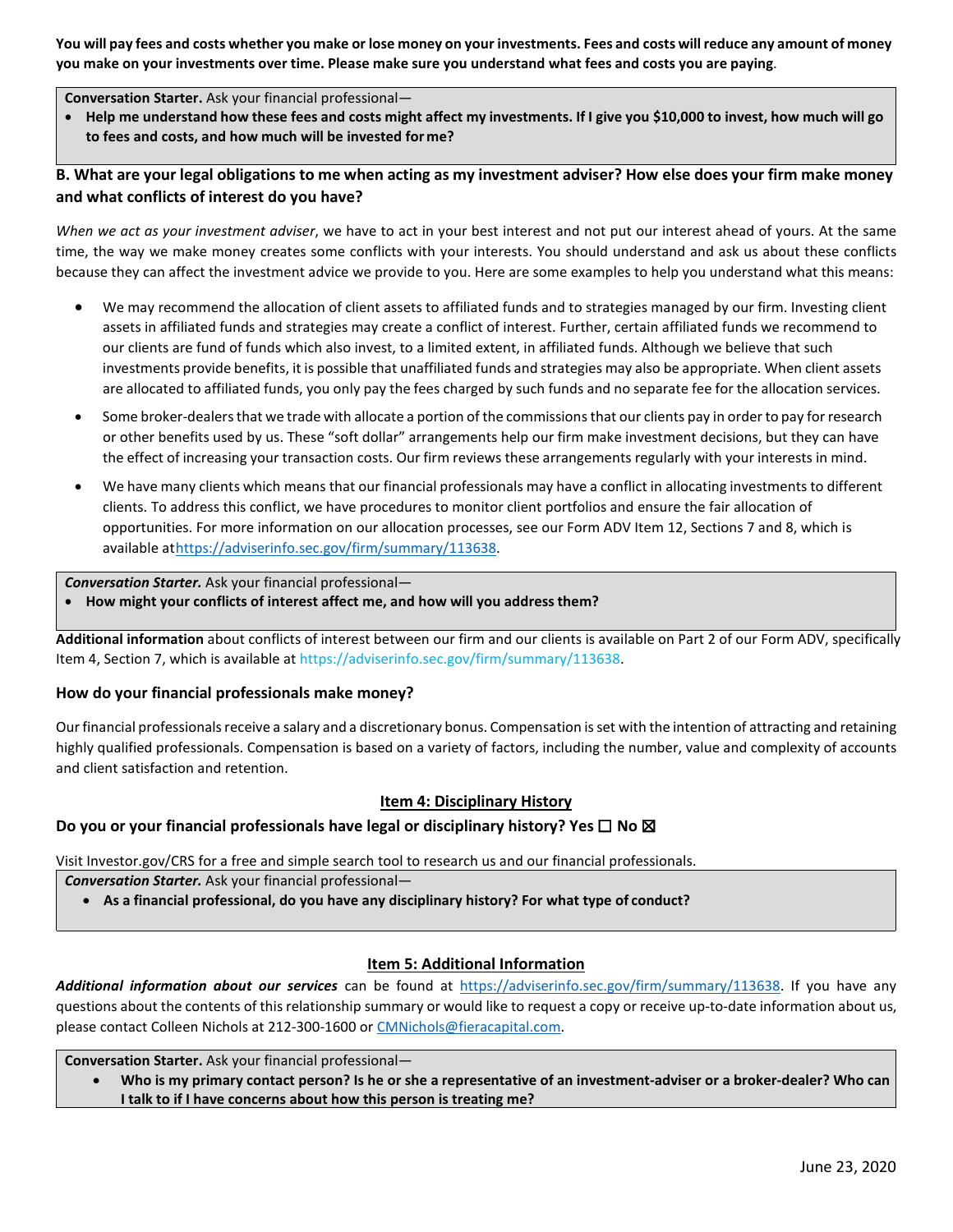# FIERA CAPITAL INC.

# Part 2A of Form ADV Firm Brochure

375 Park Avenue, 8th Floor New York, NY 10152 <https://us.fieracapital.com/>

**March 28, 2022**

**This brochure provides information about the qualifications and business practices of Fiera Capital Inc. If you have any questions about the contents of this brochure, please contact us at (212) 300-1600. The information in this brochure has not been approved or verified by the United States Securities and Exchange Commission (the "SEC") or by any state securities authority. Registration with the SEC should not be assumed to imply a certain level of skill or training.**

**Additional information about Fiera Capital Inc. is also available on the SEC's website at: [www.adviserinfo.sec.gov.](http://www.adviserinfo.sec.gov/)**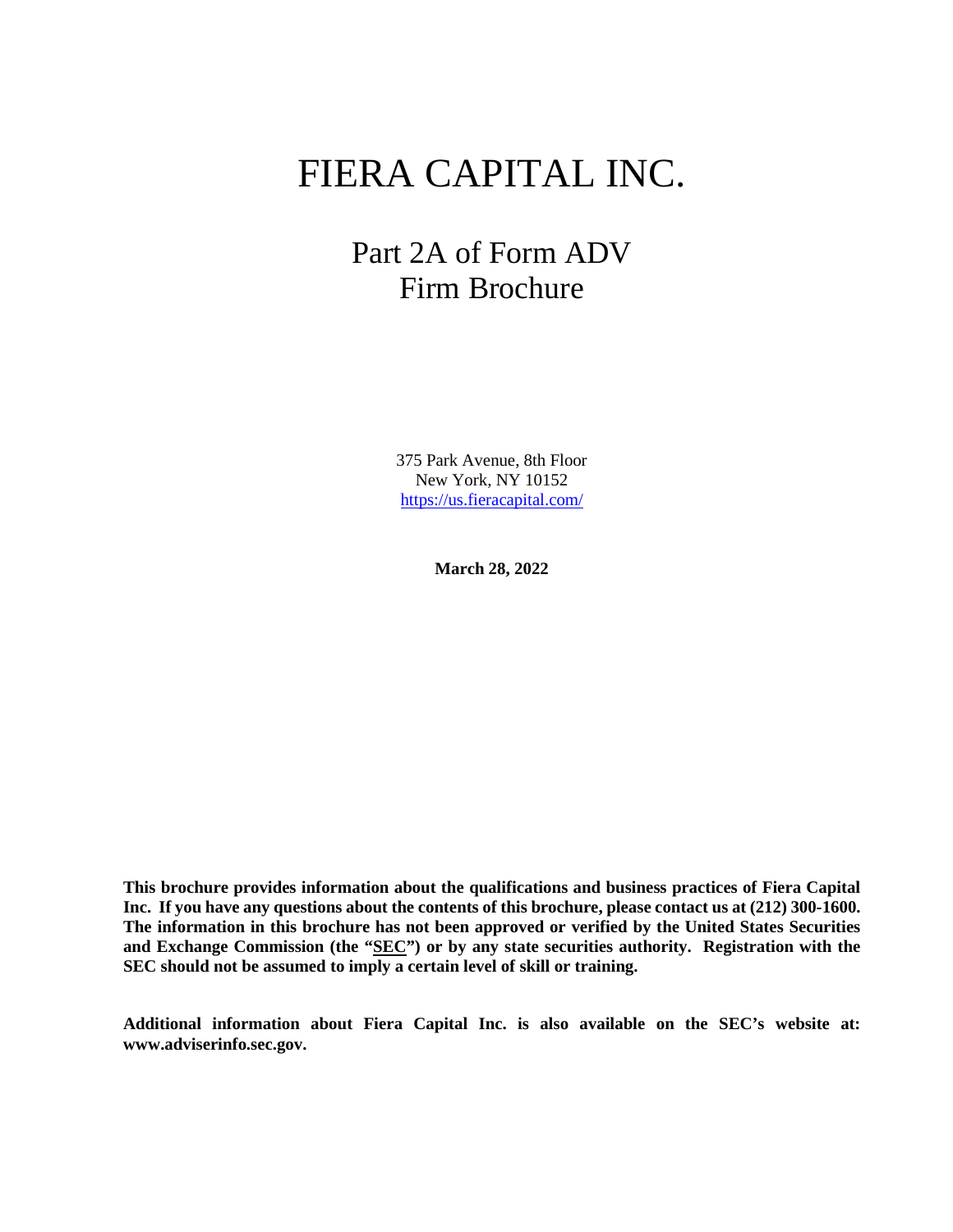# <span id="page-3-0"></span>Item 2: Material Changes

Fiera Capital Inc. ("Fiera Capital" or the "Firm") last filed its Form ADV Part 2A ("Brochure") on March 22, 2021, as part the Annual Amendment. Since the Firm's last filing, there have been the following material changes:

- **Deletion of Industry Affiliations**: Item 4 and Item 10 have been updated to report that the Firm is no longer affiliated with Bel Air Investment Advisors LLC ("Bel Air Advisors") and Bel Air Securities LLC ("Bel Air Securities"). The Firm was affiliated with Bel Air Securities and Bel Air Advisors through common ownership by Fiera US Holdings Inc., which in turn is wholly-owned by the Firm's parent company, Fiera Capital Corporation. Bel Air Securities is in the process of being dissolved and its FINRA license has been withdrawn. On February 28, 2021, Fiera Capital Corporation sold Bel Air Investment Advisors to Hightower Advisors, LLC.
- **Changes to the Fiera Capital Series Trust:** Item 4 has been updated to report the sale of the Fiera Capital Emerging Markets Fund (the "EM Fund") which was finalized in July 2021. The EM Fund was sold to Sunbridge Capital Partners, LLC ("Sunbridge"), which is controlled by the EM Fund's former portfolio manager. The decision to sell the EM Fund came as part of the Firm's strategic review of its U.S operations.
- **Other Material Changes to our Business**:
	- o **New Sub-Advisory Agreement with StonePine Asset Management, Inc.** Item 4 has been updated to reflect the fact that on January 31, 2022, the Firm entered into a sub-advisory arrangement with StonePine Asset Management Inc. ("StonePine") pursuant to a Sub-Advisory Agreement dated January 31, 2022, whereby StonePine will provide investment advice to the Firm for the benefit of certain Firm clients while other services including but not limited to client relationship management, portfolio compliance, global trade execution, operations, risk management, performance measurement and reporting services will remain with the Firm. StonePine's investment team was previously employed by Fiera Capital Corporation, the Firm's parent company, and serviced US clients of the Firm under a participating affiliate arrangement with the Firm which is referenced in Item 10. The participating affiliate arrangement will remain in place for the purpose of overseeing StonePine pursuant to the Sub-Advisory Agreement and other teams employed by Fiera Capital Corporation.
	- o **Deregistration from the U.S. Commodity Futures Trading Commission ("CFTC") and the National Futures Association ("NFA").** Item 10 has been updated to report that the Firm is no longer registered with the CFTC and is no longer a member of the NFA. The Firm deregistered because it no longer manages vehicles regulated by the CFTC and the NFA.
	- o **Discontinuation of Fund of Hedge Funds and Hedge Fund Seeding Funds.** Item 4 and Item 8 have been updated to report that the Firm no longer manages fund of hedge funds and hedge fund seeding vehicles.
	- o **Updates to Schedule A:** On November 1st, 2021, Wei Zhao joined Fiera Capital Inc. as CCO, Head of US Compliance. Nitin Kumbhani and Evangelia Kleftodimou Smith were removed from Schedule A. Mark Harrell, William Cashel, and Wei Zhao were added to Schedule A. For this matter, the Firm filed the other-than annual amendment when it occurred.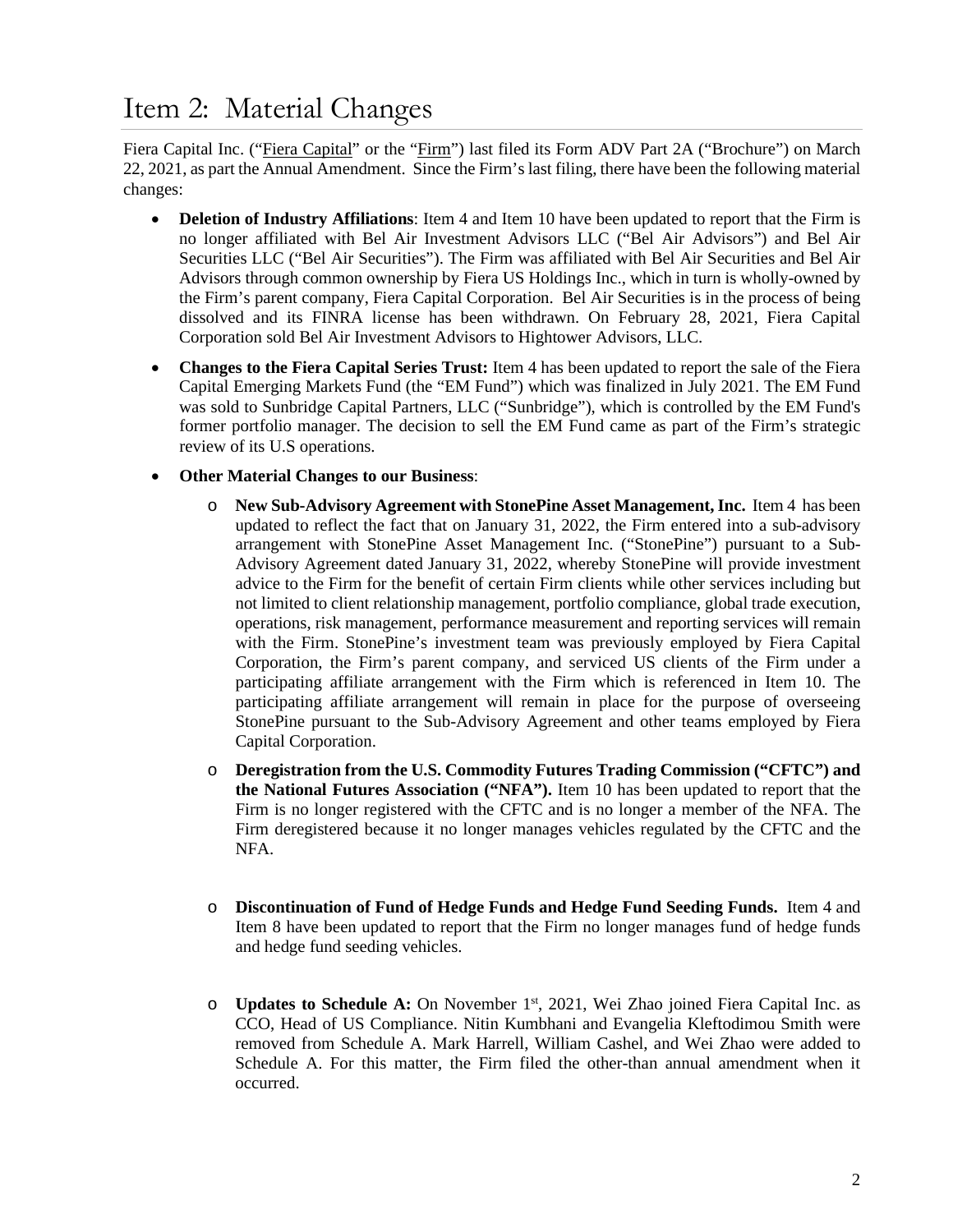# <span id="page-4-0"></span>Item 3: Table of Contents

| Item 11: Code of Ethics, Participation or Interest in Client Transactions and Personal Trading30 |  |
|--------------------------------------------------------------------------------------------------|--|
|                                                                                                  |  |
|                                                                                                  |  |
|                                                                                                  |  |
|                                                                                                  |  |
|                                                                                                  |  |
|                                                                                                  |  |
|                                                                                                  |  |
|                                                                                                  |  |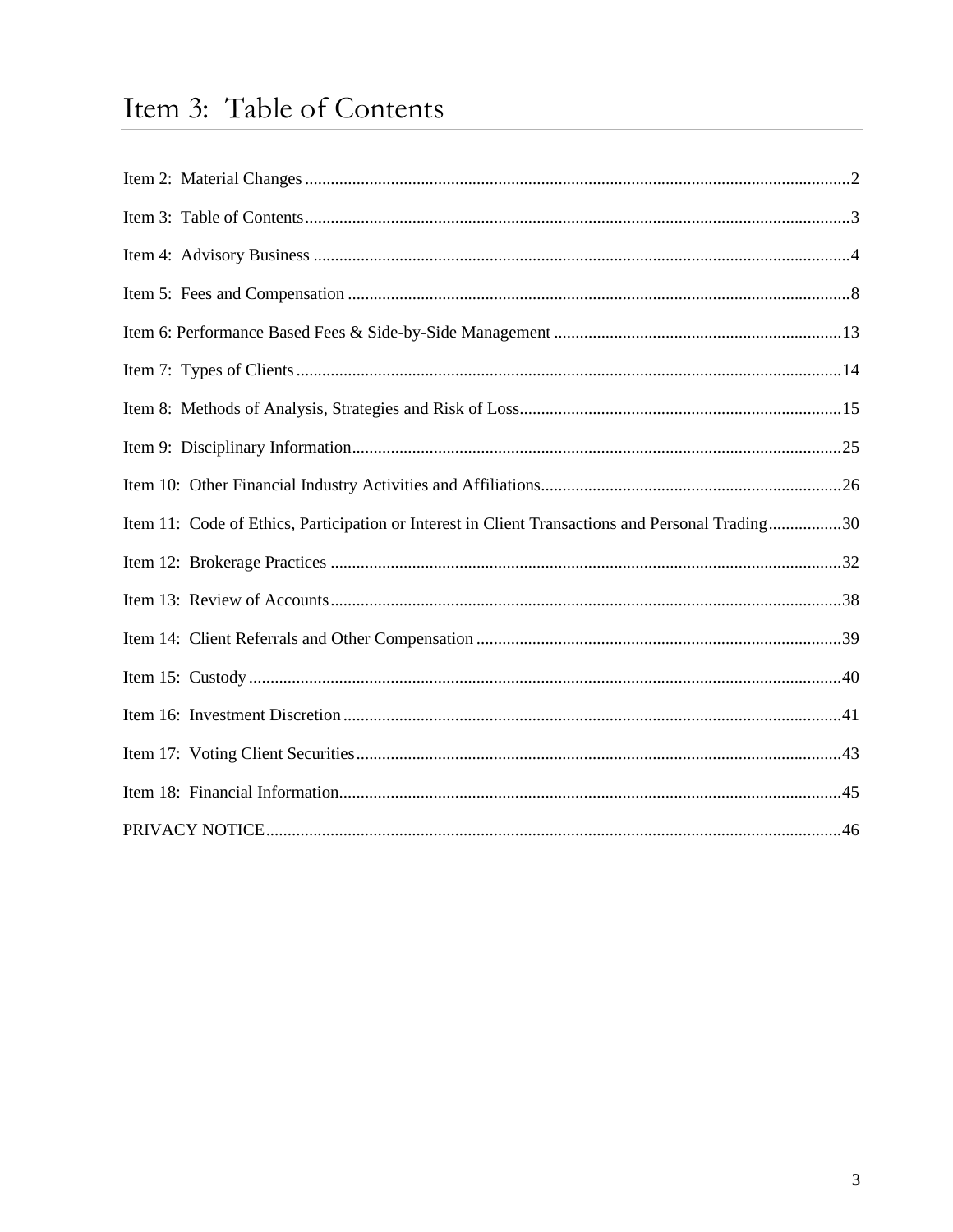# <span id="page-5-0"></span>Item 4: Advisory Business

Fiera Capital is registered as an investment adviser with the SEC with its principal place of business located in New York, NY. Fiera Capital is organized under the laws of Delaware.

## **1. History and Ownership**

Fiera Capital was founded in 1972, then operating under the name Wilkinson O'Grady & Co., Inc. ("Wilkinson O'Grady"), and was acquired in 2013 by Fiera Capital Corporation ("FCC"), a publicly traded company listed on the Toronto Stock Exchange under the symbol FSZ. Fiera Capital is the U.S. division of FCC, and is comprised of multiple investment teams brought together through the following series of acquisitions and combinations:

- On November 9, 2015, Fiera Capital assumed all of the investment advisory business of Samson Capital Advisors LLC, an independent fixed income investment management boutique founded in 2004.
- On June 1, 2016, Fiera Capital assumed all of the investment advisory business of Apex Capital Management, Inc., an employee-owned boutique growth equity manager founded in 1987.
- On September 1, 2016, Fiera Capital acquired certain assets of Larch Lane Advisors LLC, a hedge fund-of-funds, hedge fund seeding, and liquid alternatives manager founded in 1999.
- On December 1, 2017, Fiera Capital became the sub-adviser to the City National Rochdale Emerging Markets Fund (the "CNR EM Fund") and acquired Fiera Capital (Asia) Limited, an entity employing certain employees who provided research and investment analysis to the CNR EM Fund. On June 4, 2018, the CNR EM Fund was reorganized onto the Fiera Capital Series Trust as the Fiera Capital Emerging Markets Fund (the "EM Fund"), at which time Fiera Capital became the adviser of the EM Fund. On March 2,2021, the Firm entered into a purchase agreement to sell its advisory business related to the EM Fund to Sunbridge Capital Partners, LLC ("Sunbridge"), an SEC registered investment adviser controlled by the EM Fund's portfolio manager. The decision came as part of the Firm's strategic review of its U.S operations. The sale closed on July 9th, 2021.
- On December 1, 2018, the Firm transferred the investment operations of the Equity-Thematic Team and all the associated Client accounts to its wholly-owned subsidiary, Wilkinson Global Asset Management LLC ("WGAM"), an SEC-registered investment adviser. The portfolio management team, consisting of former Wilkinson O'Grady managers and the service teams responsible for managing the transferred accounts, joined WGAM and assumed responsibility for managing WGAM's day-to-day operations, with oversight by a board of directors which included individuals appointed by the Firm. On December 31, 2020, the Firm sold all of its ownership interest in WGAM to Wilkinson Global Capital Partners LLC. The Firm has no longer any affiliation with WGAM.
- On January 31, 2022, the Firm entered into a Sub-Advisory Agreement with StonePine Asset Management Inc. ("StonePine"), an SEC registered investment adviser, pursuant to which StonePine will provide investment advice to the Firm for the benefit of certain Firm clients while other services including but not limited to client relationship management, portfolio compliance, global trade execution, operations, risk management, performance measurement and reporting services will remain with the Firm.

Fiera Capital is wholly-owned by Fiera US Holding Inc., which in turn is wholly owned by FCC.

## **2. Advisory Services**

Fiera Capital provides investment management services to separately managed accounts for predominantly U.S. high net worth individuals, including affluent families and their foundations, and institutional Clients, including pension plans, profit sharing plans and other charitable organizations (collectively, "Clients")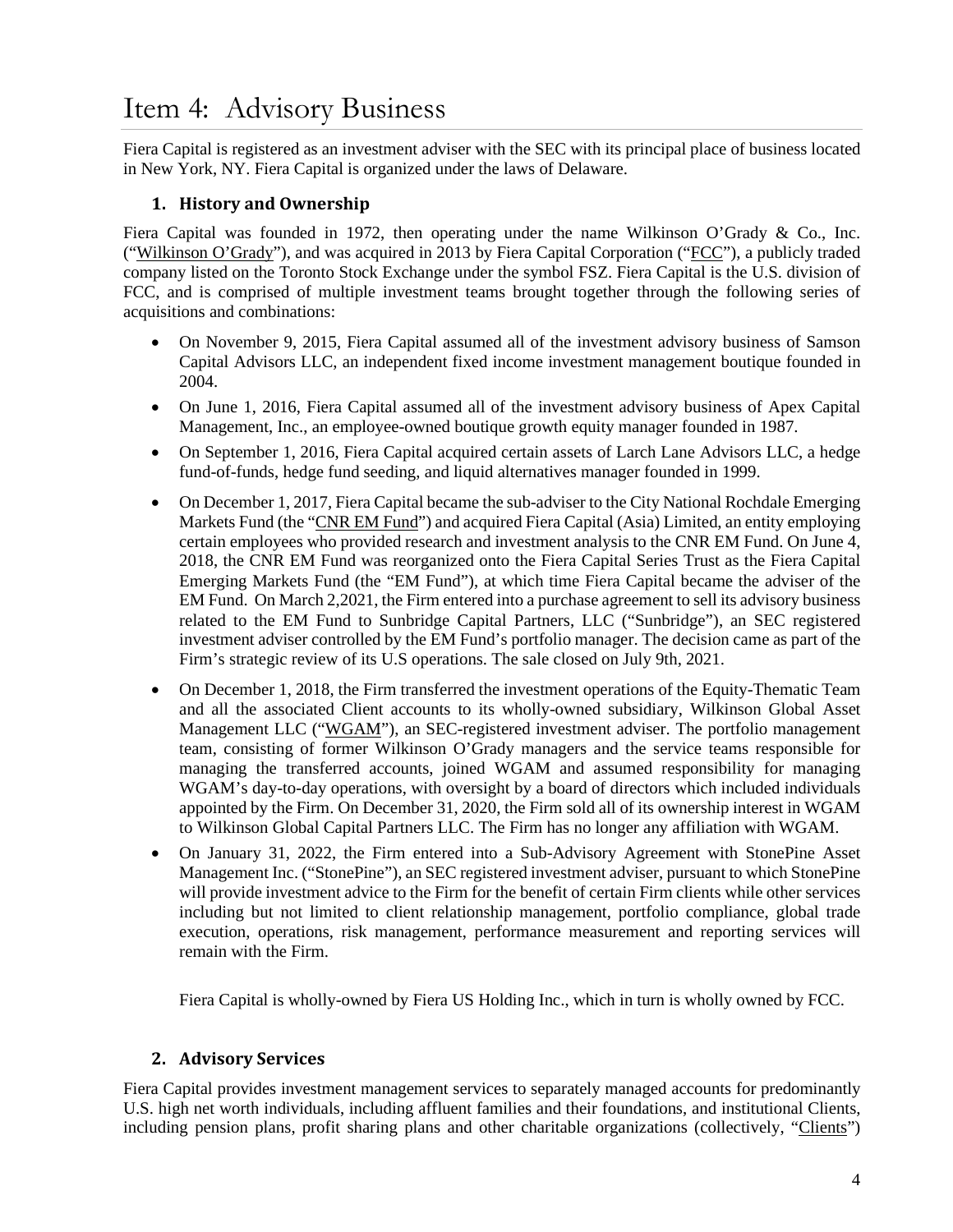primarily on a discretionary basis. The Firm also provides investment advisory services as an adviser or subadviser to certain comingled investment vehicles offering interests on a private placement basis (each, a "Private Fund" and collectively, the "Private Funds"). In addition, Fiera Capital serves as an adviser or subadviser to certain investment companies registered under the 1940 Act (each a "Registered Fund" and collectively, the "Registered Funds"), including each Registered Fund organized under the Fiera Capital Series Trust ("Fiera Series Trust") (the Registered Funds together with the Private Funds are referred to collectively as the "Funds"). The Fiera Series Trust is a statutory trust that offers shares in certain Registered Funds (each, a "Fiera Series Registered Fund" and collectively, the "Fiera Series Registered Funds"). The Fiera Series Registered Funds include the Fiera Capital Global Equity Fund, the Fiera Capital International Equity Fund, the Fiera Capital Small/Mid-Cap Growth Fund, and the Fiera Capital U.S. Equity Long-Term Quality Fund. Fiera Capital serves as the adviser to each Fiera Series Registered Fund. Investors in the Private Funds include wealthy individuals, families, trusts, endowments, foundations, corporations, public funds and Taft-Hartley plans or other investors. Investors in the Funds are not considered Clients of Fiera Capital as they cannot direct the investment strategy or impose investment restrictions. For a list of the Firm's Registered Funds and Private Funds, please refer to Sections 5.G.(3) and 7.B.(1) and 7.B.(2) of Schedule D of the Form ADV Part 1A, respectively.

## **3. Investment Strategies**

Fiera Capital's strategies are designed to address a variety of investor needs across a broad spectrum of asset classes and styles. The Firm currently specializes in investment strategies that are grouped as Equity, Equity-Growth, Equity-ETF, Fixed Income, and Private Market investment strategies. This grouping is used throughout this Brochure. The Firm's investment strategies are available in different forms and vehicles, including separately managed accounts, Registered Funds, and Private Funds that are only available to investors who meet certain legal criteria. More details about each of the Firm's investment strategies is provided below and in Item 8 of this Brochure which details the risks associated with the Firm's strategies and Funds.

## **Equity Strategies**

The Equity investment strategies (the "Equity Strategies") consist of the International Equity, U.S. Equity and Global Equity strategies, which are offered as separately managed accounts, Private Funds, as well as the Fiera Capital Global Equity Fund, the Fiera Capital U.S. Equity Long-Term Quality Fund and the Fiera Capital International Equity Fund, each a Fiera Series Registered Fund. The day-to-day management of the Equity Strategies is handled by StonePine pursuant to the terms of the above-mentioned sub-advisory agreement.

#### **Equity-Growth Strategies**

The Equity-Growth investment strategies (the "Equity-Growth Strategies") consist of the All Cap Growth, All Cap International, Large Cap Growth, Mid Cap Growth, Small-Mid Cap Growth, Small Cap Growth, International Small-Mid Cap, Flexible Asset Mix, and Quality Dividend Growth strategies, which are offered as separately managed accounts and under Wrap Programs (as defined below), as well as the Fiera Capital Small/Mid-Cap Growth Fund, a Fiera Series Registered Fund. The day-to-day management is handled by the Equity-Growth investment management team.

#### **Equity-ETF Strategies**

The Equity ETF strategies consist of the Growth Equity strategy and the Global Equity Index strategy. The day-to-day management of these strategies are handled by the Private Wealth investment management team.

#### **Fixed Income Strategies**

The Fixed Income investment strategies (the "Fixed Income Strategies") consist of the ESG in Fixed Income, Tax Efficient Fixed Income, Taxable Fixed Income, and the Investment Company strategies. The day-to-day management is handled by the Fixed Income investment management team.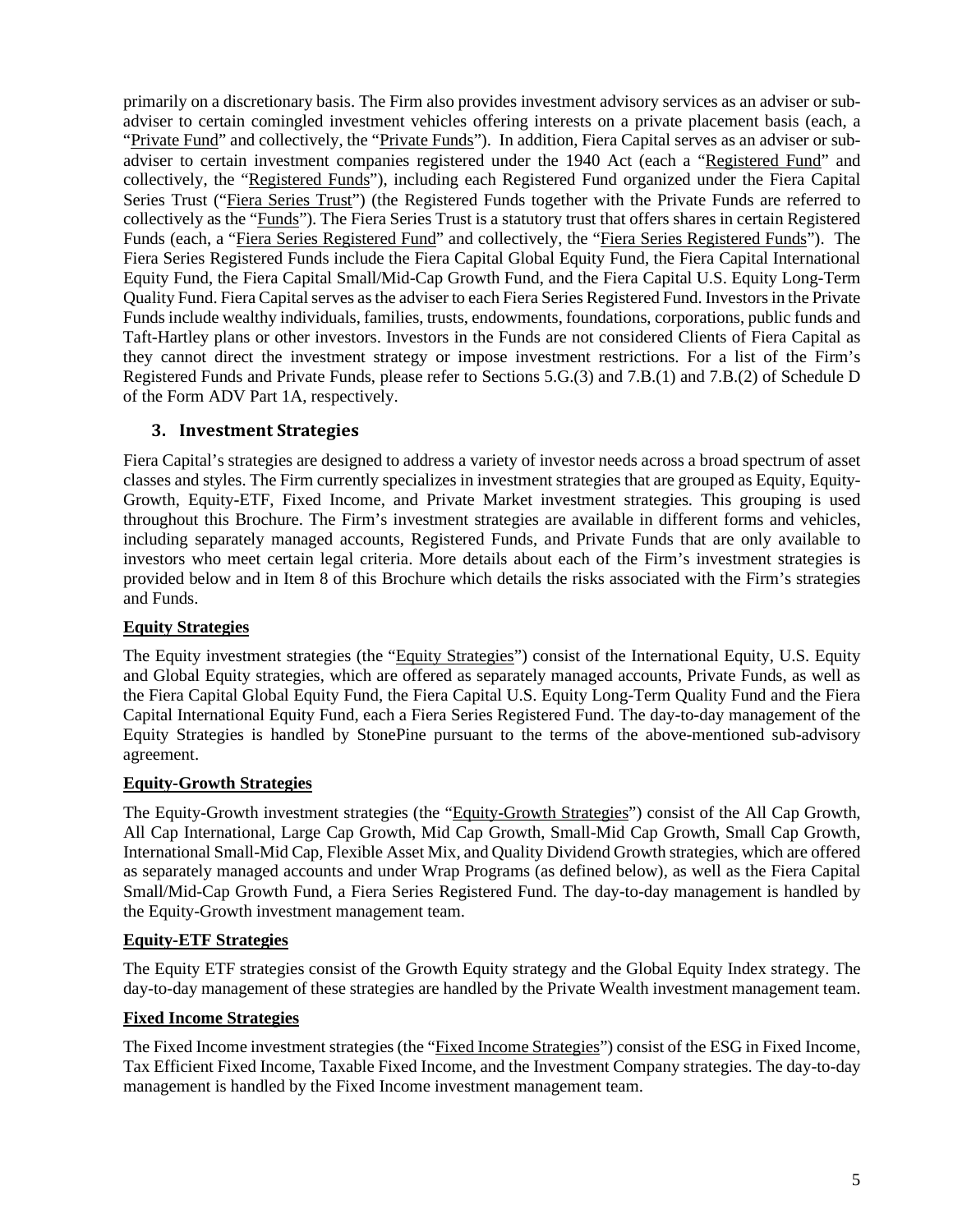## **Private Markets Strategies**

The Private Markets Strategy consists of funds of credit funds, the day-to-day management of which is handled by the Private Markets team. In the Private Markets strategy, Fiera Capital allocates Client assets to third party funds as well as Fiera Capital affiliated funds.

## **4. Customized Services**

Investment services may be tailored to each Client's specific needs and objectives, including restrictions on investing in certain securities or types of securities. Fiera Capital has established procedures and controls to monitor compliance with each Client's specific investment guidelines.

Where the Firm is the investment adviser to a pooled investment vehicle, whether a Registered Fund or Private Fund, the investment objectives, guidelines and any investment restrictions generally are not tailored to the needs of individual investors in those vehicles, but rather are described in the prospectus or other relevant offering document for the vehicle. As mentioned above, investors in the Funds are not considered Clients of Fiera as they cannot direct the investment strategy or impose investment restrictions. The Private Funds however, from time to time, may enter into agreements ("Side Letters") with one or more of their investors whereby in consideration for agreeing to invest certain amounts in a Private Fund and/or other consideration deemed sufficiently material, such investors may be granted favorable rights not afforded other investors in such Private Fund, such as rights to receive reduced rates of performance fees/allocations and/or management fees or such other rights as may be negotiated between the Private Fund, Fiera Capital and such investors. Such agreements may be entered into without the consent of other investors in the Private Fund. Additionally, except as may be required by "most-favored-nations" clauses, such agreements usually need not be disclosed to other investors in such Private Fund.

# **5. Wrap Fee Programs**

The Firm acts as a portfolio manager for or otherwise participates in certain wrap programs (each a "Wrap Program" and collectively, the "Wrap Programs"). The Equity-Growth Strategies and certain Equity Strategies are available under Wrap Programs. The entity that sponsors, organizes or administers each such Wrap Program ("Program Sponsor") generally executes Client portfolio transactions on behalf of the Firm without a commission and provides custodial services for the Client's assets. Normally, the Firm must execute transactions of Wrap Program Clients with the Program Sponsor and, as such, may not be able to ensure best execution. The Program Sponsor typically assists the Wrap Program Client in defining the Client's investment objectives based on information provided by the Client, aids in the selection of one or more investment managers to manage the Client's account, and periodically contacts the Client to ascertain whether there have been any changes in the Client's financial circumstances or objectives that warrant a change in the management of the Client's assets.

Wrap Program Clients pay a single, all-inclusive (or "wrap") fee charged by the Program Sponsor based on the value of the Client's account assets for asset management, trade execution, custody, performance monitoring and reporting through the Program Sponsor. The wrap fee typically includes the advisory fees charged by the Firm and other participating managers in the Wrap Program. In turn, the Program Sponsor pays the Firm a fee based on the assets of Clients invested in the applicable strategy in the Wrap Program. Please also see Item 5 (Fees and Compensation) and Item 12 (Brokerage Practices) of this Brochure for more information on the differences between Wrap Programs and other types of Client accounts.

# **6. Investment Model Delivery and Investment Recommendations**

The Firm also delivers non-discretionary models to Program Sponsors ("Model Delivery Program Sponsors"). In these programs, the Firm furnishes recommendations to Model Delivery Program Sponsors through the provision of model investment portfolios for various investment strategies. The Model Delivery Program Sponsors utilize the model portfolios provided by the Firm, as well as any corresponding updates to the model portfolios, to manage Wrap accounts enrolled in the Program Sponsor's platforms. Typically, Model Delivery Program Sponsors retain investment discretion over the Wrap accounts enrolled in an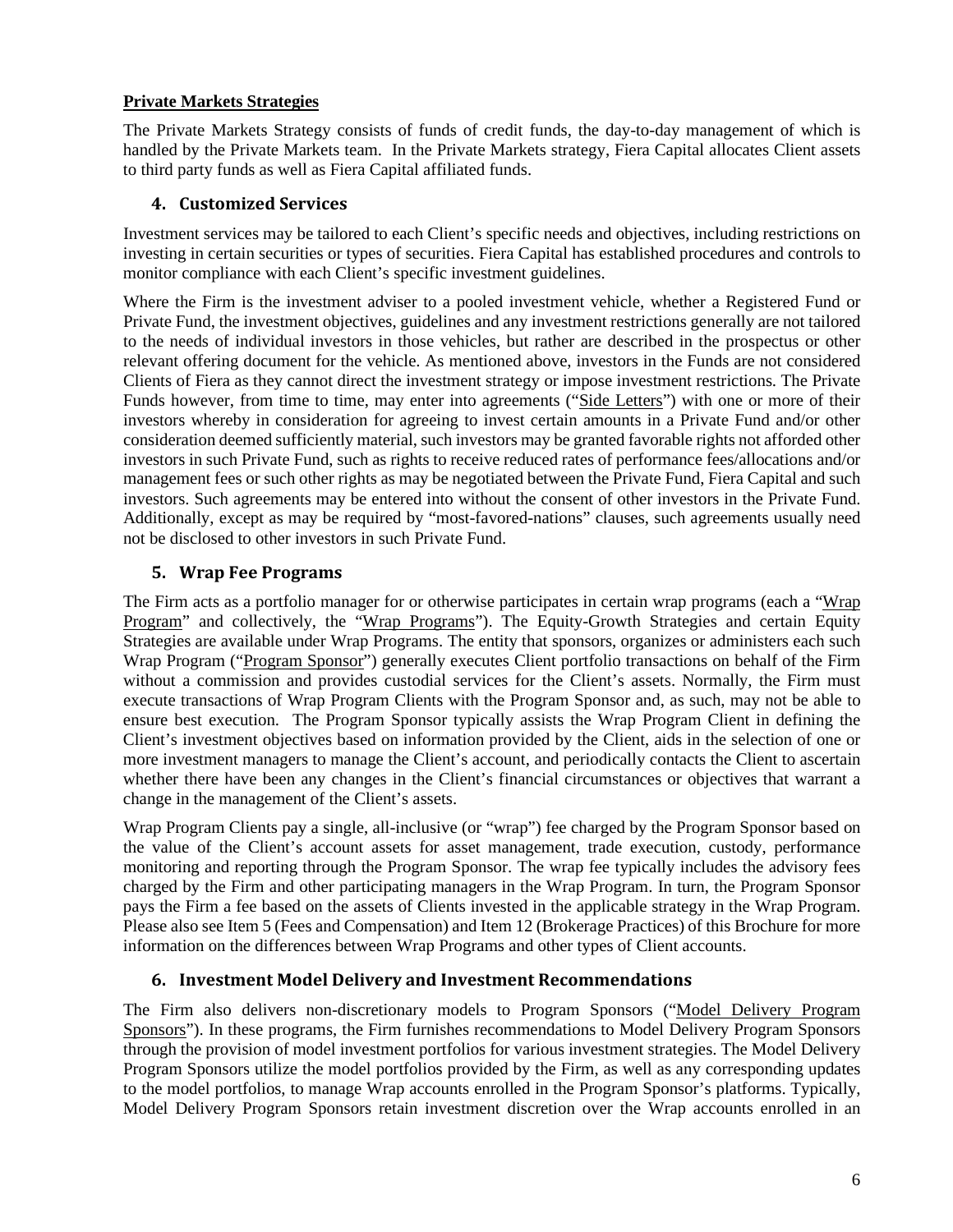investment strategy that is offered on a Model Delivery platform and the Firm is responsible solely for providing its model portfolios to the Model Delivery Sponsors or their designees.

In addition to the delivery of model portfolios to Model Delivery Program Sponsors, the Firm also delivers model portfolios or makes investment recommendations to a number of other Clients or Funds that retain full discretion over their account. The Client assets advised by Fiera Capital in this capacity are referred to as "Assets under Advisement" or "AUA."

## **7. Private Wealth Services**

The Firm's Private Wealth Team works with Clients and their advisors to construct and manage customized portfolios for various investment goals and strategies. In these portfolios, Fiera Capital typically recommends the allocation of Client assets to strategies as well as registered or privately-offered investment vehicles managed by the Firm or its affiliates ("Affiliated Funds"), with other assets allocated to third party investment vehicles ("Unaffiliated Funds" and together with Affiliated Funds, "Underlying Funds"). When assets are allocated to strategies managed by the Firm and to Affiliated Funds, the Client is only charged with the fees applicable to such products and strategies allocated to, and not charged fees related to the management of their portfolios by the Private Wealth Team. The fees applicable to such products and strategies may be higher than the fees charged for the management of portfolios.

## **8. Clients Assets**

As of December 31, 2021, Fiera Capital managed approximately \$27,275,450,785 on a discretionary basis and \$8,692,284 on a non-discretionary basis. As of December 31, 2021, Fiera Capital had approximately \$8,362,274,814 in Assets under Advisement in addition to its assets under management.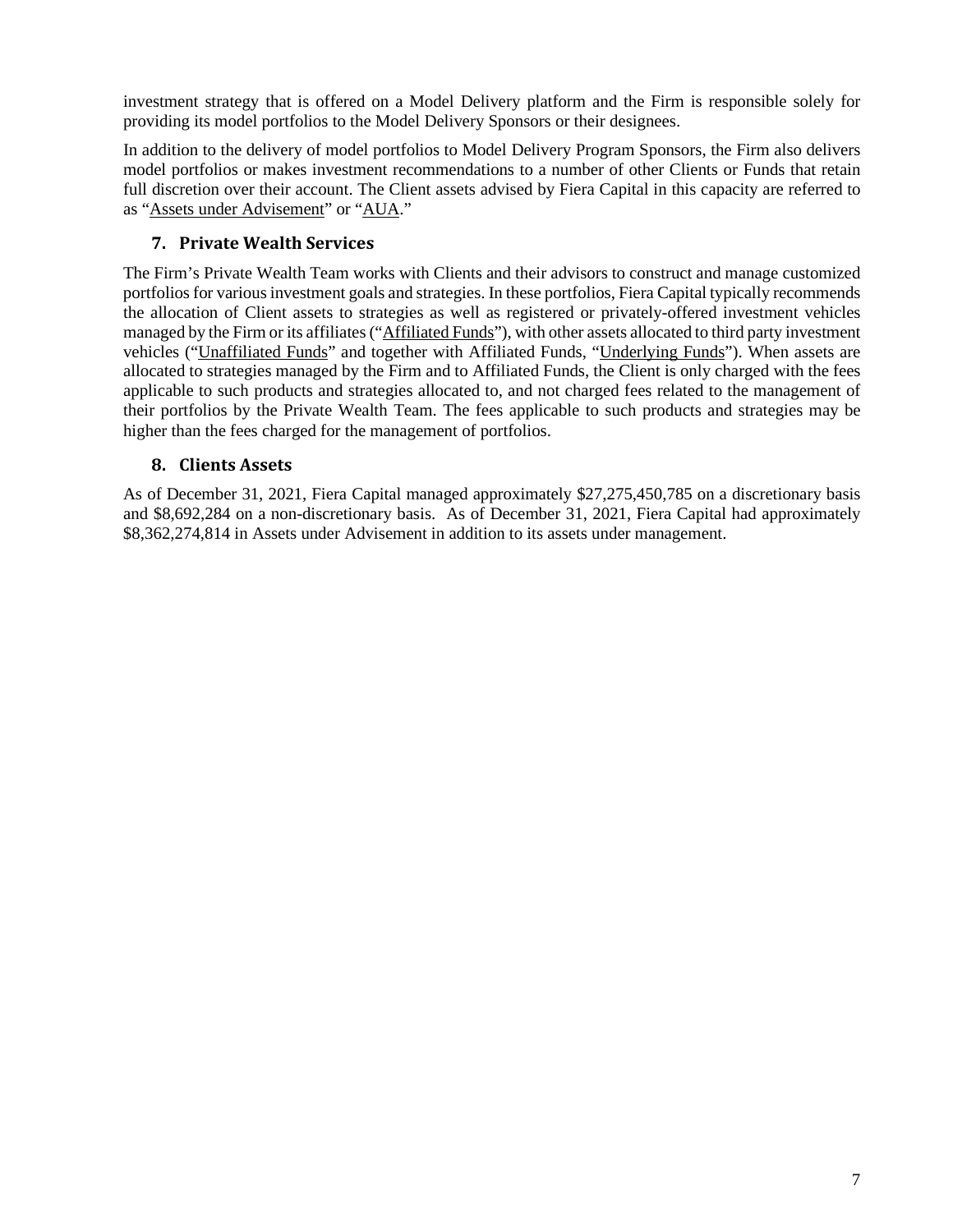# <span id="page-9-0"></span>Item 5: Fees and Compensation

The compensation the Firm receives varies depending on multiple factors, including the investment strategy and whether the services relate to a separately managed account, Private Fund or Registered Fund. A basic fee schedule for each of the investment strategies is provided below. Please refer to Item 8 and Section 5.G.(3) of Schedule D of the Form ADV Part 1A for a list of the Registered Funds to which the Firm acts as an adviser or sub-adviser, Section 7.B.(1) of Schedule D of the Form ADV Part 1A for the Private Funds managed by the Firm, and Section 7.B.(2) of Schedule D of the Form ADV Part 1A for the Private Funds sub-advised by the Firm. The Firm may negotiate the fees charged for separately managed accounts and Private Funds.

## **1. Compensation**

## **Separately Managed Accounts**

The Firm receives a management fee for the services it provides to separately managed accounts. The management fee is generally based upon a percentage of the total portfolio market value of an account at specified points in time. The Firm will either deduct the fees from Client accounts or invoice the Client, depending on the strategy and the terms of each Client's agreement. The billing frequency is set forth in each Client's agreement with the Firm, but fees are generally charged on a monthly or quarterly basis. Fees for the Fixed Income Strategies are generally billed in advance, while fees for the Equity Strategies are generally billed in arrears. Fees for the Equity-Growth Strategies may be billed in advance or in arrears. If an advisory relationship begins after the first day of a billing period or terminates before the last day of a billing period, fees are prorated accordingly. If a Client has paid fees in advance, the Client will receive a refund of any prepaid fees attributable to any period after the advisory relationship has terminated. Billing terms are generally negotiable on a Client-by-Client basis.

- **Equity Strategies.** For the Equity Strategies, the management fees range from 0.20% to 0.85% and vary depending on the strategy and account size. Fees for Assets Under Advisement range from 0.20% to 0.35% per annum depending on the account size.
- **Equity-Growth Strategies.** For the Equity-Growth Strategies, the management fees range from 0.40% to 1.00% per annum and vary depending on the strategy and account size.
- **Fixed Income Strategies.** For the Fixed Income Strategies, the management fees range from 0.15% to 0.65% and vary depending on the strategy and account size. With respect to the Investment Companies Strategy, due to the possibility that target returns could be achieved over shorter time periods, the full annual fee will be charged in the event that a Client liquidates an account invested in this strategy within one year of inception. In such cases, the annual fee will be determined based on the cumulative total return net of fees. If the cumulative return net of fees exceeds 3%, a full annual fee of 0.60% per annum will be charged. If the return net of fees is 3% or less, a full annual fee of 0.35% will be charged.

With respect to the Fixed Income Strategies, the Firm has entered into sub-advisory investment management agreements with various unaffiliated broker-dealers and investment advisers. Under such agreements, certain strategies will be available to Clients of the broker-dealers through the broker-dealers' separately managed account platform. The fees for each platform program may vary and are typically billed on a quarterly basis. The fee rates are based on assets under management and typically range from 0.12% to 0.35% per annum. Minimum account sizes for the programs vary. The Firm reserves the right to waive account minimums at its discretion.

## **Private Funds**

The Firm receives a management fee for the services it provides to the Private Funds. The management fee is generally based on a percentage of the net asset value of an investor's capital in the Private Fund, payable on a monthly or quarterly basis, depending on the Private Fund. The management fees the Firm receives range from 0.45% to 0.75% per annum, depending on the Private Fund and account size. All terms and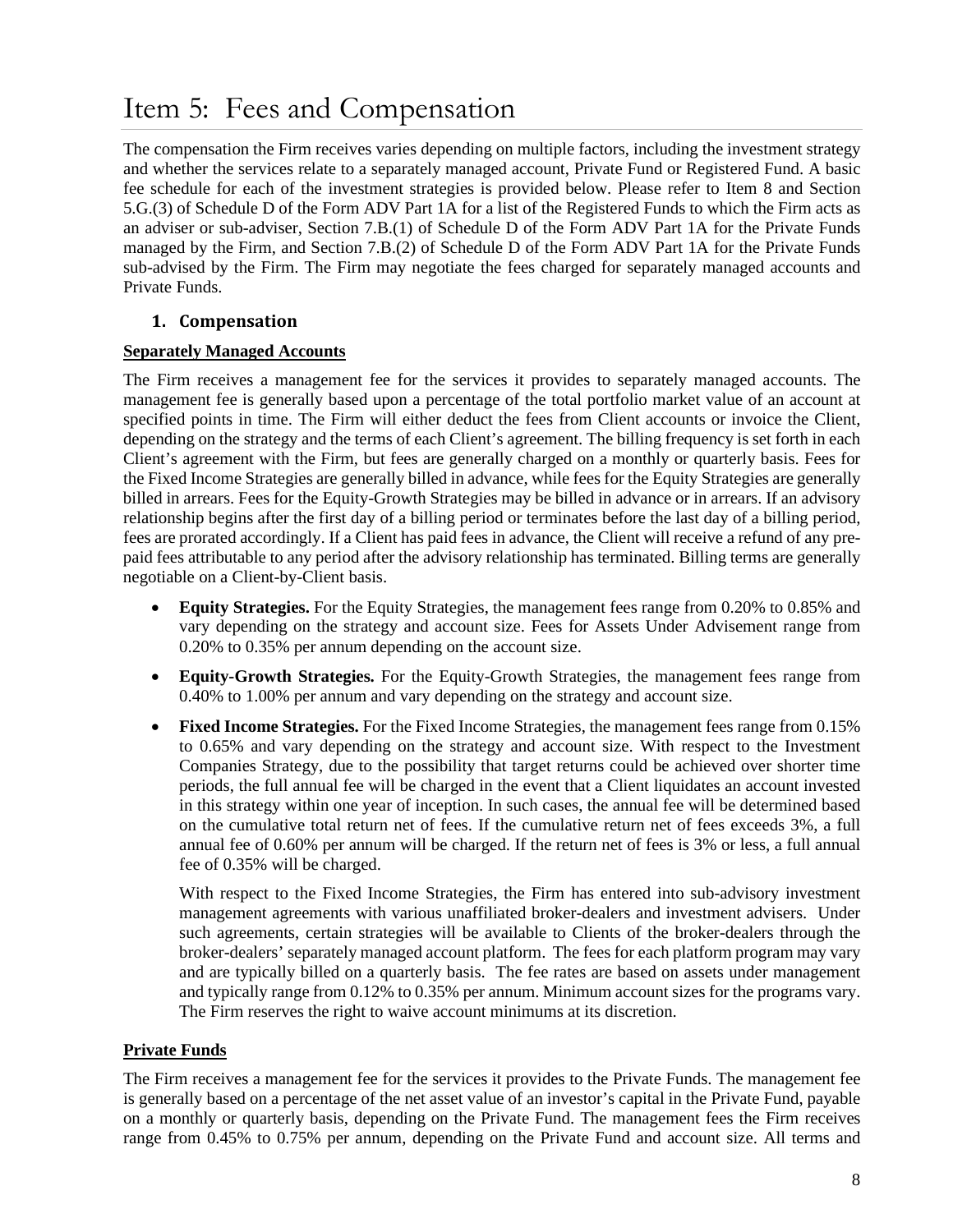conditions, including fee arrangements and any minimum investment amounts, are subject to modification at the sole discretion of the Firm. Fees, withdrawal charges, and other material terms regarding an investment in a Private Fund are set forth in each Private Fund's offering documents. Investors and prospective investors in the Private Funds should carefully review such documents.

The Firm occasionally enters into side letter arrangements with certain investors in the Private Funds, in which it grants such investors preferential terms, such as reduced management fees and/or certain other favorable terms.

With respect to the Fund of Credit Funds, the Firm offers investment strategies through a fund of credit funds structure, meaning the Firm invests the assets of its Private Funds in third-party and affiliated credit funds. The Firm offers these strategies as comingled Private Funds and customized single-investor Private Funds. The Firm receives management fees for the services it provides to the Private Funds under these strategies, ranging from 0.45% to 0.75% per annum, depending on the Private Fund, as well as other factors including the investment amount, liquidity, and use of placement agents or distributors. These fees are in addition to the fees and expenses of the underlying credit funds.

## **Registered Funds**

The Firm receives a management fee for the services it provides to each Registered Fund. The management fee is typically accrued daily and paid monthly or quarterly, based on an annual percentage of the Registered Fund's average daily net assets or, in some cases, the net assets as of the end of the previous month or the average annual net assets of the Registered Fund. The management fees applicable to each Registered Fund, as well as information concerning any additional fees or expense limitation agreements, are set forth in each Registered Fund's prospectus and statement of additional information. Investors and prospective investors should carefully review such documents.

## **Wrap Fee Programs**

Fiera Capital offers investment management services to individuals and institutions through Wrap Programs. In a Wrap Program, Clients pay a single, all-inclusive (or "wrap") fee charged by the Program Sponsor based on the value of the Client's account assets for asset management, trade execution, custody, performance monitoring and reporting through the Program Sponsor. The wrap fee typically includes the advisory fees charged by the Firm and other participating managers through the Wrap Program. In turn, the Program Sponsor pays the Firm a fee based on the assets of Clients invested in the applicable strategy in the Wrap Program. A Client's portfolio transactions are generally executed without a separate commission charge in a Wrap Program. In some cases, Wrap Program Clients enter into arrangements with the Program Sponsor pursuant to which they enter into separate investment management agreements directly with Fiera Capital. These are known as "dual contract arrangements." In evaluating a Wrap Fee Program, a Client should also consider that, depending upon the level of the wrap fee charged by the broker-dealer, the amount of portfolio activity in the Client's account, and other factors, the wrap fee may or may not exceed the aggregate cost of such services if they were to be provided separately.

## **2. Other Fees and Expenses**

## **Separately Managed Accounts**

Clients participating in separately managed account programs may be charged various fees payable to other parties in addition to the advisory fees charged by the Firm. The total fees paid by Clients are affected by the types of assets held in their portfolios and the location where those assets are custodied. Client portfolios are custodied at banks or at brokerage firms where the Client may incur fees related to the services they receive from such banks or brokerage firms. Clients bear trading costs and custodial fees. The Firm itself does not charge expenses other than the advisory fee.

For the Fixed Income Strategy, Clients choosing to custody their assets at certain brokerage firms, such as Schwab, Fidelity or Pershing, may experience a trade away fee when the Firm executes trades with a thirdparty brokerage firm. This fee is charged by the custodian and may cause such Clients to experience a higher execution price than Clients holding assets at alternate brokerage firms.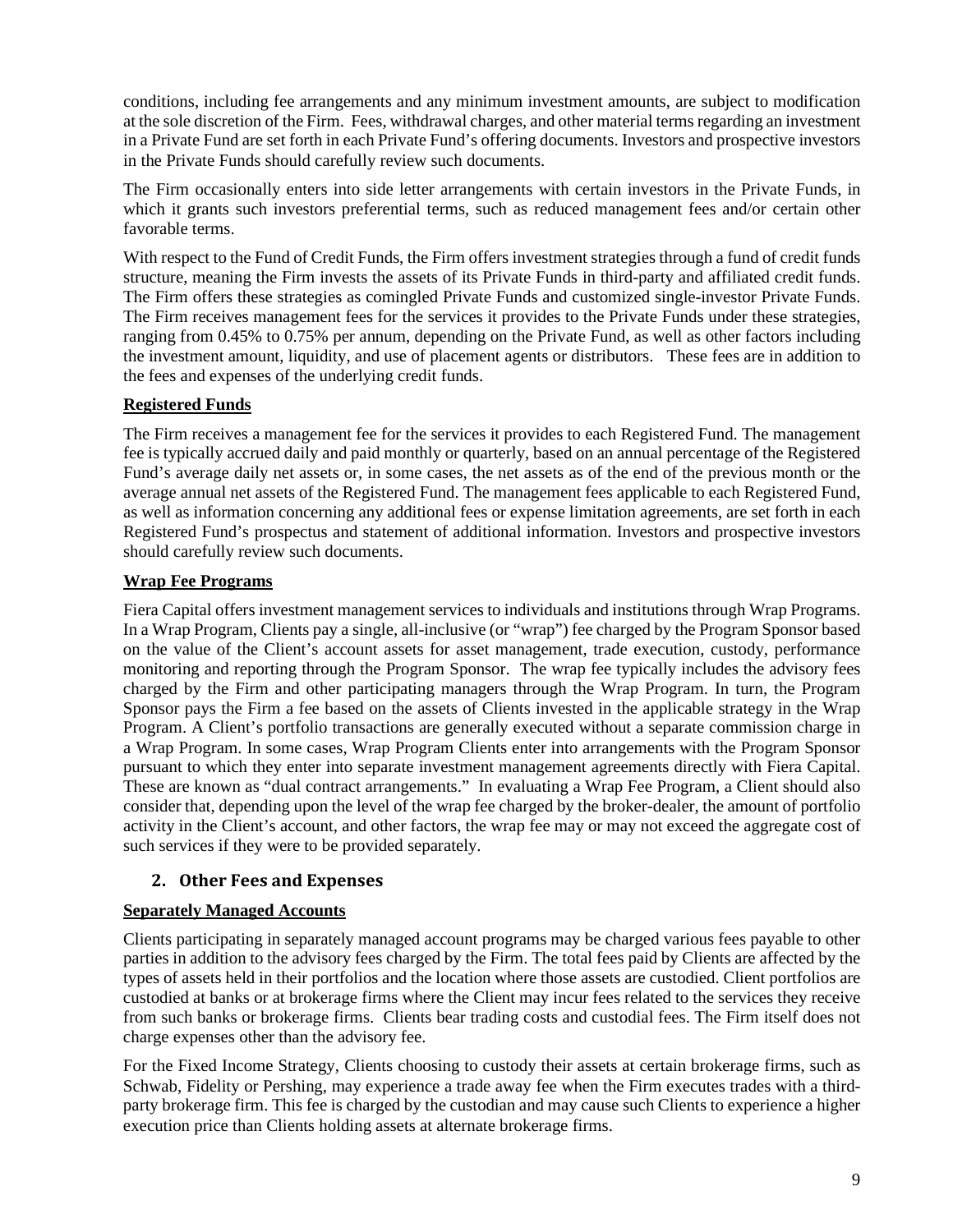Client portfolios are sometimes invested in money market funds, mutual funds or Exchange Traded Funds ("ETFs") where these funds (and ultimately the Client) pay a management fee and incur other fees. All fees paid to the Firm for investment advisory services are separate and distinct from the fees and expenses charged by money market funds, mutual funds and/or ETFs to their shareholders. In most cases, cash balances are part of the total assets on which the Firm charges an investment management fee. The fund fees will generally include a management fee, other fund expenses and a possible distribution fee. Please refer to each fund prospectus for more details on all applicable fees and expenses. Clients should review both the fees charged by the funds and the Firm's fees to fully understand the total amount of fees to be paid by the Client and to evaluate the advisory services being provided.

## **Private Funds**

With respect to Private Funds, investors in the Private Funds will bear a pro rata share of any expenses charged to the Private Funds. These expenses may include legal and audit fees, custodial fees, and other administrative expenses. In addition, the Firm or the Private Fund may also receive a withdrawal charge based on the amount of an investor's withdrawal and the timing of such withdrawal. Depending upon such factors, a portion of such withdrawal charges may be considered additional compensation to the Firm. Fees, expenses, withdrawal charges, and other material terms regarding an investment in a Private Fund are set forth in the offering document for each Private Fund.

In addition to the above, the Private Fund (and ultimately investors in the Private Fund) may either directly or indirectly through allocations by the Firm or its affiliates, bear the following expenses:

- To the extent a Private Fund invests in Underlying Funds, the Private Fund's pro rata share of the expenses of the Underlying Funds, such as custodial fees and brokerage commissions;
- To the extent a Private Fund invests in Underlying Funds, any fees charged by the Underlying Funds in which a Private Fund invests, which typically consist of a fixed management fee based on net assets (generally 0% to 3.0% on an annual basis) and a performance compensation based upon a percentage of any profits of an Underlying Fund (generally 0% to 25%). Each portfolio manager of an underlying fund or its affiliates will receive any performance-based compensation to which it is entitled irrespective of the performance of portfolio managers of other underlying funds generally. Thus, a portfolio manager with positive performance may receive directly or indirectly compensation from a Private Fund, and thus indirectly from investors in the Private Fund, even if the Private Fund's overall returns are negative;
- All costs and expenses associated with the offering of interests and expenses relating to capital raising activities of the Private Fund, as well as expenses associated with the operation of the Private Fund, including costs relating to communications with investors and other routine operational costs, such as legal, accounting, bookkeeping, auditing, consulting and other professional expenses, custodial, administration and tax preparation expenses, insurance costs, and expenses relating to meetings and conferences;
- All transaction costs and investment-related expenses incurred in connection with investment and trading activities (these include, for instance, brokerage commissions, ticket charges, expenses related to clearing, and settlement charges, custodial fees, interest expenses, financing charges, initial and variation margin, broken deal expenses and other transactional charges, fees or costs, consulting, advisory, investment banking, valuation and any other professional fees or compensation relating to particular investments or contemplated investments, appraisal fees and expenses, investment-related travel and lodging expenses, and research-related expenses, including news and quotation equipment and services, market data services, fees to third-party providers of research, portfolio risk management services (including the costs of risk management software or database packages), market information systems and/or computer software and information expenses);
- The fees, expenses and costs associated with the formation of the Private Fund and the formation and operation of any investment vehicles formed by the general partner or managing member of the Private Fund to facilitate investments (including any master fund), and fees and expenses borne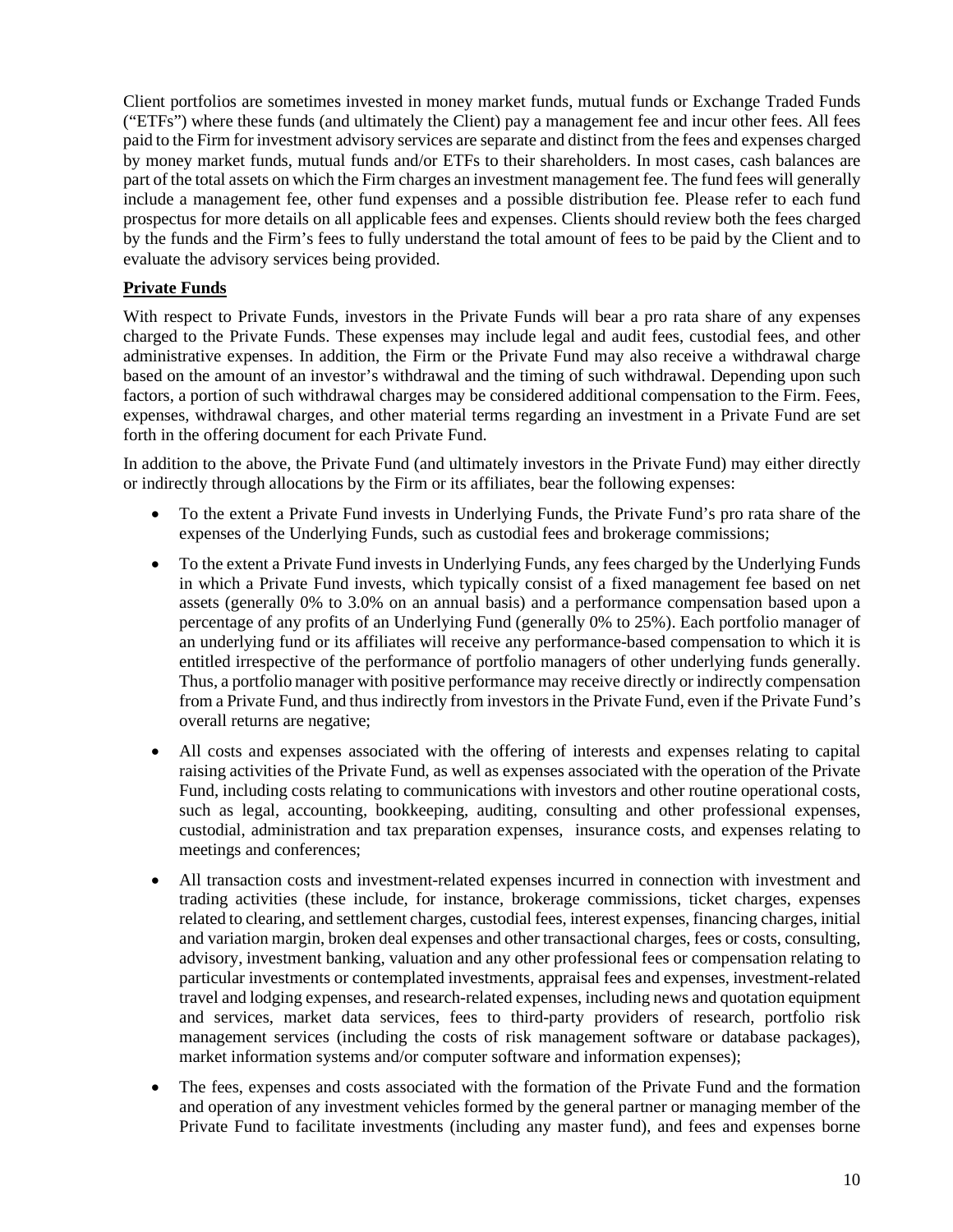directly by any such vehicle, as well as expenses relating to the maintenance of registered offices, blue sky and corporate filing fees and expenses, and corporate licensing expenses;

- Any expenses (including any bonding expenses) arising from the Private Fund holding plan assets under ERISA and/or the Internal Revenue Code;
- Printing and mailing costs, fees of pricing services, valuation firms and financial modeling services; expenses relating to activist campaigns, such as proxy contests, solicitations and tender offers; legal and regulatory expenses (including those incurred in connection with Private Fund operations, holdings, investments and investment activities (e.g., filings with the SEC, including Form PF) and those incurred with respect to litigation and threatened litigation, if any, and expenses pertaining to legal inquiries, including regulatory "sweeps"); and
- Extraordinary expenses (e.g., litigation costs and indemnification obligations), if any. Each investor will bear any taxes (including withholding taxes) and other expenses that are attributable to such investor, as reasonably determined by the Firm. The general partner or managing member of the Private Fund will have the power to withdraw a portion of an investor's interests and use the proceeds to satisfy any tax obligation that is attributable to such investor.

The above examples of expenses related to Private Funds are not exhaustive and should not be taken to be inclusive of all costs, fees, and expenses associated with the Private Funds. For more details on the fees and expenses for each Private Fund, please refer to the respective Private Fund's offering documents.

## **Registered Funds**

The Firm's management fees are not inclusive of all the fees that a Registered Fund (and indirectly, its investors) will pay. The Registered Funds pay fees and expenses to third parties which include operational expenses, distribution fees, organizational and offering expenses, tax preparation fees, custodial fees, transfer agency fees, legal fees, printing fees, CCO fees, insurance fees, registration fees, audit fees and director fees. Investors in a Registered Fund bear the pro rata share of such additional fees and expenses for the time period they invest in the Fund up to the total expense cap, if applicable, which is detailed in each Fund's expense limitation agreement. The management fees that the Firm receives from its Registered Fund Clients range from 0.55% to 0.90% depending on the particular Registered Fund. The Firm also collects shareholder servicing fees of which a large portion of the amount collected is paid to third party shareholder servicers. The above listed fees and expenses are not exhaustive. For details on fees and expenses charged to each Registered Fund, investors should review the Funds' prospectus and statement of additional information carefully.

# **3. Referral Fees**

As disclosed in Item 14, the Firm compensates unaffiliated third parties for referring advisory Clients. Such referral fees generally consist of a percentage of the management fees earned by the Firm for the management of assets that such third parties are responsible for helping the Firm to obtain.

In addition, certain employees of the Firm were formerly compensated for Client referrals. Specifically, such employees received a portion of the assets raised or a portion of the management fees generated in the management of legacy separately managed accounts or the assets of legacy investors in Private Funds, as applicable, for which the employees were responsible for helping the Firm to obtain. Such employees will continue to receive referral fees for these legacy accounts for a number of years but will no longer receive such referral fees for new Client accounts. Currently, Fiera's distribution professionals are compensated through a combination of base salaries and discretionary bonuses linked to the individual's achievement against key performance indicators and Fiera's overall growth and profitability targets. Please refer to Item 14 for more information.

# **4. Client Investments in Underlying Funds**

Client portfolios are sometimes invested in Underlying Funds, some of which are Affiliated Funds. All fees and expenses paid to the Firm for investment advisory services are separate and distinct from the fees and expenses charged by the Underlying Funds to their investors.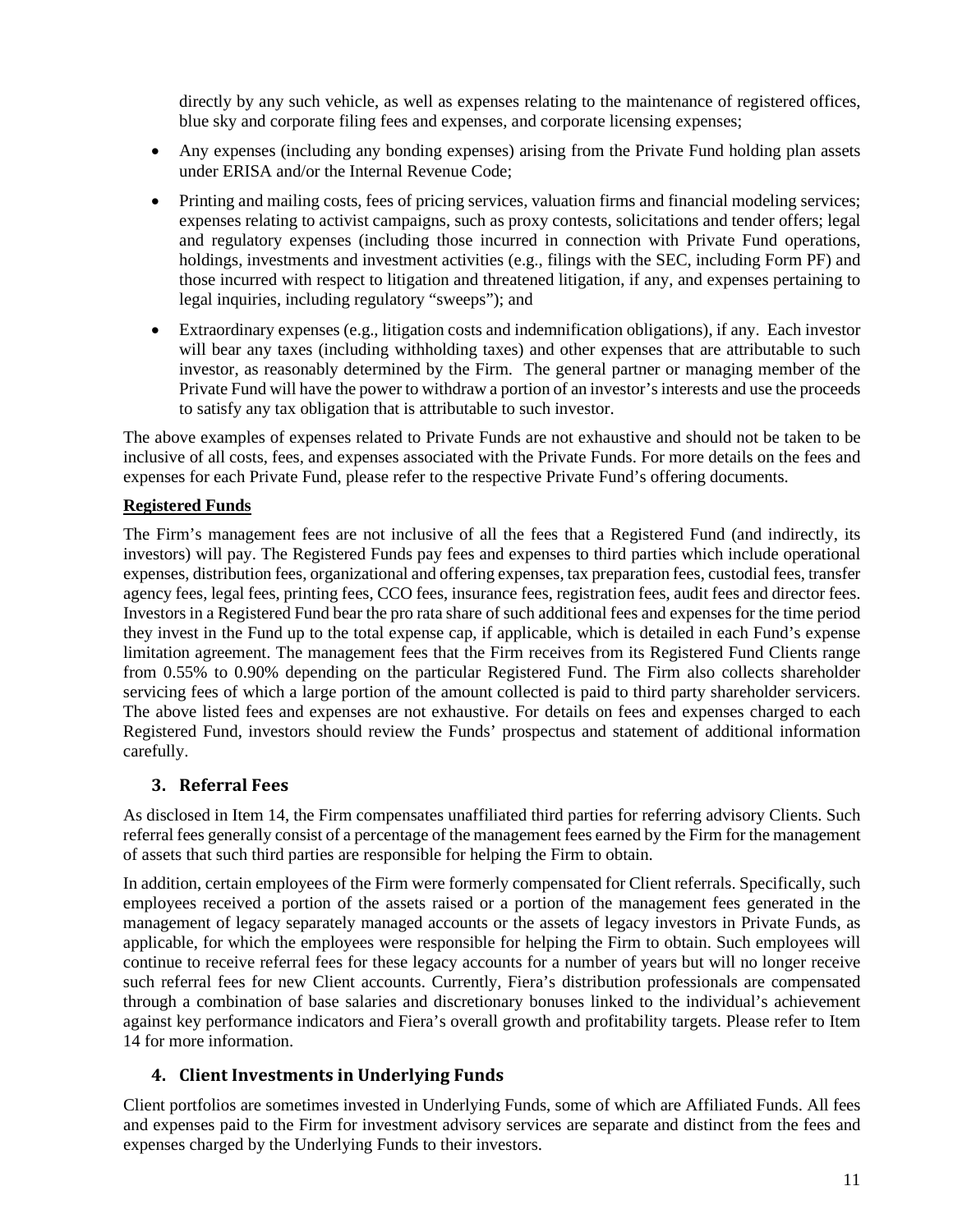To the extent that a Client's separately managed account portfolio invests in an Affiliated Fund, such Client will not be charged by the Firm a separate management fee for the portion of the account invested in an Affiliated Fund but will be responsible for any other fees and expenses associated with such Affiliated Fund.

With respect to a Private Fund Client's investment in an Affiliated Fund, the Private Fund's investors will bear the costs associated with fees and expenses of the relevant Private Fund, as well as the pro rata portion of the fees and expenses of the underlying Affiliated Fund which may be reduced. With respect to Affiliated Funds, one or more affiliates of the Firm will receive a portion of such fees and expenses, which may include incentive or performance fees.

The Underlying Fund's prospectus or confidential offering memorandum includes more information about fees and expenses. The Firm may provide such documents to its Private Wealth Clients and to those Clients that invest in Affiliated Funds through one or more access platforms that the Firm or its affiliates have established. Such Clients should review both the fees charged by the Underlying Funds and the Firm's fees to fully understand the total amount of fees to be paid by the Client and to evaluate the advisory services being provided.

See also Item 6 and Item 10, below.

## **5. Expense Allocation**

The Firm does not charge or allocate any expenses deemed to be the Firm's own expenses (e.g., overhead expenses) to its Clients in separately managed accounts and Private Funds or Registered Funds. Certain expenses that are identified in each Private Fund's offering documents and Registered Fund's prospectus are incurred directly by such Funds. Such expenses are either paid directly by such Funds or paid by the Firm on behalf of the Funds and reimbursed to the Firm. In certain situations, Private Funds and Registered Funds share expenses paid by the Firm on their behalf and the Firm allocates such costs in a reasonable and fair manner; however, expense allocation decisions can involve potential conflicts of interest (e.g., conflicts relating to different expense arrangements with certain Funds).

The manner in which Fund expenses are allocated will vary depending on the Fund. Investors should refer to the offering document or prospectus for each Fund for detailed information on the Fund's expenses and expense allocation. In addition, in certain cases, the Firm may bear the allocable share, or a portion thereof, of expenses for particular Funds and not for others, as agreed with such Funds or as determined in its sole discretion, which will lead to a lower expense ratio for certain Funds.

If expenses are incurred jointly by a Private Fund and other investment funds or accounts managed by the Firm, the Firm will generally allocate such expenses in proportion to the size of each entity's or account's participation in the investment to which the expense relates or in such other manner as the Firm considers fair and reasonable.

## **Payments to Sub-advisers**

When Private Funds or Registered Funds are sub-advised by other advisers, the Firm compensates such subadvisers out of the fees it receives from the relevant Fund.

## **6. Termination of the Advisory Relationship**

The advisory agreement for separately managed accounts may generally be cancelled at any time, by either party, for any reason, upon receipt of written notice (the length of which, as well as other terms, may vary depending on the Client's investment management agreement with the Firm). If the accounts are opened or terminated at any time other than the beginning or end of a full billing cycle, respectively, the applicable fees shall be prorated based on a portion of such billing cycle during which the services were provided to the accounts. Upon termination of any account, any earned, but unbilled fees will be due and calculated on the basis of the number of days that have elapsed between the last billing cycle date and the termination date. Any fees that have been paid, but not earned, will be returned, calculated on the same basis as above.

Withdrawals and redemptions by investors in a Private Fund are governed by the terms of each Private Fund's offering documents.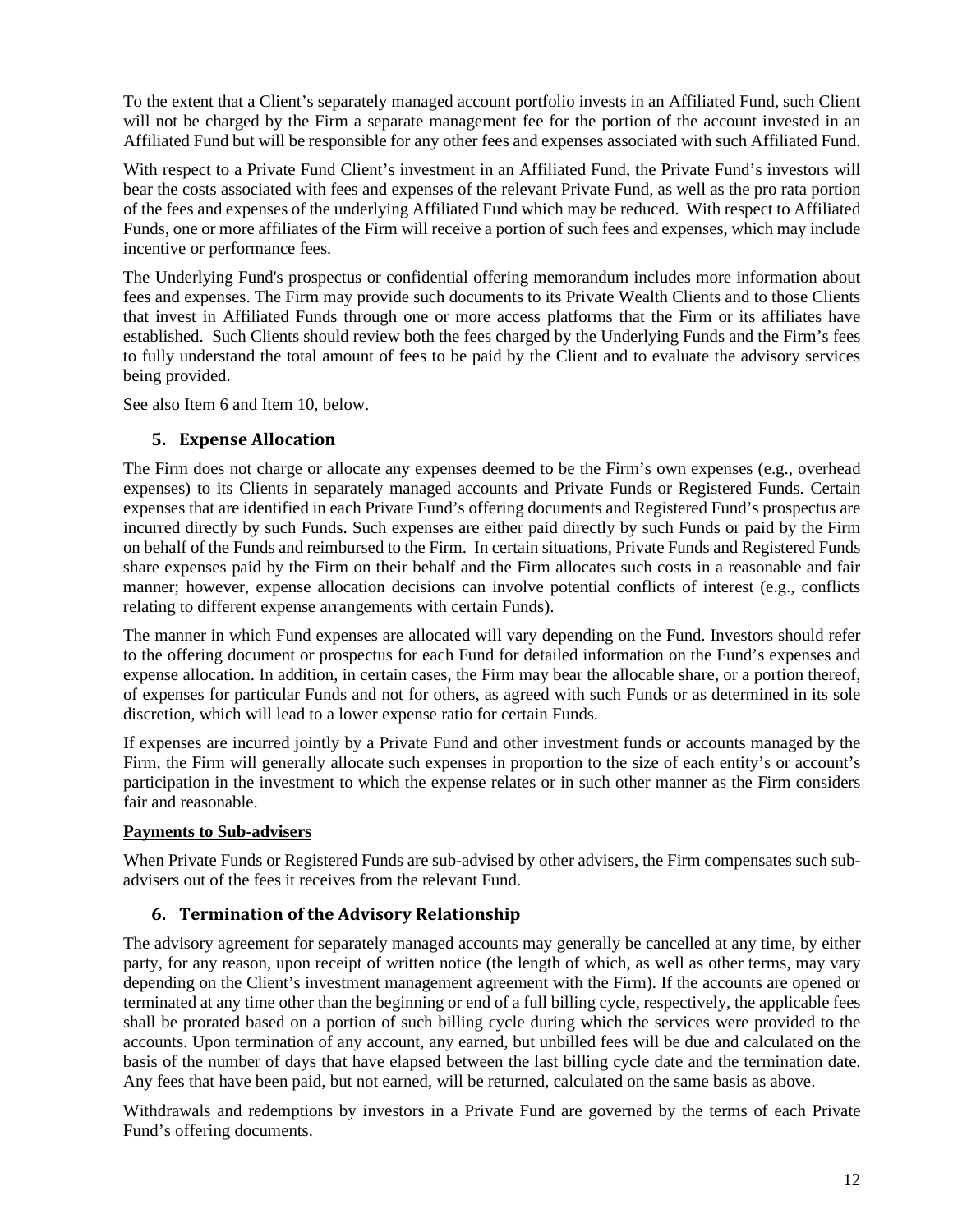# <span id="page-14-0"></span>Item 6: Performance Based Fees & Side-by-Side Management

The Firm does not charge any performance-based fees; consequently, there is no competition for the allocation of investment opportunities among clients and funds that charge performance fees and those that charge only management fees.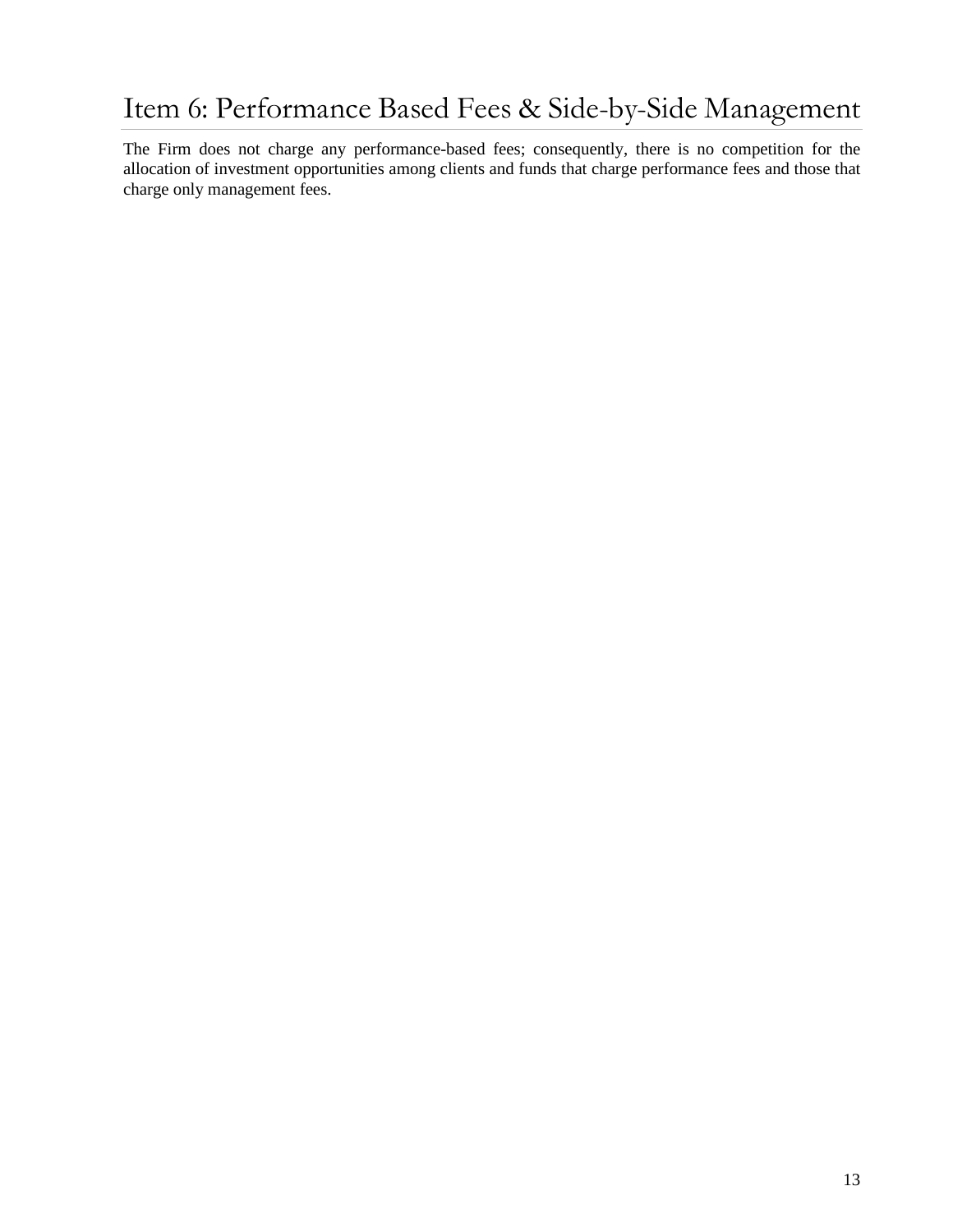# <span id="page-15-0"></span>Item 7: Types of Clients

The Firm provides advisory services to the following types of Clients:

- Individuals other than high net worth individuals
- High net worth individuals (including their related trusts and other related entities), which comprise the vast majority of individuals invested in the Firm's separately managed accounts
- Investment Companies
- Pooled investment vehicles (e.g., hedge funds)
- Pension and profit-sharing plans (other than plan participants)
- Charitable organizations
- Corporations or other businesses
- State or municipal government entities
- Wrap Program participants

The Firm generally requires a minimum account size to open a separately managed account. The minimum account size ranges from \$100,000 to \$50,000,000 depending on the strategy. In all cases, the Firm reserves the right to waive or reduce any minimum investment requirements. All terms and conditions, including conditions for managing accounts, are subject to modification based on the sole discretion of the Firm.

The Firm's Private Funds have a minimum investment amount and investor suitability criteria which are set forth in their respective offering documents. The Firm reserves the right to waive or reduce the established investment minimum for investors in the Private Funds. Current and prospective investors should refer to each respective Private Fund's offering documents for a full explanation of the terms and conditions for partner/shareholder eligibility and suitability.

The Firm's Registered Funds have different minimum investment amounts, which are specified in each relevant prospectus and can be different for the institutional class and investor class. Current and prospective investors should refer to each respective Registered Fund's offering documents for a full explanation of the terms and conditions for investor eligibility and suitability.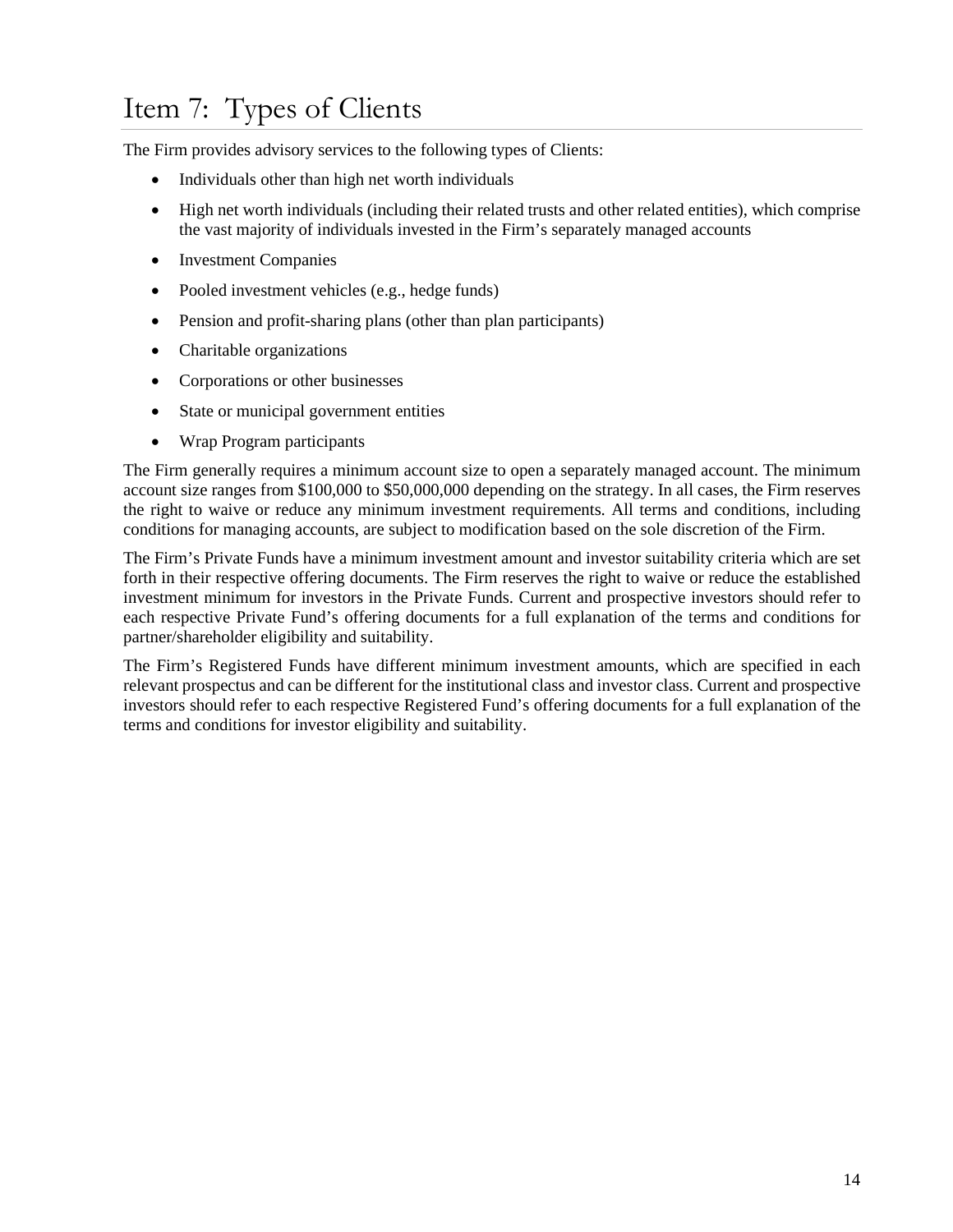# <span id="page-16-0"></span>**1. Equity Investment Strategies**

For the Equity Strategies, the Firm takes a long-term investment approach, emphasizing high quality, and consistency of performance. Using a research-focused fundamental bottom up approach, the Firm seeks to identify and invest in companies with a sustainable competitive advantage, growth potential, and attractive valuations. The investment objective is to seek growth at a reasonable price by investing in a long-only portfolio of equities.

## **Investment Strategies**

The Equities Strategies consist of the following strategies:

- International Equity
- Global Equity
- U.S. Equity
- Fiera Capital Global Equity Fund
- Fiera Capital International Equity Fund
- Fiera Capital U.S. Equity Long-Term Quality Fund

The Equity Strategies are offered as separately managed accounts, Private Funds, Registered Funds and under Wrap Programs. As part of the Firm's investment process, the Firm employs a proprietary model that ranks potential companies within their respective sectors and against the broad universe, in terms of quality, growth, and valuation. In doing so, the strategy focuses on these factors, as well as aiming for return on invested capital, return on equity, margins, sales per share growth, and price-to-earnings ratio. As part of the investment process, the Firm practices one or more methods of analysis, including fundamental and quantitative analysis. With a goal of fostering an environment where new idea generation can flourish, the Firm relies on a number of other sources, including investment research trips and meetings, industry research and trade publications, and proactive targeted dialogue with competitors, suppliers, and Clients of existing portfolio holdings.

## **Investment Risks**

There is a high degree of risk associated with investments in the Equity Strategies. As with all investments, there is a risk of loss of all or a portion of the investment. Identifying attractive investment opportunities is difficult and involves a significant degree of uncertainty. Past performance is not indicative of future results. Performance can be harmed by a number of different risks, including, but not limited to:

- The investment strategy may present certain risks depending on the method of analysis that is used. Fundamental analysis does not attempt to anticipate market movement. This presents a potential risk, as the price of a security can move up or down along with the overall market, regardless of the economic and financial factors considered in evaluating the stock. When using quantitative analysis, there is a risk that models used may be based on assumptions that may prove to be incorrect.
- The success of investment activities may be affected by general economic and market conditions, such as interest rates, availability of credit, inflation rates, economic uncertainty, and changes in laws. These factors may affect the level and volatility of securities prices and the liquidity of the investments. Unexpected volatility or illiquidity could impair profitability or result in losses.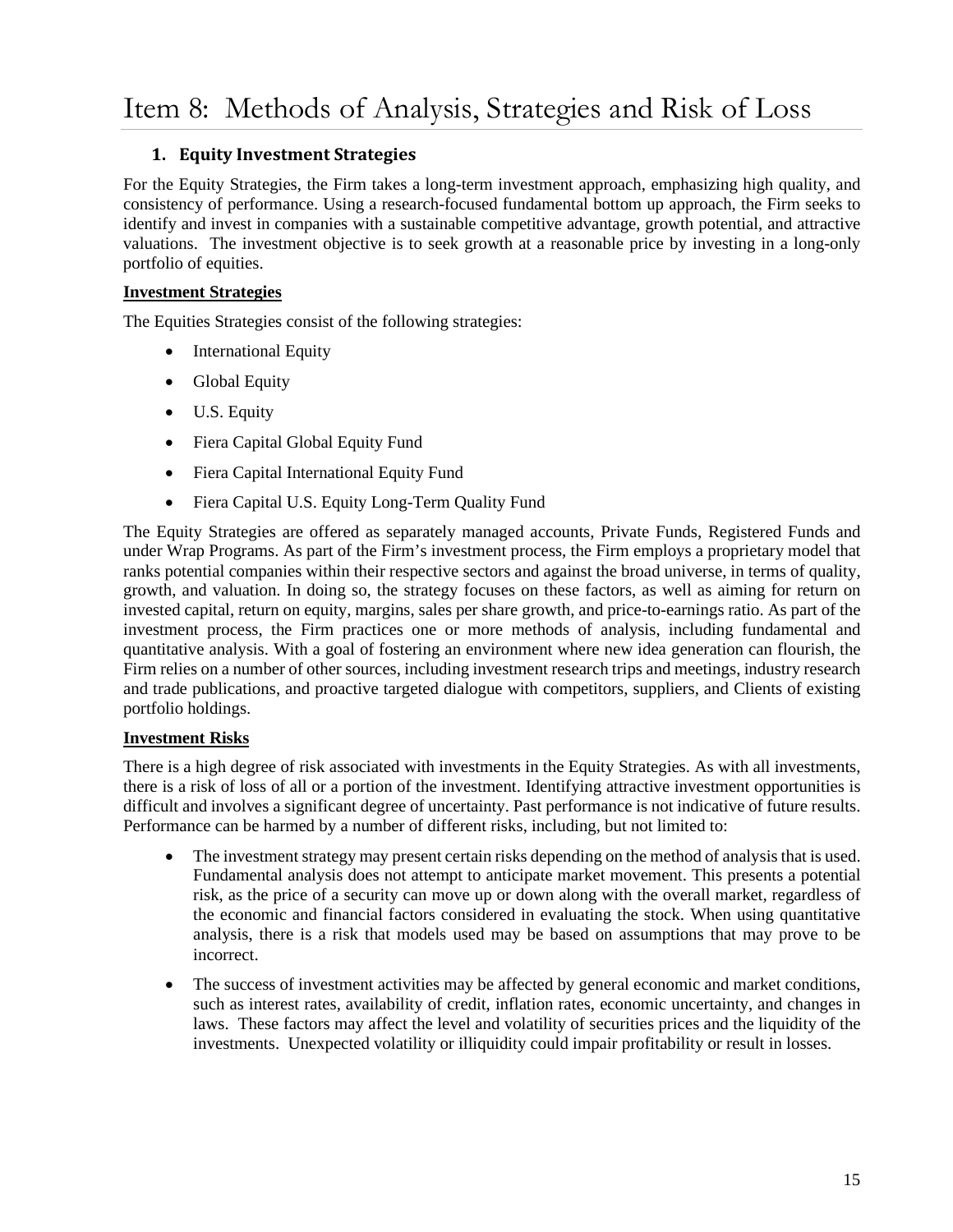- The Equity Strategies may engage in trading on exchanges in non-U.S. jurisdictions. Trading on such exchanges is not regulated by any United States governmental agency and may involve certain risks not applicable to trading on United States exchanges. Moreover, trading on foreign exchanges involves the additional risks of expropriation, burdensome or confiscatory taxation, moratoriums and investment controls, or political or diplomatic events that might adversely affect trading activities. The risks of investing in non-U.S. financial instruments may also include reduced and less reliable information about issuers and markets, less stringent accounting standards, illiquidity of securities and markets and higher brokerage commissions and custody fees. Foreign trading is also subject to the risk of changes in the exchange rate between U.S. dollars and the currencies in which financial instruments traded on such exchanges are settled.
- To the extent that foreign exchanges allow margin trading, some foreign exchanges require such margin to be converted to the "home currency" of such foreign exchange or position. Additionally, some brokerage firms have imposed this requirement for all foreign markets traded, whether or not it is required by a particular exchange. Whenever margin is held in a foreign currency, the investment is exposed to potential gains or losses if exchange rates fluctuate.

### **Registered Fund Investment Risks**

The Equities Strategies include the Fiera Capital Global Equity Fund, the Fiera Capital International Equity Fund and the U.S. Equity Long-Term Quality Fund, each a Registered Fund. Before investing in the Fiera Capital Global Equity Fund or Fiera Capital International Equity Fund or the U.S. Equity Long-Term Quality Fund, an investor should carefully consider his or her own investment goals, the amount of time the investor is willing to leave his or her money invested, and the amount of risk the investor is willing to take. In addition to the possibility that the respective Registered Fund will not achieve its investment goals, the investor could lose all or a portion of the investor's investment over long or even short periods of time.

The principal risks of investing in the Fiera Capital Global Equity Fund are:

- Active Management Risk
- Convertible Securities Risk
- Depositary Receipts Risk
- Derivatives- Forward Contracts Risk.
- Focused Portfolio Risk
- Foreign Securities Risk
- Geographic Focus Risk
- Issuer Risk
- Liquidity Risk
- Market Risk
- Non-Diversified Fund Risk
- Preferred Stock Risk
- Sector Risk
- Small- and Mid-Cap Company Securities Risk

*Prior to investing, all investors should review the Fiera Capital Global Equity Fund's prospectus for a complete discussion of the risks of investing in this Registered Fund.*

The principal risks of investing in the Fiera Capital International Equity Fund are:

- Active Management Risk
- Convertible Securities Risk
- Depositary Receipts Risk
- Derivatives- Forward Contracts Risk
- Emerging Market Securities Risk
- Focused Portfolio Risk
- Foreign Securities Risk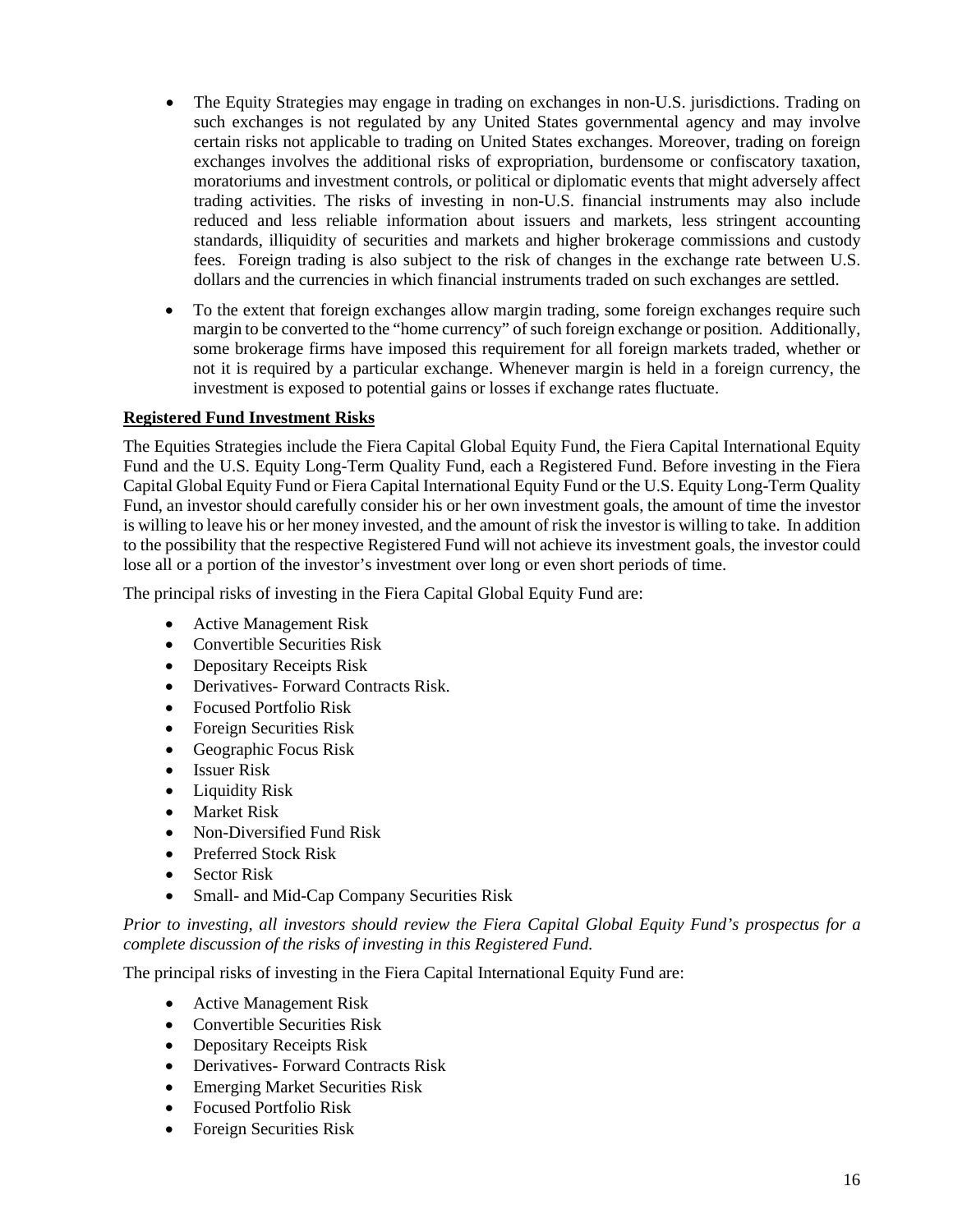- Geographic Focus Risk
- Investments in Other Investment Companies Risk
- Issuer Risk
- Liquidity Risk
- Market Risk
- Non-Diversified Fund Risk
- Preferred Stock Risk
- Sector Risk
- Small- and Mid-Cap Company Securities Risk

*Prior to investing, all investors should review the Fiera Capital International Equity Fund's prospectus for a complete discussion of the risks of investing in this Registered Fund.*

The principal risks of investing in the Fiera Capital U.S. Equity Long-Term Quality Fund are:

- Convertible Securities Risk
- Depositary Receipts Risk
- Issuer Risk
- Active Market Risk
- Non-Diversified Fund Risk
- Preferred Stock Risk
- Sector Risk

*Prior to investing, all investors should review the Fiera Capital U.S. Equity Long-Term Quality Fund's prospectus for a complete discussion of the risks of investing in this Registered Fund.*

## **2. Equity-Growth Investment Strategies**

The Equity-Growth Strategies invest in companies with stable growth and emerging growth characteristics that are within industries and sectors poised to benefit from global secular growth trends. The strategy is predicated upon the identification of long-term secular growth trends the Firm believes will provide for sustainable growth and powerful investment opportunities. Utilizing professional databases and the Firm's own proprietary tools, the Firm seeks to identify growth and emerging growth equities best positioned to add value in these growth areas. Securities poised to take advantage of these longer-term trends are positioned for inclusion in the portfolio and the Firm then utilizes applied forward looking economic indicators to adjust the security holdings, industries and sectors relative to the macro-economic outlook.

## **Investment Strategies**

The Equity-Growth Strategies consist of the following strategies:

- All Cap Growth
- All Cap International
- Large Cap Growth
- Mid Cap Growth
- Small-Mid Cap Growth
- Small Cap Growth
- International Small-Mid Cap
- Quality Dividend Growth
- Flexible Asset Mix
- Fiera Capital Small/Mid-Cap Growth Fund

Equity-Growth strategies are offered as Registered Funds, separately managed accounts and Wrap Programs. Accounts are designed to be managed based upon the needs of the Client and consistent with the Client's investment objectives. As part of the Firm's investment process for the Equity-Growth Strategies, the Firm practices one or more methods of analysis in formulating investment advice and/or managing Client assets,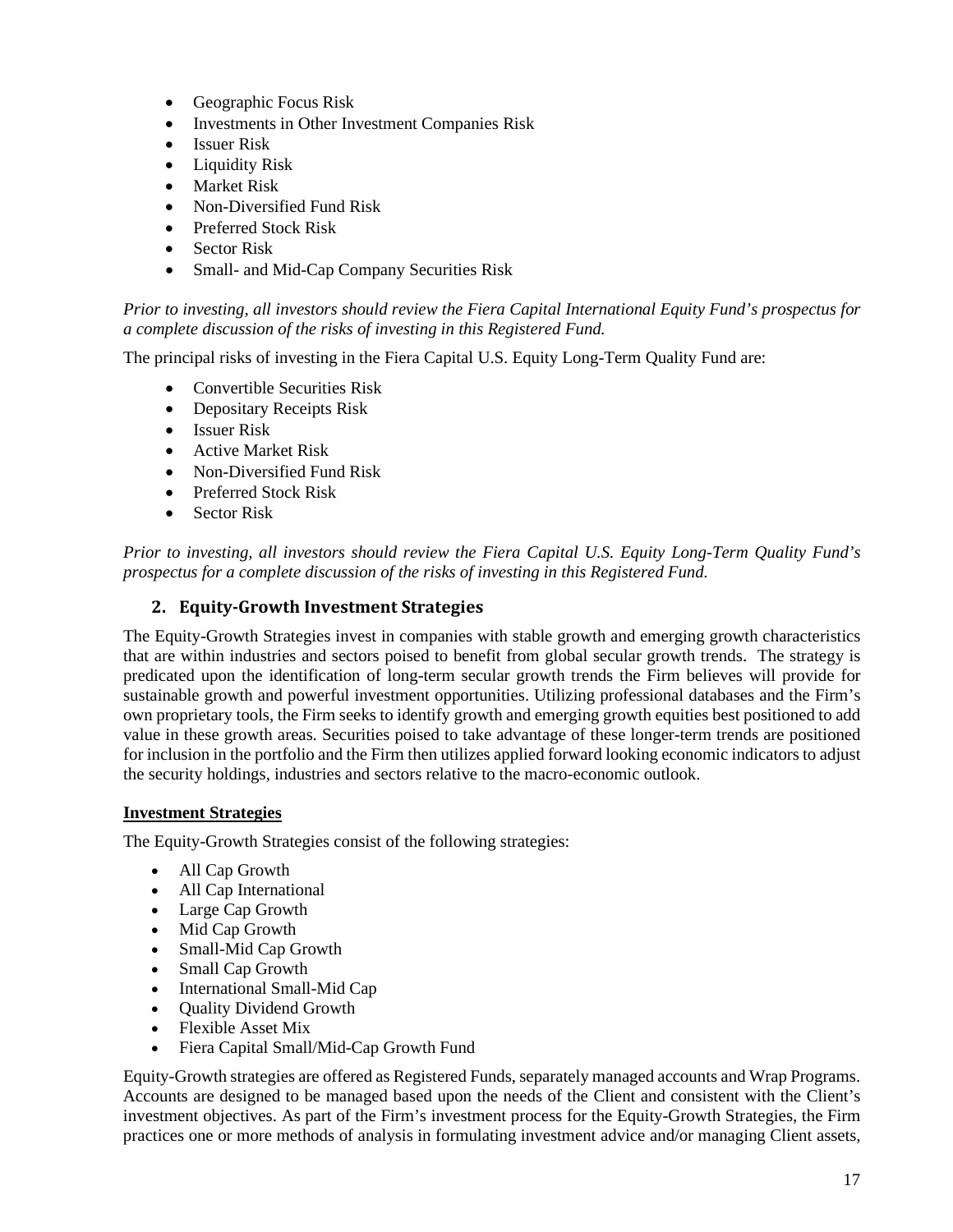including fundamental, quantitative, qualitative, technical, and cyclical analysis. The Firm also relies on several main sources of information, including financial publications, corporate rating services, annual reports, prospectuses, filings with the SEC, company press releases and research reports from many major investment houses and regional brokerage firms.

## **Investment Risks**

As with all investments, there is a risk of loss of all or a portion of the Client's assets in the Equity-Growth Strategies. Past performance is not an indication of future results. Performance could be hurt by a number of different risks including but not limited to:

- The Firm's securities analysis methods rely on the assumption that the companies whose securities the Firm purchases and sells, the rating agencies that review these securities, and other publicly available sources of information about these securities, are providing accurate and unbiased data. While the Firm is alert to indications that data may be incorrect, there is always a risk that the analysis may be compromised by inaccurate or misleading information.
- The Firm's investment strategy presents certain risks, which may vary depending on the method(s) of analysis used. Fundamental analysis does not attempt to anticipate market movements. This presents a potential risk, as the price of a security can move up or down along with the overall market regardless of the economic and financial factors considered in evaluating the stock. Technical analysis does not consider the underlying financial condition of a company. This presents a risk in that a poorly-managed or financially unsound company may underperform regardless of market movement. When using quantitative analysis, there is a risk that the models used may be based on assumptions that may prove to be incorrect. Qualitative analysis evaluates non-quantifiable factors, which presents a risk that subjective judgment may prove to be incorrect.
- A long-term purchase strategy may cause the Firm to be unable to take advantage of short-term gains. Moreover, if predictions are incorrect, a security may decline sharply in value before the Firm makes the decision to sell.
- At the Client's request, the Firm may employ margin transactions, short sales, covered and uncovered security and index options transactions. These transactions are deemed riskier in managing the portfolio. Unless specifically requested by a Client, the Firm rarely participates in initial public offerings ("IPOs"). Any requested IPO activity is the responsibility of the Client and not the Firm.

#### **Registered Fund Investment Risks**

Before investing in the Fiera Capital Small/Mid-Cap Growth Fund, an investor should carefully consider his or her own investment goals, the amount of time the investor is willing to leave his or her money invested, and the amount of risk the investor is willing to take. In addition to the possibility the respective Registered Fund will not achieve its investment goals, the investor could lose all or a portion of the investor's investment over long or even short periods of time.

The principal risks of investing in the Fiera Capital Small/Mid-Cap Growth Fund include:

- Stock Market Risk
- Small and Mid-Cap Company Risk
- Foreign Investment Risk
- ETF Risk
- Growth Investing Risk
- Investment Style and Management Risk
- Sector Risk

*Each of the above risks are explained in more detail in the prospectus for each respective Registered Fund. Prior to investing in any Registered Fund, investors should review the Registered Fund's prospectus for a complete discussion of the risks of investing in the Registered Fund.*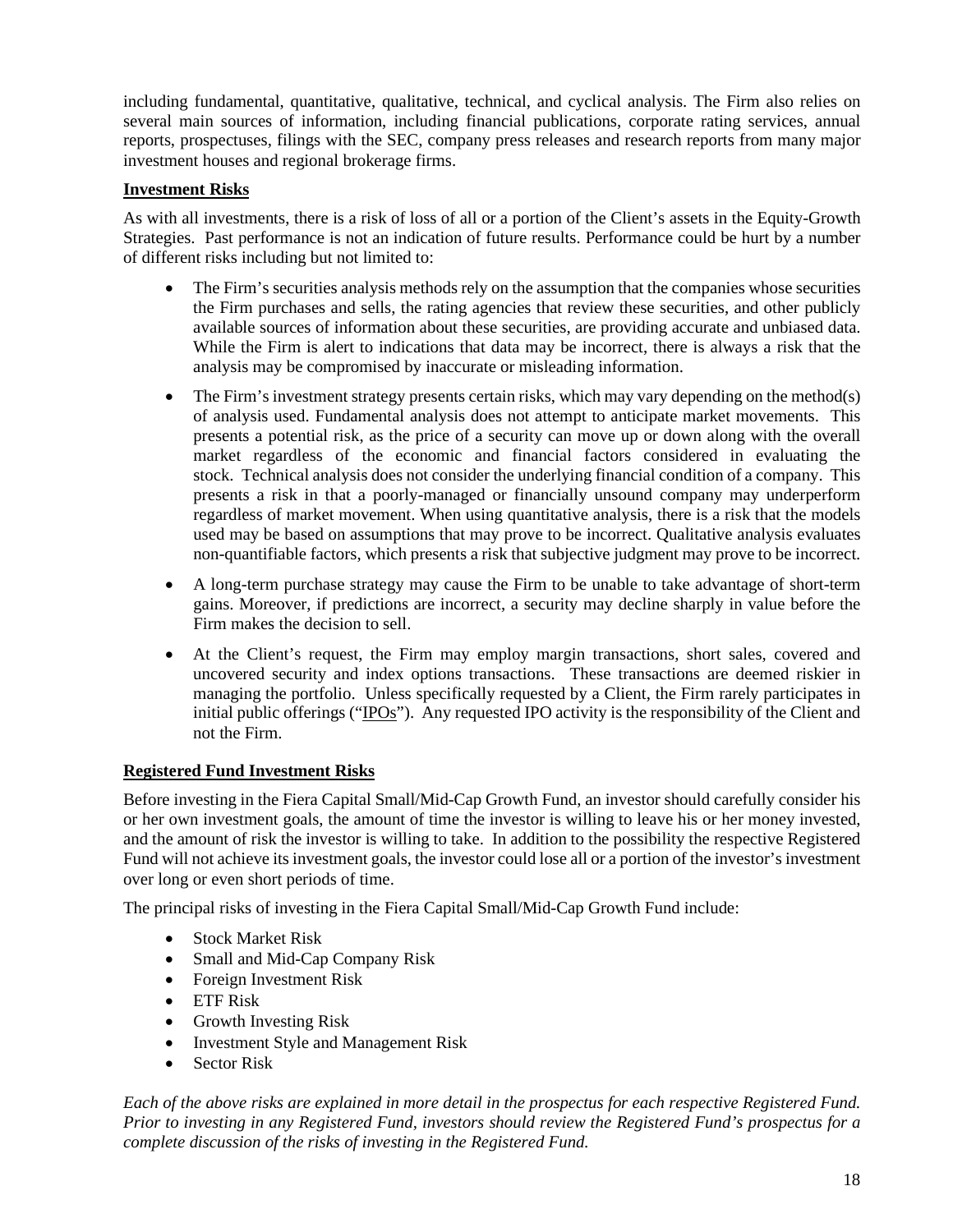## **3. Equity ETF Strategy**

The Equity ETF Strategy focuses on investments in passive ETFs that track various global indices, which are offered in separately managed accounts. The strategy may also use mutual funds or ETFs that are different from the strategy-selected ETFs in certain instances if it is more beneficial to the Client. The day-to-day management of these strategies are handled by the Private Wealth investment management team.

#### **Investment Strategies**

*.*

*.*

The Equities ETF strategy consists of the following Strategies:

- Global Equity Index
- Growth Equity

#### **Investment Risks**

Key investment strategy risks with regard to the Firm's Equity ETF Strategy include, but are not limited to the following: An ETF's share price may not track its specified market index (if any) and may trade below its NAV. The Firm invests in passive ETFs that do not take defensive positions in volatile or defensive markets. There can be no assurance that an ETF's shares will continue to be listed on an active exchange. There is also a risk that ETFs in which the Firm invests may terminate due to extraordinary events. The same risk of termination exists for a mutual fund. Each ETF and each mutual fund is also subject to specific risks depending on the nature of its investments. Regarding mutual funds, the Firm examines the experience and track record of the manager of any such mutual fund in an attempt to determine if that manager has demonstrated an ability to invest over a period of time and in varied economic conditions. The underlying assets of any mutual fund and ETF are examined in an attempt to determine if there is significant overlap in the underlying investments held in other funds in the Client's portfolio. A risk of mutual fund or ETF analysis is that, as in all securities investments, past performance does not guarantee future results. A manager who has been successful may not be able to replicate that success in the future.

In addition, as the Firm does not control the underlying investments in a mutual fund, managers of different mutual funds held by a Client may purchase the same security, increasing the risk to the Client if that same security were to decrease in value. Additional assumptions are made that the companies whose securities a mutual fund purchases and sells, the rating agencies that review those securities, and other publicly available sources of information about those securities, are providing accurate and impartial data. While the Firm is alert to indications that data may be incorrect, there is always a risk that our analysis may be compromised by inaccurate or misleading publicly available information. As the Firm does not control the underlying investments in a third-party manager's portfolio, there is also a risk that a manager may deviate from the stated investment mandate or strategy, making it a less suitable investment for Clients.

## **4. Fixed Income Investment Strategies**

The Firm's Fixed Income Strategies focus on tax efficiency, real wealth preservation, and the development of non-correlated strategies built on its domestic and multicurrency expertise. Fixed Income Strategies are offered in separately managed accounts and Private Funds.

#### **Investment Strategies**

The following highlight the focus of the Firm's Fixed Income Strategies:

Tax Efficient Fixed Income:

- Preservation of Capital
- After-Tax Total Return Oriented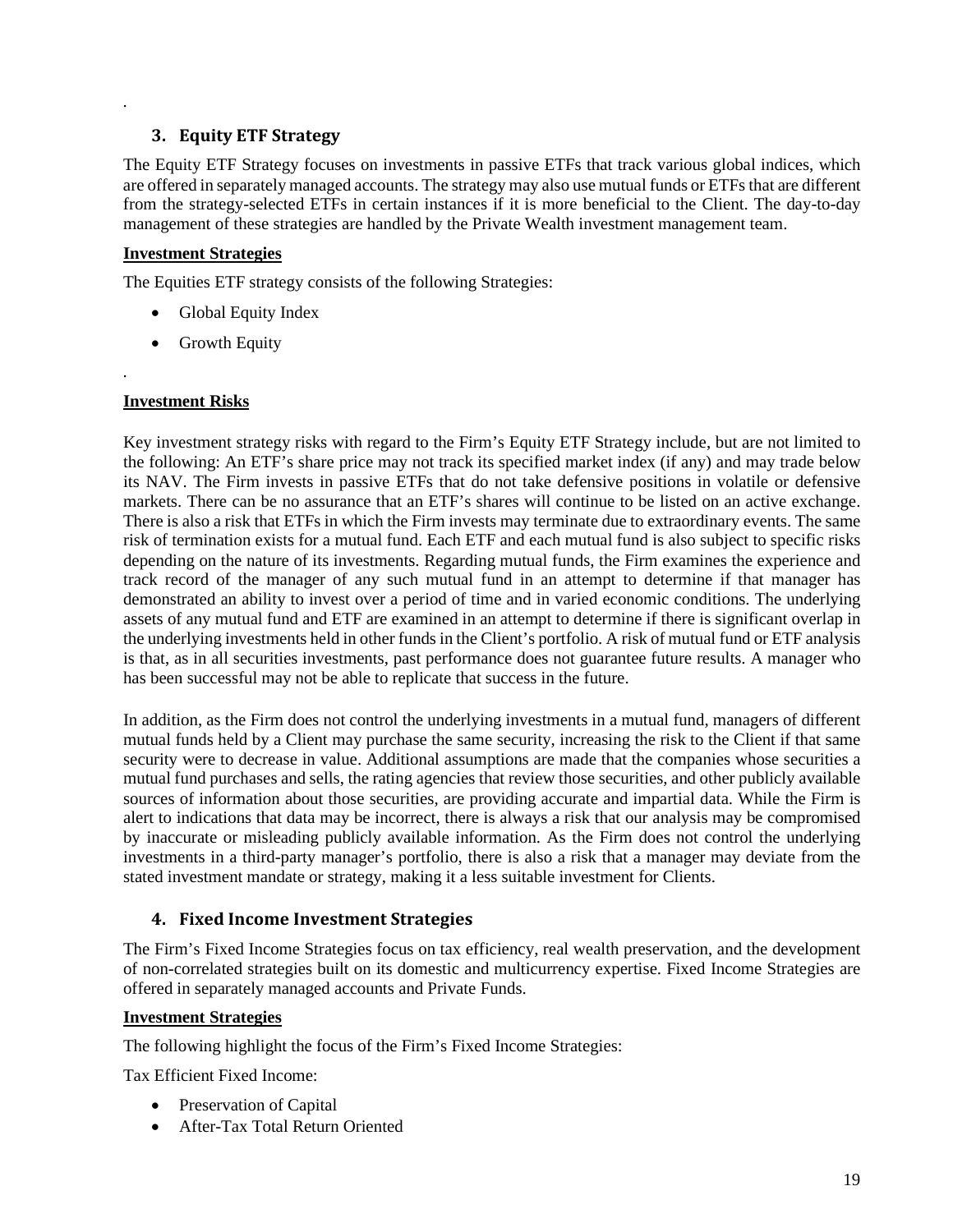- Active Management Approach
- Strategies: Liquidity, Enhanced Liquidity, Deployment Capital Short Term, Short Intermediate, Core Intermediate, Core, Core Plus, Core Plus Enhanced, Infrastructure Debt, Impact, ESG

Taxable Fixed Income:

- Preservation of Capital
- Total Return Oriented
- Active Management Approach
- Strategies: Liquidity, Enhanced Liquidity, Short Term, Short Intermediate, Core Intermediate, Core, Deployment Capital

Investment Company Strategies:

- Attractive After-Tax Yield
- Focus on Securities-Level Credit Research, Risk Management, Liquidity and Sophisticated Execution

Because the Firm utilizes an active management approach for the Fixed Income Strategies that emphasizes after-tax total returns, a wide variety of U.S. fixed income market sectors are considered on an after–tax basis. For example, portfolios of Clients in a higher Federal income tax bracket may be primarily invested in various municipal bonds. Portfolios of Clients in a lower Federal income tax bracket or who are subject to the Alternative Minimum Tax may be invested in non-municipal sectors such as treasuries, agencies, mortgage-backed securities and investment grade corporate bonds. The Firm monitors and evaluates aftertax spread relationships to determine the relative value of the various fixed income alternatives.

Other security analysis methods used by the Firm include credit analysis and after-tax relative value analysis. Other sources of information used by the Firm include financial information services and municipal bond indentures and filings.

#### **Investment Risks**

Key investment strategy risks with regard to the Firm's Fixed Income Strategies investment philosophy as outlined above include, but are not limited to:

- Interest rate
- Liquidity
- Redemption
- Reinvestment
- Inflation
- Credit
- Default
- Event
- Legislative

## **5. Private Markets Strategies**

#### **Investment Strategies**

The Firm advises Private Funds that are engaged in private markets strategies. The Private Funds are funds of private markets funds that make direct investments in Underlying Funds formed in U.S. and non-U.S. jurisdictions managed by investment managers operating across the globe, including Affiliated Funds. The investments include, but are not limited to, pooled funds (either open-end or closed-end), special purpose vehicles, limited partnerships and investment trusts. The Private Funds may also have indirect exposure to Underlying Funds (and/or their investments) through the use of special purpose vehicles, alternative investment vehicles, co-investment vehicles and derivative instruments, as well as indirect exposure to loans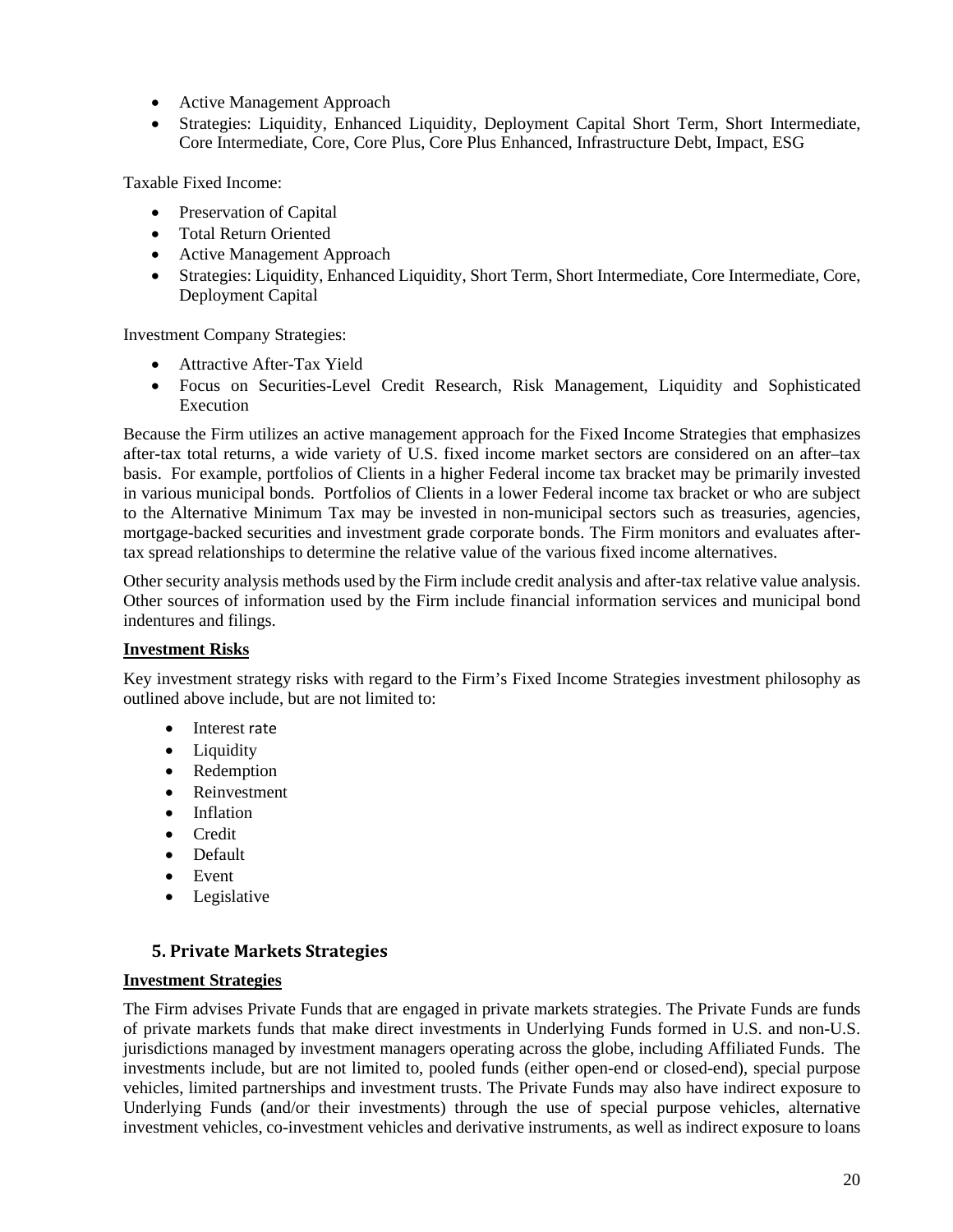and other investment opportunities through co-investment vehicles or similar structures whereby the Private Fund would be, directly or indirectly, an investor (individually or as part of a group) in one or more such investments. The Firm also sub-advises Private Funds of private markets funds managed by FCC and offered exclusively to foreign investors. As the sub-advisor of those Canadian Private Funds, the Firm makes recommendations for investing in a number of Underlying Funds (including Affiliated Funds) formed in the U.S. and non-U.S. jurisdictions that pursue various strategies, including but not limited to, credit-oriented, private equity, real estate, infrastructure, and/or agriculture investment strategies, and is also responsible for the on-going monitoring of such investments.

### **Investment Risks**

*Underlying Fund Risks*. The investment risks related to investments in Underlying Funds are as follows:

#### • **Concentration of Investments**

o Investors have no assurance regarding the degree of diversification of the Private Funds' investments. Accordingly, the Private Funds' investments may be concentrated in a limited number of portfolio investments. As a consequence of this concentration, the aggregate returns the Private Funds realize may be adversely affected if a small number of portfolio investments perform poorly.

#### • **Inability to Achieve Returns**

o The Private Funds will make investments based on the portfolio manager's estimates or projections of target rates of return and current returns, which in turn are based on, among other considerations, assumptions regarding the performance of portfolio investments, the amount and terms of available financing and the manner and timing of dispositions, including possible asset recovery and remediation strategies, all of which are subject to significant uncertainty.

### • **Nature of Investments; Inherent Illiquidity and Volatility**

o Although an Underlying Fund's investments are expected to be primarily secured, some investments may be unsecured and subordinated to substantial amounts of senior indebtedness, all or a significant portion of which may be secured and bear floating interest rates.

## • **Possible Effect of Substantial Withdrawals**

o Certain Underlying Funds may permit periodic redemptions or withdrawals. Withdrawals from capital accounts of an Underlying Fund could require such Underlying Fund to liquidate its positions more rapidly than otherwise desirable which could adversely affect the value of such Underlying Fund's assets.

*Private Lending Risks*. With respect to risks related to private lending specifically, the investment risks include but are not limited to, the risk that the Firm may recommend investments in Underlying Funds which hold loans whose market value may be volatile, and generally would fluctuate due to a variety of factors that are inherently difficult to predict, including, among other things, the financial condition of the obligors on, or issuers of, the loans, general economic conditions, the condition of certain financial markets, domestic and international economic or political events, developments or trends in any particular industry, prevailing credit spreads and changes in prevailing interest rates. Such investments may be illiquid and have no, or only a limited, trading market. Further, the return of principal of such loans will depend in large part on the creditworthiness and financial strength of the issuers of such loans. If there is a default by a borrower under any of the loans, although an Underlying Fund may have contractual remedies, however, exercising such contractual rights may involve delays or costs and any available collateral may prove to be unsaleable or saleable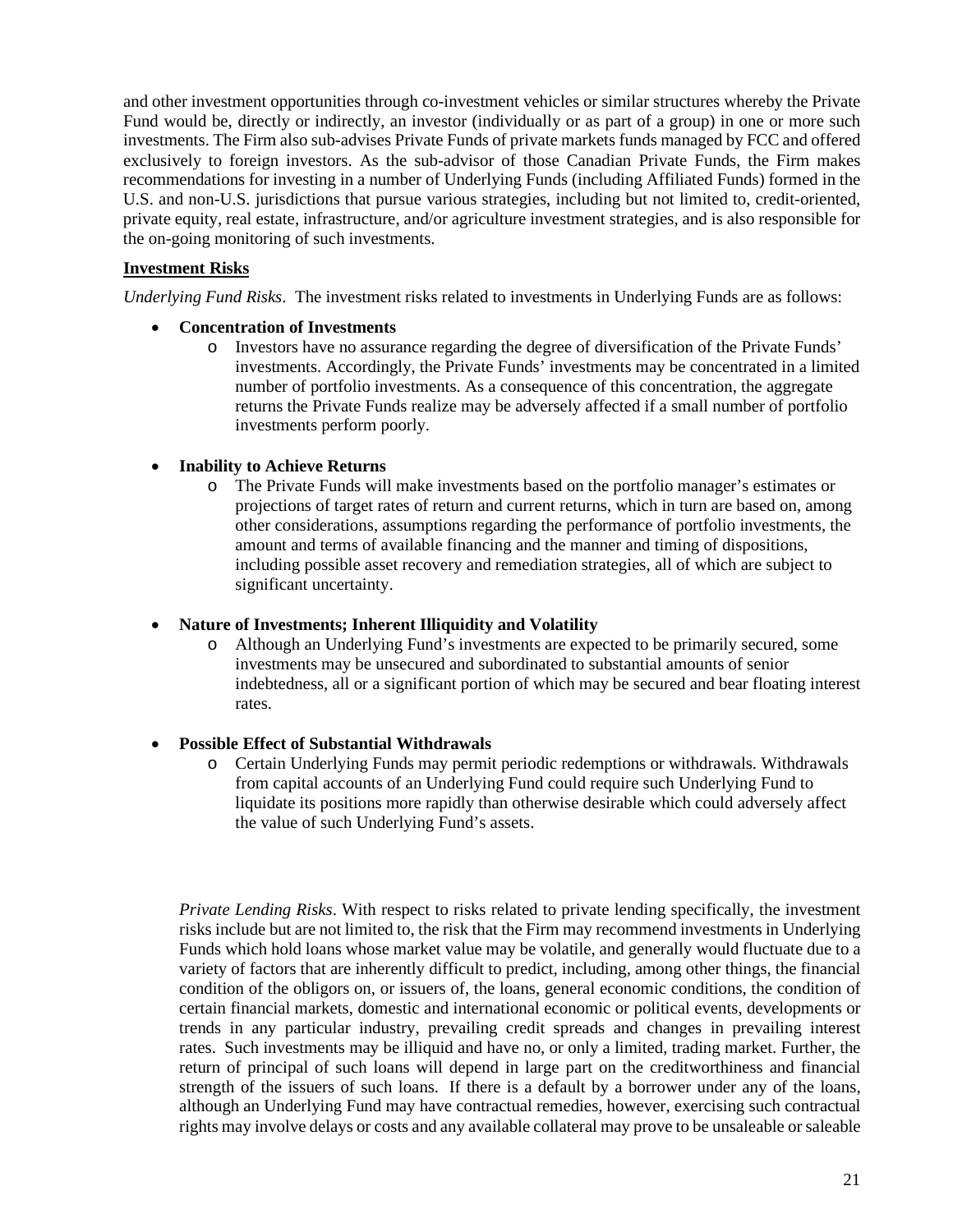only at a loss. Furthermore, a default by the borrower may result in an Underlying Fund being unable to liquidate such loans in a timely manner. Debt instruments may also be detrimentally affected to the extent that there is insufficient collateral; they may also be supported, in whole or in part, by personal guarantees made by the borrower, or a relative, or guarantees made by a corporation or other entity affiliated with the borrower. The amount realizable with respect to a debt instrument may be detrimentally affected if a guarantor fails to meet its obligations under the guarantee.

### *Prior to investing in a Private Fund, all eligible investors should review carefully the Fund's confidential offering memorandum for a discussion of the risks of investing in the Fund and certain conflicts of interest.*

# **5. Risks Applicable to Private Wealth Services**

Fiera Capital works with the Client to develop an investment program which reflects, among other things, the Client's investment objectives, liquidity requirements and risk tolerances. Fiera Capital presents potential investment opportunities to the Clients in actively managed fixed income and equity strategies as well as in mutual funds, ETFs and alternative investments including private funds. Investment performance will depend largely on the Firm's decisions recommendations as to strategic asset allocation and tactical adjustments made to the asset allocation. At times, the Firm's judgments as to the asset classes in which Clients should invest may prove to be wrong, as some asset classes may perform worse than others. As with all such investments, asset allocation is subject to market risk, will fluctuate and may lose value. Asset allocation does not guarantee a profit or protect against loss. All investment analysis requires subjective assessments and decision-making by experienced investment professionals, however, there is always the risk of an error in judgment. The Firm's investment analysis methods rely on the assumption that Fiera Capital is provided accurate and unbiased data. While the Firm is alert to indications that data may be incorrect, there is always the risk that the Firm's analysis may be compromised by inaccurate or misleading information.

It is uncertain as to when profits, if any, will be realized. Losses on unsuccessful investments may be realized before gains are realized on successful investments. Clients may not get a return of capital or realize any gains on their investments. If they do, those returns, or gains may not occur for a substantial period of time after investing with the Firm. Fiera Capital may utilize a range of different investment strategies depending upon the investment objectives of each Client. The associated risks will vary depending upon which investment products and strategies are employed.

# **6. Risks Applicable to All Strategies**

## **Technology and Cybersecurity Risks**

Investment advisers, including Fiera Capital, must rely in part on digital and network technologies to conduct their businesses and to maintain substantial computerized data relating to Client account activities. These technologies include those owned or managed by the Firm as well as those owned or managed by others, such as custodians, financial intermediaries, the administrator transfer agents, and other parties to which we or they outsource the provision of services or business operations.

Like all businesses that use computerized data, Fiera Capital and its affiliates and the systems used might in some circumstances be subject to a variety of possible cybersecurity incidents or similar events that could potentially result in the inadvertent disclosure of confidential computerized data or Client data to unintended parties, or the intentional misappropriation or destruction of data by malicious hackers mounting an attack on computer systems. Fiera Capital and its affiliates maintain certain technical and physical safeguards intended to protect the confidentiality of internal data and take other reasonable precautions to limit the potential for cybersecurity incidents, and to protect data from inadvertent disclosure or wrongful misappropriation or destruction.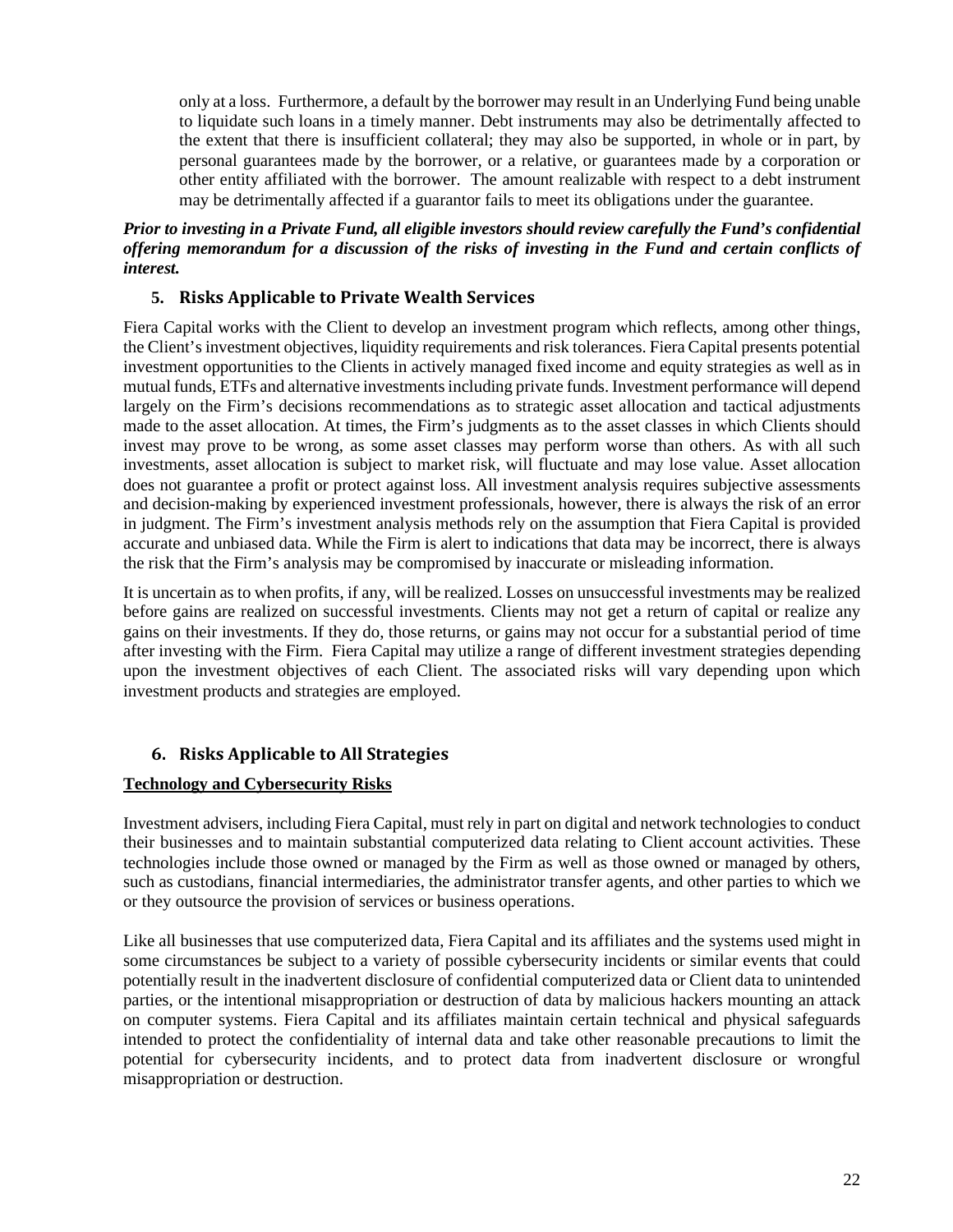Nevertheless, despite reasonable precautions, cybersecurity incidents could occur, and might in some circumstances result in unauthorized access to sensitive information about Fiera Capital or its Clients. In addition, such incidents might cause damage to Client accounts, data, and systems or affect Client services. Furthermore, these systems may fail to operate properly or become disabled as a result of events or circumstances beyond the Firm's control. Technology failures, whether deliberate or not, including those arising from use of third-party service providers or Client usage of systems to access accounts, could have a material adverse effect on the business or Clients and could result in, among other things, financial loss, reputational damage, regulatory penalties or the inability to transact business.

#### **Catastrophe Risks, Coronavirus, and Public Health Emergencies.**

Clients will be subject to the risk of loss arising from exposure that it may incur due to the occurrence of various events, including hurricanes, earthquakes, and other natural disasters, terrorism and other catastrophic events such as a pandemic. These catastrophic risks of loss can be substantial and could have a material adverse impact on global, national and local economies, which in turn could negatively impact Fiera Capital's business and Client portfolios including investments made by Fiera Capital. The impact of a catastrophic event is difficult to predict, which presents material uncertainty and risk with respect to the Firm's performance.

As of the date of this filing, Coronavirus ("**COVID-19**") which the World Health Organization has declared to constitute a "Public Health Emergency of International Concern." continues to spread. Since 2020, the outbreak of COVID-19 has resulted in numerous deaths, adversely impacted global commercial activity and contributed to significant market volatility. The global impact of the outbreak is rapidly evolving, and many countries, states, provinces, districts, departments and municipalities have reacted by instituting quarantines, curfews, prohibitions on travel and the closure of offices, businesses, schools, retail stores and other public venues, including certain infrastructure structures and facilities. Businesses are also implementing similar precautionary measures. Such measures, as well as the general uncertainty surrounding the dangers and impact of COVID-19, are creating significant disruption in supply chains and economic activity and are having a particularly adverse impact on transportation, hospitality, tourism and entertainment, among other industries. As COVID-19 continues to spread, the potential impacts, including a global, regional or other economic recession, are increasingly uncertain and difficult to assess. Any public health emergency, including any outbreak of COVID-19, SARS, H1N1/09 flu, avian flu, other coronavirus, Ebola or other existing or new epidemic diseases, or the threat thereof, could have a significant adverse impact on the Firm and its investments and could adversely affect the Firm's ability to fulfill its investment objectives. The extent of the impact of any public health emergency on the operational and financial performance of the Firm will depend on many factors, including the duration and scope of such public health emergency, the development and distribution of vaccines or other medicine related to the public health emergency, the extent of any related travel advisories and restrictions implemented, the impact of such public health emergency on overall supply and demand, goods and services, investor liquidity, consumer confidence and levels of economic activity and the extent of its disruption to important global, regional and local supply chains and economic markets, all of which are highly uncertain and cannot be predicted. The effects of a public health emergency may materially and adversely impact the value and performance of the investments, as well as the ability of the Firm to source, manage and divest investments and achieve its investment objectives, all of which could result in significant losses to the Firm.

## **Material Non-Public Information Risks**

Fiera Capital could receive material, non-public information ("MNPI") with respect to a particular issuer (which could be a Client of the Firm) and, as a result, be unable to execute transactions in securities of that issuer for Clients. This information can be received voluntarily or involuntarily and under varying circumstances, including upon execution of a non-disclosure agreement or from an affiliate. Fiera Capital has developed various policies and procedures to monitor these risks.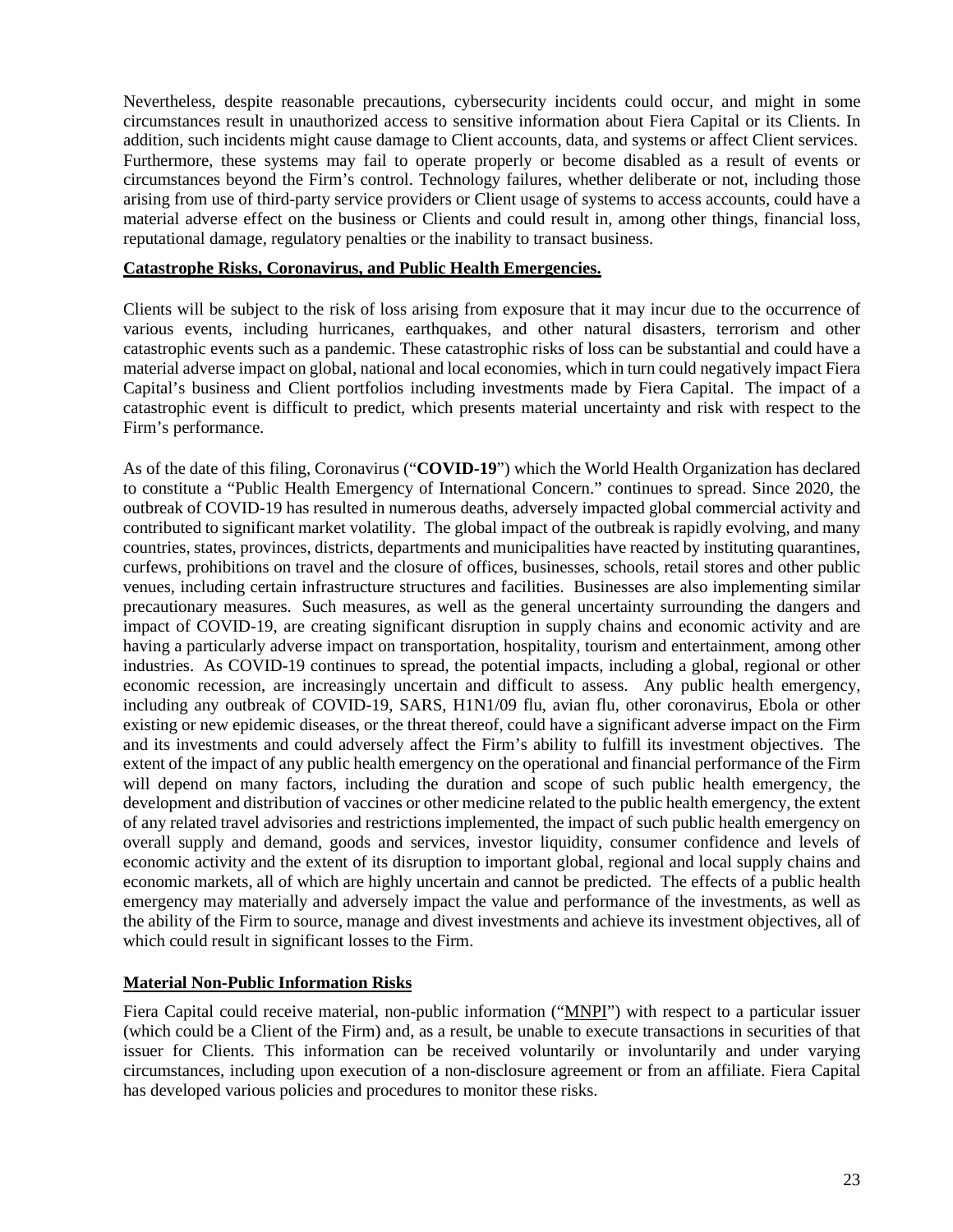### **ESG Investing**

Environmental, social and governance (ESG) factors are integrated into the fundamental investment decision-making process of the Firm, whose investment processes reflect the belief that organizations that successfully manage ESG factors create more resilient businesses/assets and are better positioned to deliver sustainable value over the long term. The Firm takes a holistic approach to sustainable investing by combining ESG factors into their investment framework. By including such factors in the investment process, the Firm seeks to gain greater insight into a company's ability to manage risks and its ability to create sustainable value over the long term. If an area of concern is identified, the Firm assesses the potential impact this may have on the financial performance of the issuer. Additionally, when the Firm believes there could be a material impact on the business or financial profile of the issuer it is factored into the assessment of the issuers, or the Firm modifies its judgement on the required returns to compensate for these additional risk factors. The Firm has established an ESG working group to further develop the firmwide ESG policies and procedures in responding to the applicable ESG regulations and clients' needs

#### **Client Investments in Affiliated Funds**

Please see Item 10, "Client Investments in Affiliated Funds," below.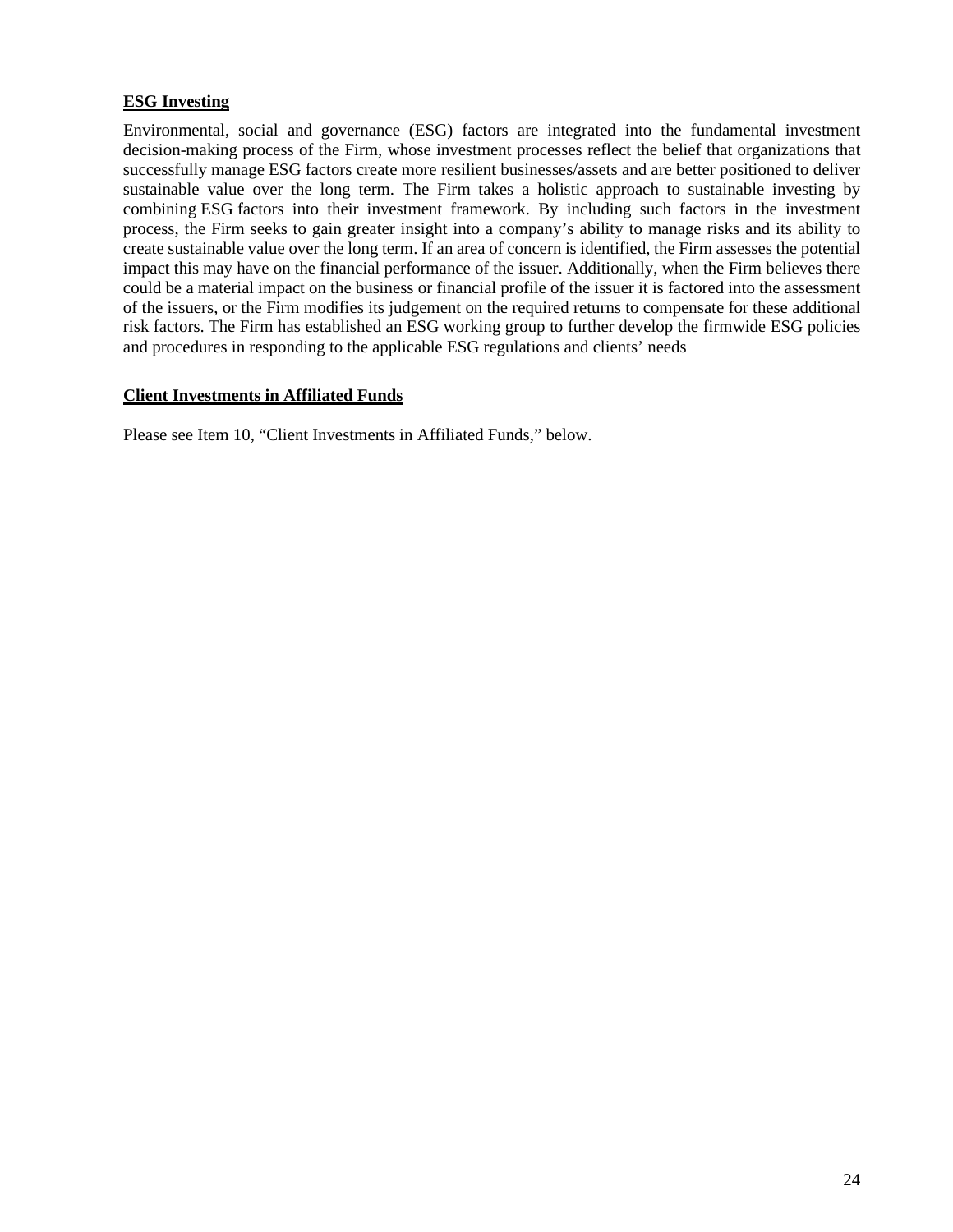# <span id="page-26-0"></span>Item 9: Disciplinary Information

The Firm and its employees have not been involved in any legal or disciplinary events in the past 10 years that would be material to a Client's evaluation of the Firm or its personnel.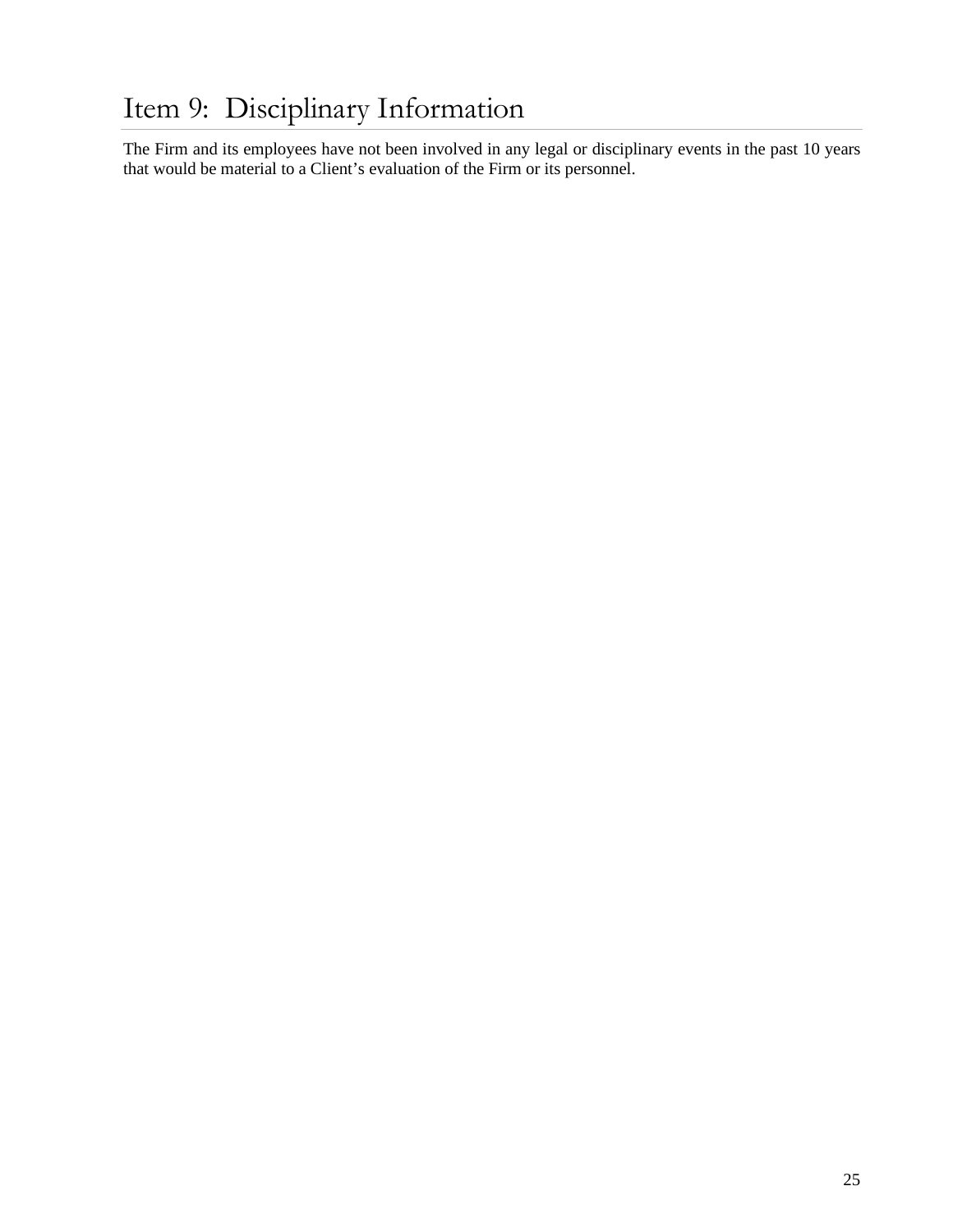# <span id="page-27-0"></span>**7. Related Persons**

The Firm has certain relationships or arrangements with related persons that are material to its advisory business or its Clients. A description of these relationships is provided in more detail below. The Firm has adopted policies and procedures reasonably designed to appropriately prevent, limit, or mitigate conflicts of interest that may arise between the Firm and its affiliates. These policies and procedures include allocation of investment opportunities. Please refer to Item 11 for more information on conflicts of interest and corresponding controls designed to prevent, limit or mitigate such conflicts.

# **Investment Companies or Other Pooled Investment Vehicles**

The Firm is the investment adviser or sub-adviser for various Funds, including Funds organized under the laws of other countries and jurisdictions. This includes the Fiera Series Registered Funds, organized under the Fiera Series Trust as well as all the other Registered Funds listed in Item 4 and Item 8. For a list of Private Funds, please refer to Sections 7.B.(1) and 7.B (2) of Schedule D in Form ADV Part 1A.

The Fiera Series Trust is a related person of the Firm through common control. Further, one of the Firm's management persons is a Trustee of the Fiera Series Trust and certain officers of FCC, the Firm's parent company, are officers of the Fiera Series Trust. The Firm is an adviser to each Fiera Series Registered Fund. The Firm's relationship with the Fiera Series Trust could create a conflict of interest because the Firm also manages other investment vehicles and accounts which may invest in the same securities as the Fiera Series Registered Funds ("Related Accounts"). As a result, Related Accounts may compete with the Fiera Series Registered Funds for appropriate investment opportunities. As a general matter, the Firm will consider participation by each Fiera Series Registered Fund in all appropriate investment opportunities that are under consideration by the Firm for the Related Accounts. The Firm will evaluate for the Fiera Series Registered Funds and the Related Accounts a variety of factors that may be relevant in determining whether a particular investment opportunity or strategy is appropriate and feasible for the Fiera Series Registered Fund or the Related Accounts at a particular time. Because these considerations may differ for each Fiera Series Registered Fund and the Related Accounts in the context of any particular investment opportunity and at any particular time, the investment activities and future investment performance of each Fiera Series Registered Fund and each of the Related Accounts will differ. The Firm will, however, attempt to allocate these investment opportunities in a fair and equitable manner over time. In doing so, the Firm will consider applicable laws and regulations, particularly those impacting registered investment companies, like each Fiera Series Registered Fund, and its affiliates, including the Related Accounts. Other present and future activities of the Firm, the Firm's portfolio managers, the Fiera Series Trust's administrator and/or their affiliates may give rise to additional conflicts of interest. In the event that a conflict of interest arises, the Firm will attempt to resolve such conflicts in a fair and equitable manner. For additional information, please refer to the prospectus for each Fiera Series Registered Fund.

# **Other Investment Advisers**

Fiera Capital Corporation ("FCC") is an investment management firm located in Canada and is a publicly traded company listed on the Toronto Stock Exchange under the symbol FSZ. FCC is a related person of the Firm through indirect ownership. The Firm is wholly owned by Fiera US Holding Inc., a U.S. holding company, which in turn is wholly owned by FCC. In connection with providing services to U.S. Clients, the Firm will use the resources of FCC acting in its capacity as the Firm's "participating affiliate," as that term is used in relief granted by the staff of the SEC. These resources will specifically include, without limitation, the use of certain investment personnel. All such personnel of FCC will be treated as persons "associated with" the Firm (as that term is defined by the Investment Advisers Act of 1940, as amended (the "Advisers Act")) in connection with the provision of any investment advisory services provided by such team members to U.S. Clients. FCC does not provide investment advisory services, or offer investment funds, in the United States or to U.S. persons.

Fiera Comox Partners, Inc. ("Fiera Comox") is an investment adviser located in Canada. Fiera Comox is a related person through common ownership by FCC. Fiera Comox is a joint venture between FCC and Comox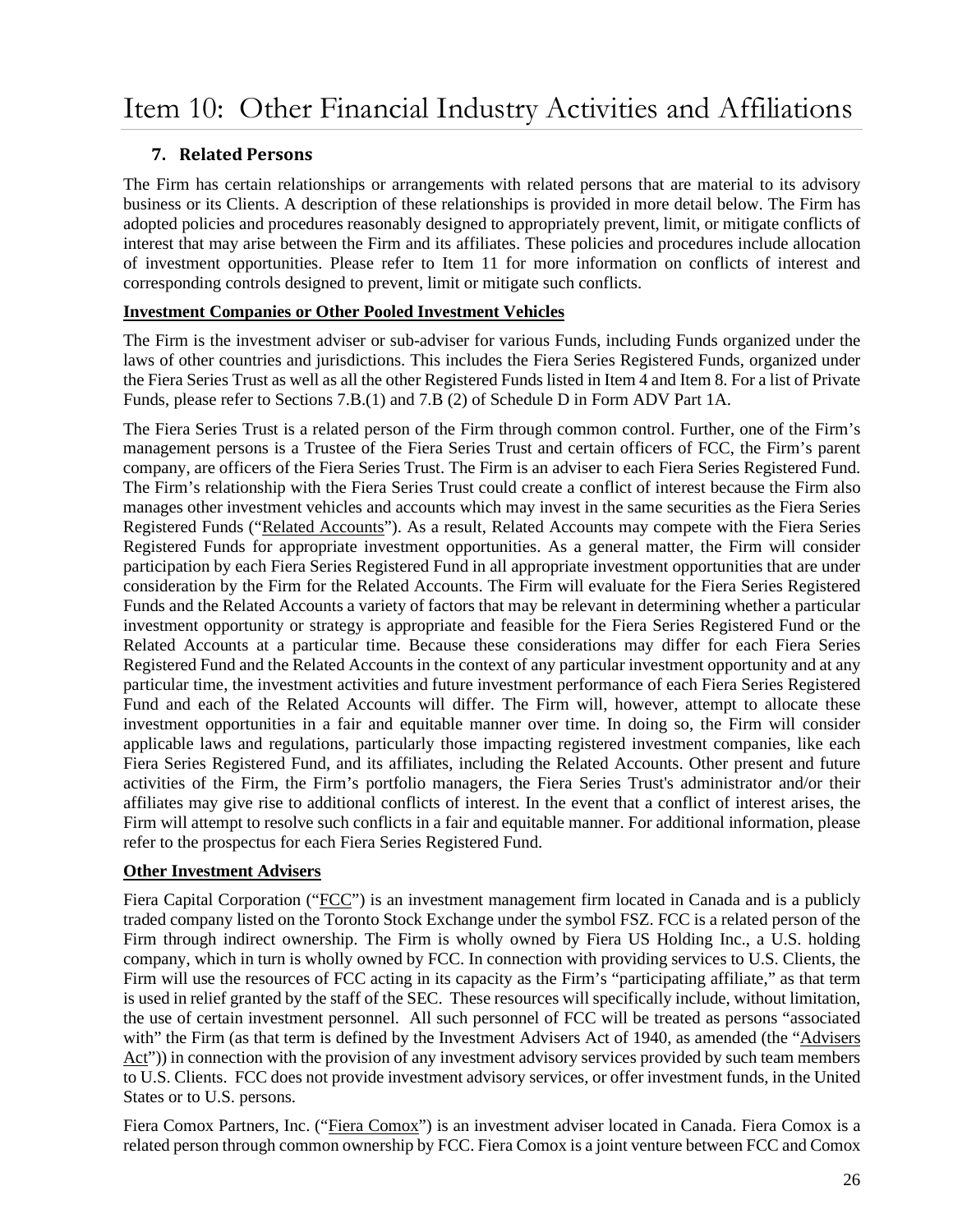Equity Partners, Inc. Fiera Comox offers to U.S. investors who would like to invest in agriculture or private equity through open-end funds, closed-end funds and separately managed accounts. The Firm assists Fiera Comox in offering its products in the United States. The Firm has also form ed an access fund which is open to US investors and has invested substantially all its assets in one of the Comox open-end Funds. The Firm does not pursue investment strategies similar to those pursued by Fiera Comox.

Fiera Infrastructure Inc. ("Fiera Infrastructure") is an investment manager with headquarters in Canada. Fiera Infrastructure is a related person through common ownership by FCC. Fiera Infrastructure is a joint venture between FCC and Aquila Management Holdco Inc. Fiera Infrastructure manages an infrastructure fund that is offered to U.S. investors. The Firm assists Fiera Infrastructure in offering its products in the United States. The Firm has also formed an access fund which is open to US investors in order to facilitate investment in the infrastructure fund. The Firm does not pursue investment strategies similar to those pursued by Fiera Infrastructure.

Fiera Capital (Asia), L.P., ("Fiera Asia")., is an exempt reporting adviser with its principal office and place of business in the Cayman Islands. Fiera Asia.is a related person through common ownership by FCC. The Firm assists in offering its products in the United States. Additionally, Fiera Asia advises a private fund formed to receive investments from a Fiera Capital fund of credit funds, the Global Diversified Lending Fund, LP. While this may create the appearance of a potential conflict of interest, the Firm monitors the investment in a variety of ways, including the completion of extensive due diligence similar to investments in other unrelated funds. The Firm does not pursue investment strategies similar to those pursued by Fiera Asia.

Fiera Capital (UK) Limited ("Fiera UK") is an SEC-registered investment adviser located in the United Kingdom. Fiera UK is a related person through common ownership by FCC. FCC acquired Fiera UK in December 2016. Fiera UK is the share distributor of certain pooled investment vehicles, which may be offered to U.S. investors, and the Firm assists Fiera UK in this regard in the United States. The Firm does not pursue investment strategies similar to those pursued by Fiera UK.

Fiera Capital (IOM) Limited ("Fiera IOM") is an SEC-registered investment adviser located in the Isle of Man, British Isles. Fiera IOM is a related person through common ownership by FCC. FCC acquired Fiera IOM in December 2016. Fiera IOM is the investment manager of certain pooled investment vehicles, which are offered to U.S. investors, and the Firm assists Fiera IOM's sister company, Fiera UK, in this regard in the United States. The Firm does not pursue investment strategies similar to those pursued by Fiera IOM.

PineBridge/Fiera Select Plus Management Co. LLC ("Select Plus Management") is an investment adviser registered with the SEC as a Relying Adviser of Pinebridge Investments LLC ("Pinebridge"), an SECregistered adviser located in the United States. Select Plus Management is a related person through control by the Firm. The Firm is a non-managing member of Select Plus Management. Pinebridge is the managing member of Select Plus Management. Select Plus Management provides investment advisory services to Select Plus Onshore Fund, L.P. ("Select Plus Fund"). The Firm is a sub-adviser to Select Plus Fund pursuant to a sub-advisory agreement between the Firm and Select Plus Management, pursuant to which the Firm provides certain sub-advisory and back-office services to Select Plus Management. The Firm does not pursue investment strategies similar to those pursued by Select Plus Management.

Fiera Private Debt Inc. ("Fiera Private Debt") is an investment adviser headquarters in Canada. Fiera Private Debt is a private lending platform that offers fund management expertise for real estate financing and interim business financing. Furthermore, it provides diversified alternative investment solutions to clients of FCC. The Firm does not pursue investment strategies similar to those pursued by Fiera Private Debt.

#### **Client Investments in Affiliated Funds**

As mentioned above, for Private Wealth Clients, Fiera Capital typically recommends the allocation of each such Client's assets to Affiliated Funds and to investment strategies managed by the Firm as well as Unaffiliated Funds. In addition, the Firm's Private Lending strategy contemplates investments in Affiliated Funds in addition to investments in Unaffiliated Funds.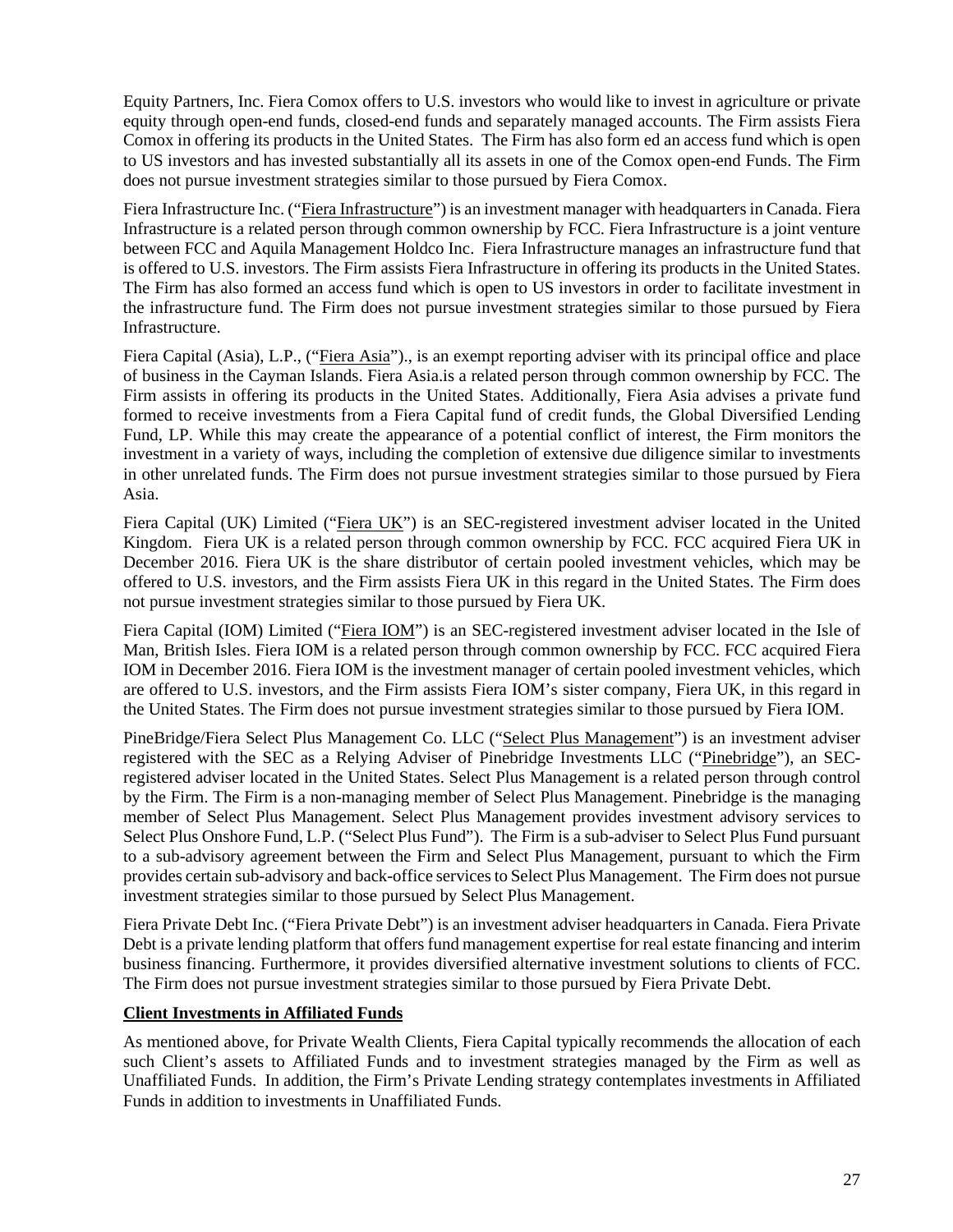Investing Client assets in Affiliated Funds may create a potential conflict of interest for the Firm because for a variety of reasons, as discussed below, the Firm may be incentivized to allocate capital to, consummate, increase or maintain investments in Affiliated Funds instead of an Unaffiliated Fund. Although the Firm believes that such investments provide benefits to the strategy (e.g., greater information transparency and customized portfolio design), such investments may not reflect third-party arm's length negotiation and terms, and it is possible that Unaffiliated Underlying Funds may also be appropriate investments for the strategy.

The Firm and/or its affiliates generally receive compensation in connection with the management of Affiliated Funds, including incentive or performance fees. Private Funds that invest in Affiliated Funds pay advisory and other fees and expenses to the Firm that are not reduced by the fees or expenses in whole or in part by the fees and expenses paid by the Affiliated Funds to the Firm or its affiliates. In other words, there will be additional layers of fees imposed on these investments. Because the Firm and its affiliates will on an overall basis receive higher fees, compensation and other benefits if the assets of such Private Funds are allocated to Affiliated Funds rather than to Unaffiliated Funds, the Firm has an incentive to invest Private Fund assets in Affiliated Funds.

In addition, the Firm will have an interest in investing Client assets in Affiliated Funds that impose higher fees than those imposed by other Affiliated Funds or that provide other financial, business or strategic benefits to the Firm or its affiliates. Differences in the amount or type of compensation paid to the Firm, its affiliates or their personnel by or in connection with Affiliated Funds creates a financial incentive on the part of the Firm and its affiliates to select certain Affiliated Funds over other Affiliated Funds. Similarly, the Firm will be disincentivized to remove, reduce, reallocate or otherwise modify a Client's investment in an Affiliated Fund at all or at a particular point in time.

### **Significant Private Fund Investors**

To the extent that that a Private Fund investor that is affiliated with the Firm and/or its affiliates represents a significant proportion of the Private Fund's capital, applicable laws may restrict or prevent the Private Fund, the Firm and/or its manager or general partner from taking certain actions that they could otherwise take.

## **Management of Multiple Client Accounts**

Investors should be aware that potential and actual conflicts of interest may occur between Clients, on the one hand, and Fiera Capital and its affiliates, on the other. Clients should evaluate certain potential conflicts of interest carefully before engaging Fiera Capital's services.

Fiera Capital may give advice or take action with respect to the investments of one or more of its Clients that may not be given or taken with respect to other Clients with similar investment programs, objectives, and strategies. Accordingly, Clients with similar strategies may not hold the same securities or instruments or achieve the same performance. Fiera Capital also advises Clients with differing objectives or strategies. These activities may adversely affect the prices and availability of securities or instruments held by or potentially considered for one or more Clients. Such advice, recommendations, and dealings may result in adverse consequences to a Client's investment portfolio.

The conflicting interests of individual Clients may relate to or arise from, among other things, the nature of investments, the acquisition of investments and the timing of the disposition of investments. As a consequence, conflicts of interest may arise in connection with decisions made by Fiera Capital, including with respect to investments that may be more beneficial for one Client than for another Client, especially with respect to Clients' individual tax situations. By engaging Fiera Capital, each Client will be deemed to have acknowledged the existence of such actual and potential conflicts of interest.

Fiera Capital provides investment advisory services to a number of Clients. Certain Clients have investment programs that are similar to or overlap and may, therefore, participate with each other in investments. It is the policy of Fiera Capital to allocate investment opportunities for Clients fairly and equitably, to the extent possible, over a period of time. Fiera Capital, however, will have no obligation to purchase, sell or exchange any security or financial instrument for a Client which Fiera Capital may purchase, sell or exchange for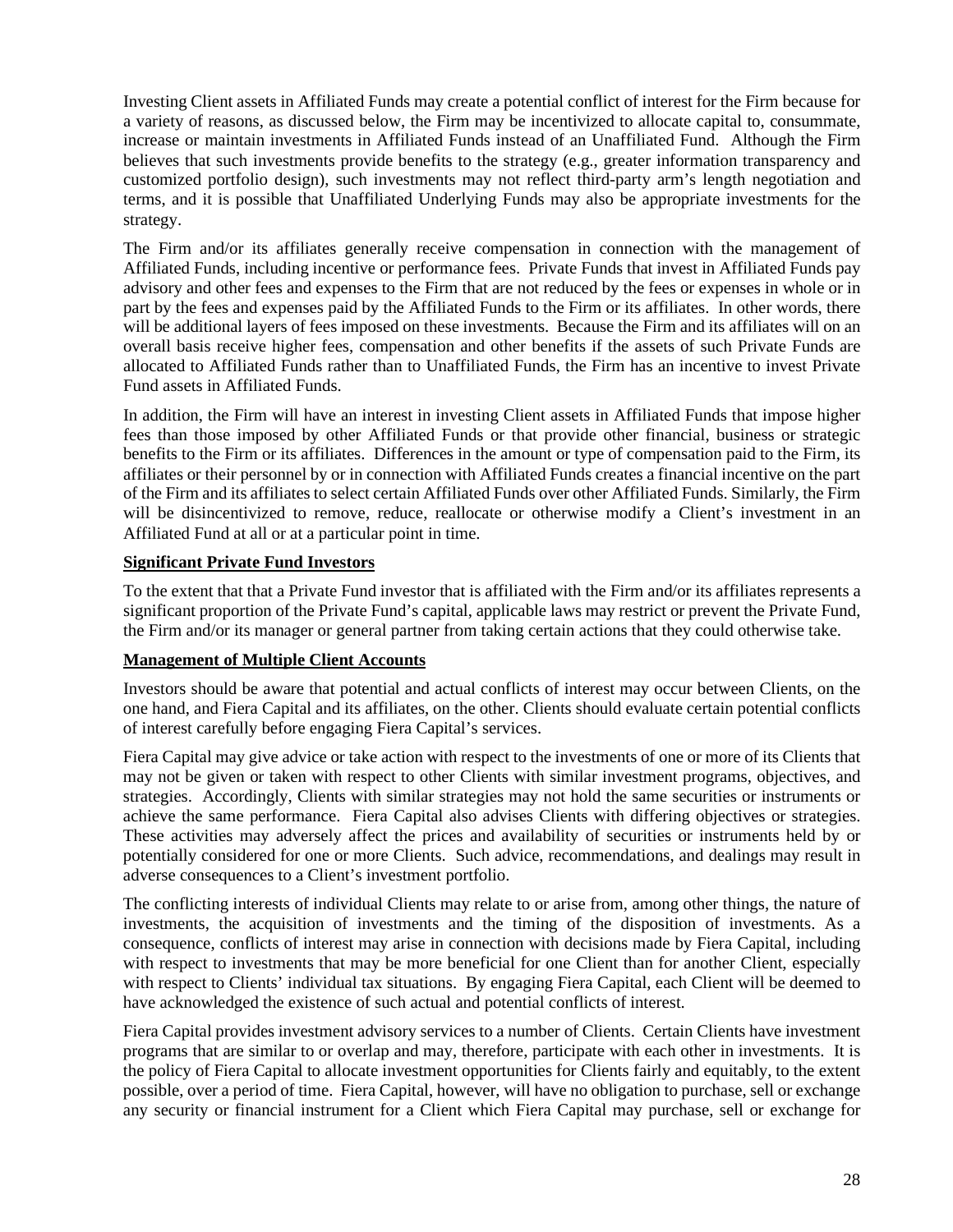another Client if Fiera Capital believes in good faith at the time the investment decision is made that such transaction or investment would be unsuitable, impractical or undesirable for a particular Client.

With respect to the Private Lending Strategy, certain portfolio managers of the Firm also serve as portfolio managers for advisory affiliates of the Firm. The Firm believes that serving in such dual capacities can benefit Clients through increased transparency and access to information. However, service in dual capacities can create various conflicts of interest, which the Firm seeks to mitigate. Further, conflicts of interest also could arise in allocating the time, services or functions of the Firm's personnel, and the Firm's ability to access other professionals and resources within the Firm or its affiliates could be limited. The Firm seeks to address these conflicts as required by applicable law.

### **Other Matters**

From time to time, the Firm, its affiliates, their personnel and Affiliated Funds may enter new lines of business, modify or further develop existing lines of business for itself and for Clients, enter into various investment or business opportunities, or make other changes. The foregoing and other present and future activities of the foregoing may give rise to actual or potential conflicts of interest. Conflicts of interest could change or become more acute, and it is difficult to predict or foresee the potential conflicts that may arise as the business of the foregoing parties changes and evolves. That said, the Firm endeavors to resolve conflicts in a fair and equitable manner.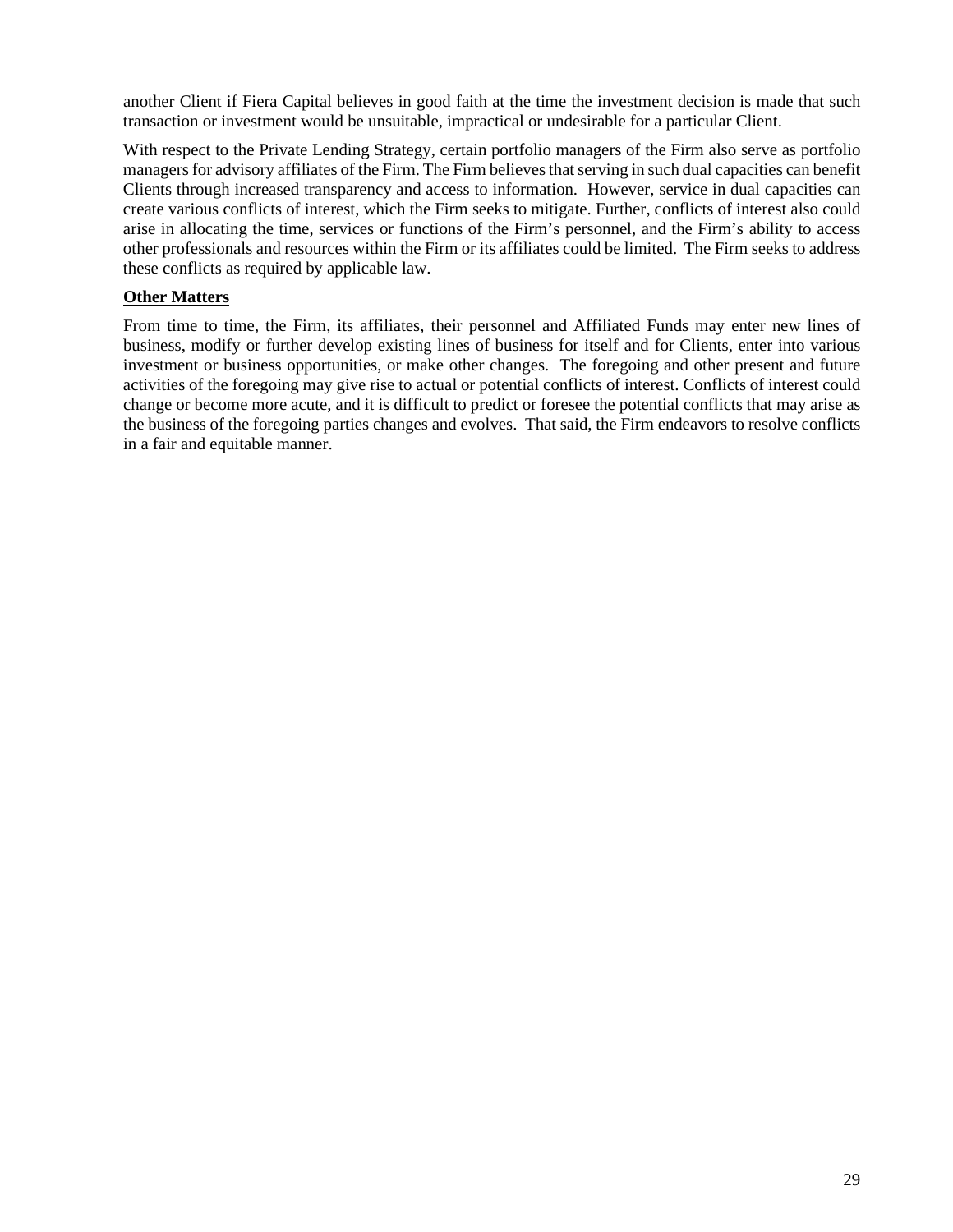# <span id="page-31-0"></span>**1. Code of Ethics/Personal Trading**

The Firm has adopted a Code of Conduct and Ethics (the "Code") containing policies and procedures which address actual and potential conflicts of interests. The Code governs personal trading by its principals, employees and related accounts ("Employees") in accordance with Rule 17j-1 of the 1940 Act and Rule 204A-1 of the Advisers Act. The Firm's Code is predicated on the fact that the Firm is a fiduciary to its Clients and Funds. Employees are prohibited from benefiting personally at the expense of a Client or Fund. Under the Code, Employees are subject to provisions requiring, among other things, pre-approval for most types of personal security transactions; prohibitions regarding certain types of transactions, including a restricted list; initial and annual securities holdings reports; quarterly transaction reports for many types of transactions; and a black-out period with respect to transactions in securities that Funds and Client accounts are actively trading or that are being considered for Funds and Client accounts, with certain de minimis exceptions permitted. Consistent with the terms of the Code, Employees may obtain more favorable pricing for their personal transactions due to price fluctuations in specific securities as well as due to overall market volatility. The Firm may from time to time adopt additional or change policies or procedures or otherwise take action to address particular situations. In general, Employees may purchase or sell for personal or related accounts the same or similar securities that are purchased or sold for its advisory Clients and the Funds. Employees are subject to certain penalties for personal trading violations, including potential voiding or reversal of a trade or limiting an employee's trading for some time.

The Firm's Code of Ethics is available upon request by contacting the Compliance Department at (212) 300- 1600.

Certain Employees have accounts that are managed by the Firm. These accounts are managed in the same manner as any other Client and the employee signs an investment management agreement. These accounts are invested in the same strategies as other Clients and may buy and sell the same securities as those Clients. Other members of the Firm typically serve as the portfolio managers for these accounts and typically will have full investment discretion over the account. In some instances, these accounts involve seed strategies whereby a portfolio manager manages their own portfolio at the developmental stages of a new potential strategy. Under the Firm's Code of Ethics, these accounts are required to be disclosed and the employee signs an investment management agreement with the Firm.

# **2. Interest/Participation in Client Transactions**

Certain Employees of the Firm are also indirect or direct owners of entities which serve as the managing member or general partner of a Private Fund managed by the Firm. The Firm's advisory Clients may be solicited to invest in a Private Fund or a Registered Fund if such Clients satisfy the investor suitability requirements. The Firm may recommend securities to Clients in which the Firm has an interest, specifically the Firm may recommend purchases of interests in the Private Funds in which employees also hold interests.

Certain of the Firm's employees have invested a portion of their liquid net worth in certain of the Firm's Private Funds. These investments are made under the same liquidity terms as other investors, but with a discounted fee. These investments create a conflict of interest for the Firm because they can incentivize the Firm to allocate more favorable investment opportunities to these Private Funds. The Firm addresses this conflict through its Code of Ethics policy discussed above, which prohibits its employees from engaging in account favoritism as it is a violation of their fiduciary duty, as well as through the Firm's trading practices and allocation of investment opportunities policies and procedures.

In addition, employees may purchase shares in a Registered Fund, which may also be recommended to the Firm's Clients.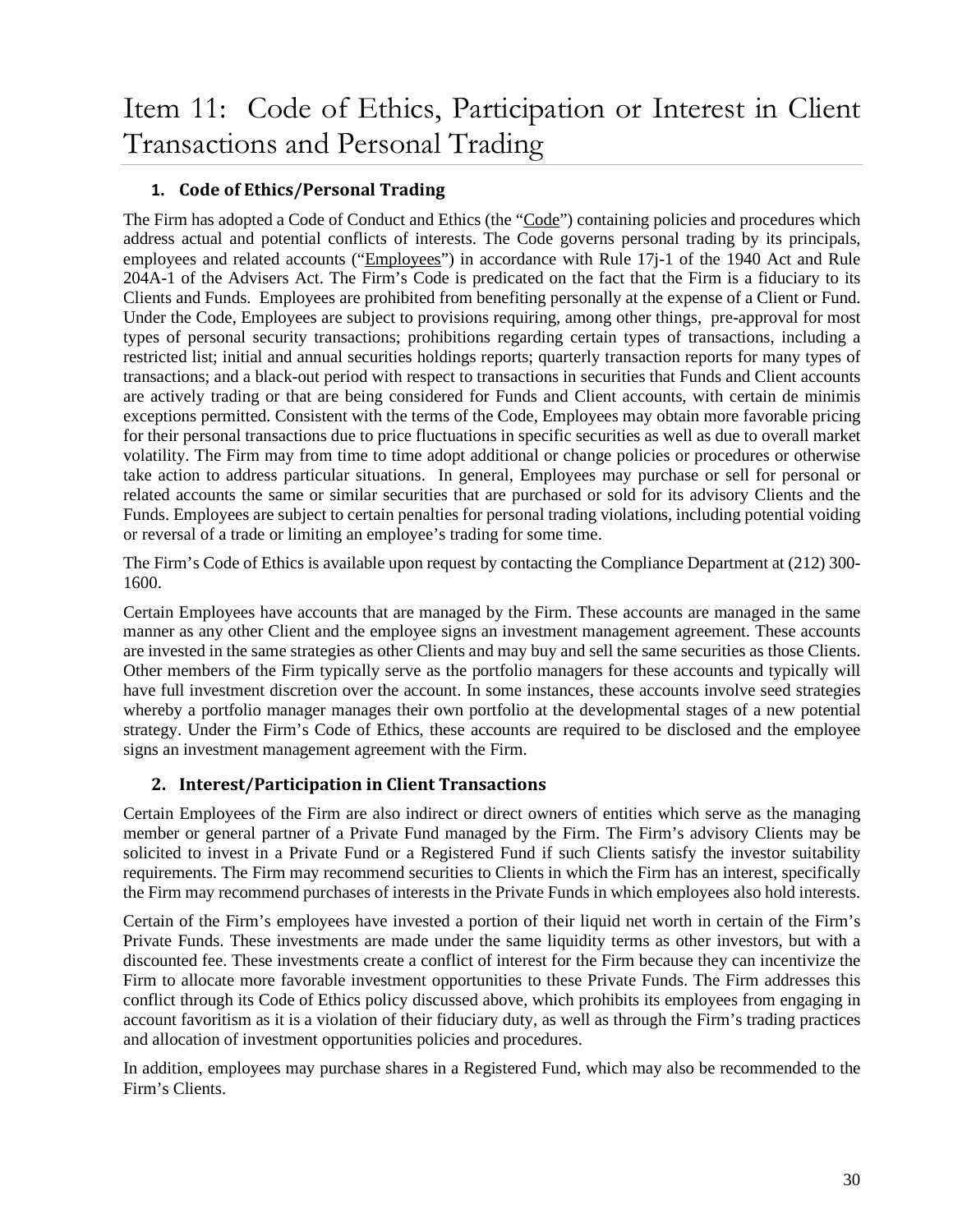# **3. Safeguarding MNPI**

The Firm has adopted policies and procedures relating to MNPI including an *Insider Trading Policy*. The policies require employees to report the receipt of actual or potential MNPI to the Compliance Department. Additionally, the Firm adopted *Information Barriers Policies and Procedures* which are designed to prevent the communication of MNPI across the various portfolio management groups. This policy places restrictions in situations where any employee of the Firm engages in communications with investment banks or brokers about potential, non-public secondary offerings of securities. The Firm will deploy certain restrictions to prevent the disclosure of MNPI relating to a non-public secondary offering and to restrict trading in the subject issuer by the Firm and its employees. The Firm also maintains a restricted list of issuers where trading in the securities of that issuer is prohibited due to the receipt of MNPI. Additionally, the Firm maintains *Expert Networks Policies and Procedures* to prevent disclosure while using industry experts for research as well as *Meetings and Calls with Issuers Policies and Procedures* to prevent disclosure when communicating with public company insiders.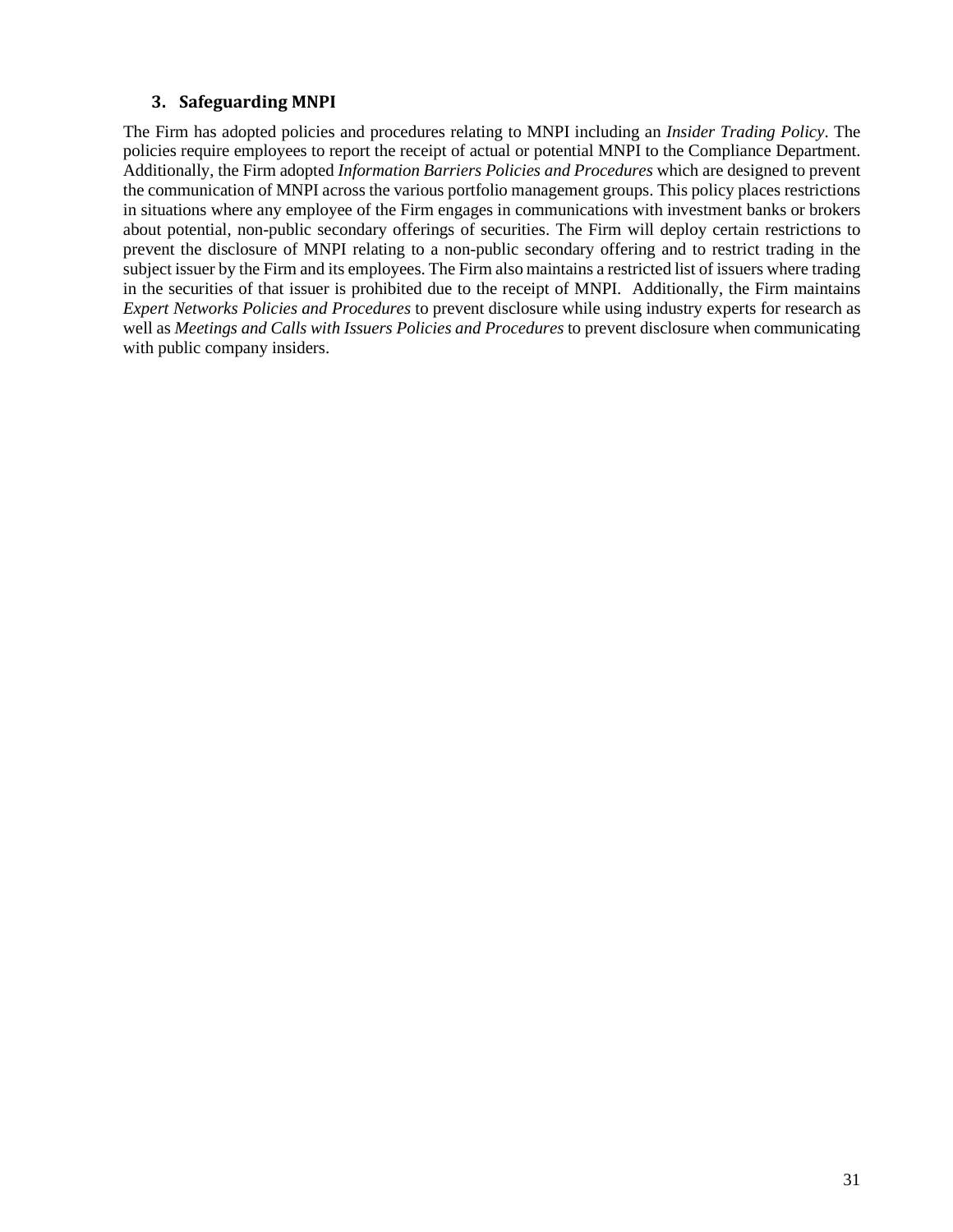# <span id="page-33-0"></span>Item 12: Brokerage Practices

The Firm receives discretionary (or non-discretionary) investment authority from its Clients at the outset of an advisory relationship and investors upon subscription into the Funds. Depending on the terms of the applicable investment advisory agreements for Clients or offering documents for the Funds, the Firm's authority may include the ability to select brokers-dealers through which to execute transactions on behalf of its Clients, and to negotiate the commission rates, if any, at which transactions are affected.

## **1. Factors Considered in Selecting or Recommending Brokers**

The Firm selects brokers for the execution of transactions for Client accounts in accordance with its best execution policies and procedures. In making decisions about best execution, the Firm considers a number of factors. When placing trades for accounts in which the Firm has the discretion to choose the broker to be used and the commission to be paid, the Firm does not have the obligation to seek the lowest available commission cost and may consider any or all of the following as appropriate to the circumstances of the specific trade:

- Liquidity and availability of the security
- Market impact of a trade
- Size of the order
- Reputation and perceived financial stability of the broker
- Value of any research provided including general research as well as transaction specific research
- Availability of alternative electronic crossing networks
- Total cost of the execution
- Competitiveness of commission rates and spreads
- Broker's ability to execute block trades and odd lots
- Accuracy of recommendations on particular securities
- Broker's overall responsiveness
- Broker's commitment of capital
- Broker's ability to execute large or difficult trades for the Firm's Clients
- Broker's ability to handle electronic trade entry and reporting links with the adviser
- The traders experience with a particular broker, including the frequency of trading errors
- The broker-dealers back-office capability to efficiently handle trading activity especially in volatile or high-volume markets
- How prior execution compares relative to other brokers in the marketplace
- Nature of difficulty of the trade

In selecting brokers, the Firm generally seeks the best and most efficient execution, on an overall or transaction basis. Given the brokerage services that brokers generally offer, the Firm may be deemed to be paying for other services provided by a broker which are included in the commission rate, such as related brokerage services including order routing, clearing, custodial and settlement services. The ongoing monitoring of brokers is the responsibility of the Best Execution Committee. The Firm maintains an approved broker-dealer list and will not engage in transactions with broker dealers not on the list. The Best Execution Committee typically meets no less frequently than quarterly to evaluate the services provided by brokerdealers, the quality of research provided and review the execution practices being utilized at the Firm.

With respect to the Fixed Income Strategies, fixed income trades are executed at a net price and therefore, the broker's standardized commission rates are not the basis for the selection of broker for fixed income securities. The Firm also participates in certain managed account programs with respect to the Fixed Income Strategy whereby the Firm acts as a discretionary sub-advisor for advisory Clients of unaffiliated brokers. Under the terms of these programs the Firm may not utilize the broker for executions for such Clients. Additional information about these programs is available via the sponsoring broker, or the Firm.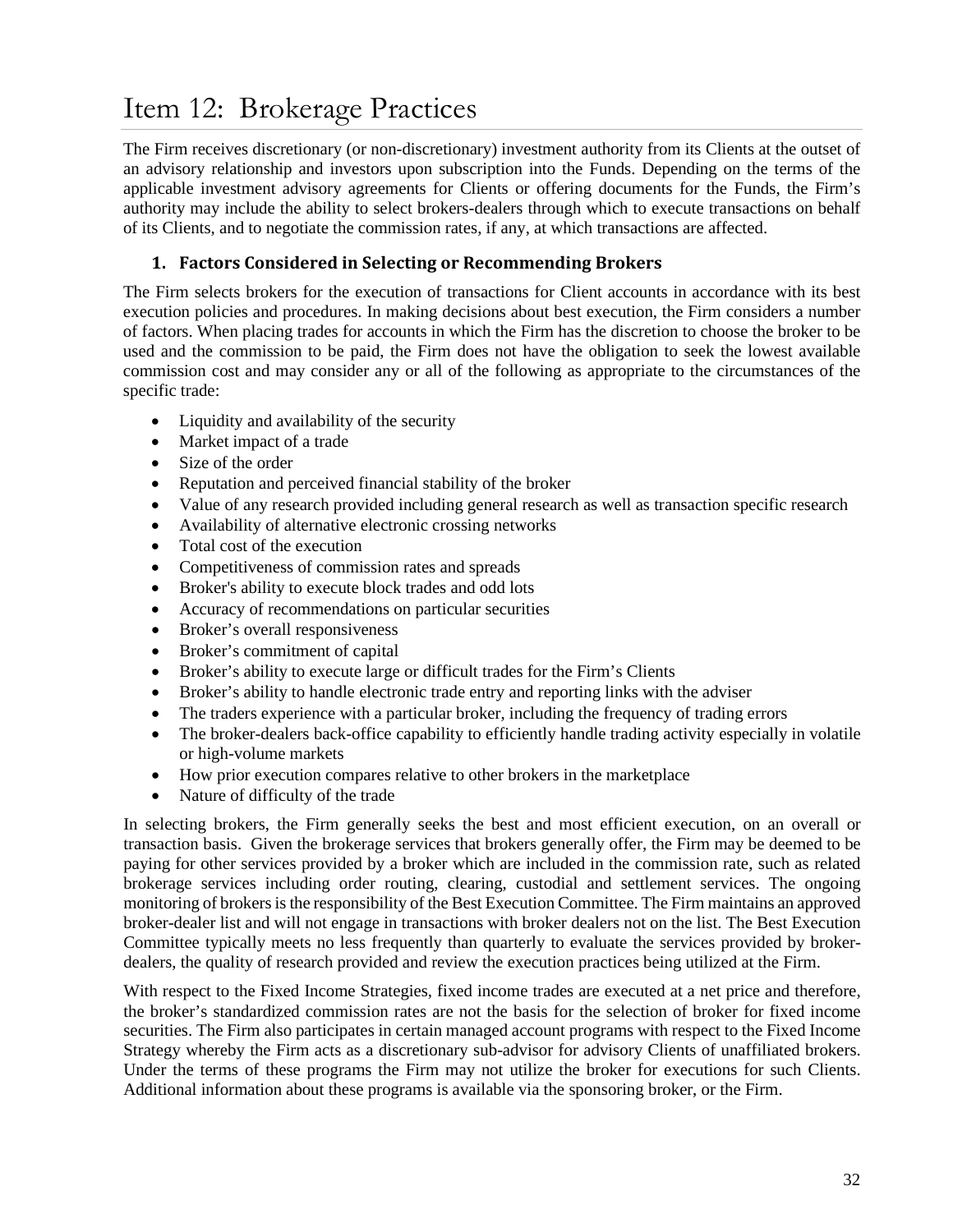# **2. Brokerage Commissions in Wrap Fee Programs**

There are typically no commission charges for wrap fee Clients. The Firm will therefore execute the great majority of trades with the wrap fee sponsor/custodian and will only look to trade away from the custodian sponsor in certain situations in which the overall quality of execution (including price) is demonstrably in the best interests of the wrap fee Clients. When trading away from the Program Sponsor, additional commissions are charged, which may be borne by the Client account.

Certain Clients give the Firm the discretion to select the broker-dealer on a trade-by-trade basis but request that the Firm direct brokerage to certain broker-dealers subject to best execution. While the Firm will make a good-faith effort to meet these requests, the trader is required to only trade with such broker-dealers when consistent with best execution; as a result, the requested brokerage targets may be missed.

Wrap Program trading is typically affected through trading systems maintained by the Program Sponsor. Our ability to trade in these instances will be dependent on such systems and it is possible, though not common, that the Firm may be delayed in its ability to trade on behalf of Clients in the particular program.

# **3. Broker Compensation for Registered Funds**

No series of any Registered Fund managed by the Firm may compensate a broker for any promotion or sale of shares issued by the relevant trust by directing to the broker or dealer a Fund's portfolio securities transactions or any remuneration, including but not limited to any commission, mark-up, mark-down, or other fee (or portion thereof) received or to be received from a Fund's portfolio transactions effected through any other broker (including a government securities broker) or dealer (including a municipal securities dealer or a government securities dealer). Please refer to the prospectus for each Registered Fund for more information on brokerage practices.

Traders responsible for selecting brokers to effect transactions in a Registered Fund's portfolio securities are prohibited from taking into account brokers' promotional or sales efforts and must adhere to the Firm's best execution guidelines policies and procedures when executing trades on behalf of the Registered Fund(s).

# **4. Research and Other Soft Dollar Benefits**

Consistent with its policy of obtaining best execution for its Clients when selecting counterparties, the Firm may receive research products or services that fall within the "safe harbor" established by Section 28(e) of the Securities and Exchange Act of 1934 (the "Exchange Act") ("Soft Dollar Benefits"). These services are designed to augment the Firm's own internal research and investment strategy capabilities. This may be done without prior agreement or understanding by the Client (and at the Firm's discretion).

The Soft Dollar Benefits can include, but are not limited to, the provision of publications and white papers, written, oral or electronic research reports from various sources regarding particular companies, industries or general economic conditions, and economic surveys and analyses or other services which aid the Firm in fulfilling its investment process. Soft Dollar Benefits furnished or paid for by a broker and through whom the Firm effects transactions may be used by the Firm in servicing all of the Firm's accounts and not the accounts which paid commissions to the broker providing the Soft Dollar Benefits. Commissions paid to a broker providing Soft Dollar Benefits will likely be higher than those charged by brokers not providing such services. The Firm will affect transactions through brokers providing Soft Dollar Benefits only if the commissions charged by such broker are reasonable in relation to the value of the Soft Dollar Benefits provided.

In addition to the research services or products received by the Firm from brokers or counterparties, the Firm may receive other proprietary research from a broker, such as opportunities to attend conferences sponsored by such broker, and assistance with coordinating meetings with the management of issuers. To the best of the Firm's knowledge, these services are generally made available to all institutional investors doing business with such broker. The Firm believes that such research or services are made available to the Firm on an unsolicited basis and without regard to the rates of commissions charged or paid by the Firm or the volume of business the Firm directs to such broker.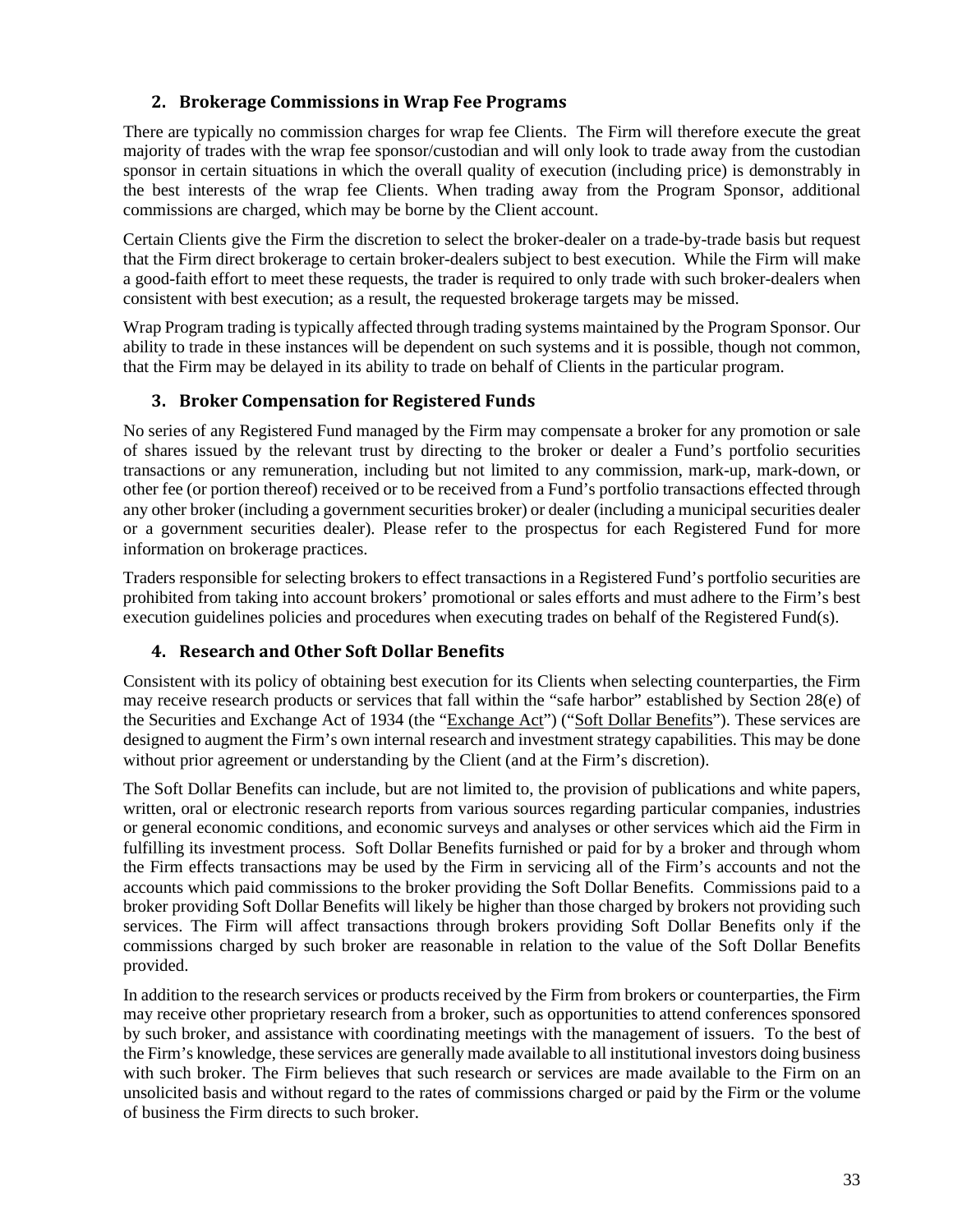Research services obtained through the use of soft dollars may be provided by brokers to whom brokerage is directed or by third-parties which are compensated by the brokers. The Firm does not attempt to put a specific dollar value on the services rendered or to allocate the relative costs or benefits of those services among Clients, believing that the research it receives will help it fulfill its overall duty to Clients. The Firm may not use each particular research service, however, to service each Client. As a result, a Client may pay brokerage commissions that are used, in part, to purchase research services that are not used to benefit that specific Client. Broker-dealers the Firm selects may be paid commissions for effecting transactions for its Clients that exceed the amounts other broker-dealers would have charged for effecting these transactions if the Firm determines in good faith that such amounts are reasonable in relation to the value of the brokerage and/or research services provided by those broker-dealers, viewed either in terms of a particular transaction or its overall duty to its ('brokerage') discretionary Client accounts.

Certain items obtainable with soft dollars may not be used exclusively for either execution or research services. The cost of such "mixed-use" products or services will be fairly allocated, and the Firm makes a good faith effort to determine the percentage of such products or services which may be considered as investment research. The portions of the costs attributable to non-research usage of such products or services are paid by our firm.

When the Firm uses Client brokerage commissions to obtain research or brokerage services, it receives a benefit to the extent that the Firm does not have to produce such products internally or compensate thirdparties with its own money for the delivery of such services. Therefore, such use of Client brokerage commissions could result in a conflict of interest, because it could be inferred that the Firm has an incentive to direct Client brokerage to those brokers who provide research and services the Firm can utilize, even if these brokers do not offer the best price or commission rates for its Clients. However, because the Firm executes transactions on a best execution basis, the Firm believes the potential conflict is mitigated.

### **Use of Soft Dollar Aggregator**

The Firm obtains a portion of its Soft Dollar Benefits through Client Commission Arrangements ("CCAs"). The Firm has entered into CCAs with key brokers. To manage these CCAs, the Firm currently maintains a centralized account with a third-party commission aggregator, Westminster Research Associates, LLC ("Westminster"). Through Westminster, soft dollar credits generated by trading with the Firm's executing broker-dealers are credited to a pooled account administered by Westminster. These pooled credits are then used to purchase third party research at the Firm's direction. Under this arrangement, the executing brokers and the third-party research providers are paid with a portion of the Client commission.

#### **Soft Dollar Committee**

Soft dollar credits are assets of the Firm's Clients that must be treated with appropriate care. The Firm has a Soft Dollar Committee, which, together with the Firm's compliance team, monitors the Firm's compliance with Section 28(e) of the Exchange Act and with its disclosures to Clients on an ongoing basis.

The Soft Dollar Committee will periodically review the Firm's soft dollar credit and debit balances. In instances where large credit balances accumulate, the Soft Dollar Committee will evaluate whether Clients are paying unnecessarily high commissions or take other actions to avoid the perception that accounts are purposely being traded excessively in order to produce soft dollar credits. Where large deficits occur, the Soft Dollar Committee will evaluate whether soft dollar spending should be reduced. The Soft Dollar Committee will make determinations as to whether the amounts allocated to soft dollars are appropriate. A review of these allocations will be performed in conjunction with a review of the forecasted budget of soft dollars which is performed on a quarterly basis.

In an effort to determine whether soft dollars are used for legitimate investment research or brokerage services, the Firm's compliance team and the Soft Dollar Committee review the quality of products and services provided.

# **5. Brokerage for Client Referrals**

The Firm also may utilize brokers who have referred Clients or investors to a Private Fund, for which such brokers are compensated. Such referrals represent a conflict of interest between receiving best execution and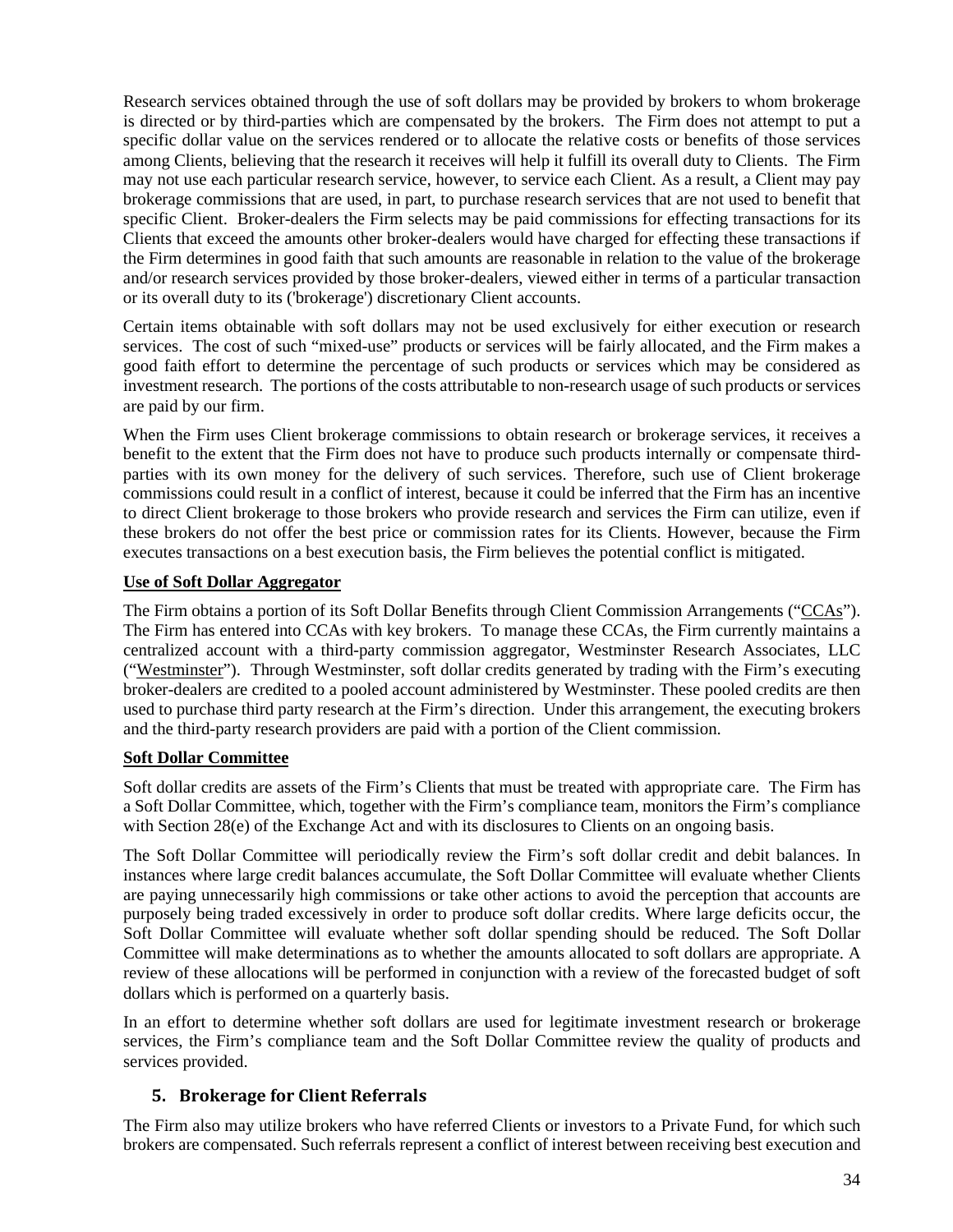the Firm's interest in receiving future referrals. A Client who is referred to the Firm by a particular broker may instruct the Firm to use that broker or a different broker to effect transactions for the Client's account. Commission rates charged by brokers that refer Clients to the Firm or by brokers that Clients direct that the Firm use may be higher or lower than the commission rates charged by other brokers that the Firm uses.

## **6. Directed Brokerage**

Generally, the Firm permits Clients to direct the Firm to execute transactions through a specified broker. Where a Client directs the use of a particular broker, the Firm will have no responsibility for negotiating commission rates for the Client's account. As a result, it is possible that the Firm may be unable to achieve the most favorable execution of such Client's transactions, and the Client's account may be disadvantaged as a result of a less favorable execution price and/or higher commissions. In addition, less favorable execution prices and/or higher commissions could result from the Client account's inability to participate in aggregate orders or other reasons.

# **7. Order Aggregation**

The Firm may from time to time aggregate orders for the purchase or sale of identical securities on behalf of its Clients and Funds; however, each portfolio manager is individually afforded significant discretion to determine the timing, extent, and nature of investment decisions on behalf of Clients that are assigned to the portfolio manager. Portfolio management personnel may not conduct transactions on behalf of all Clients in which they are responsible for at the same time, to the same degree, or in the same manner regardless of whether any or all Clients have similar account sizes, diversification requirements, investment objectives, risk tolerance, cash availability, and tax preferences. However, over time all Client accounts are managed in a manner to provide comparable results relevant to factors including, but not limited to, the Client's account size, diversification requirements, investment objectives, risk tolerance, cash availability and tax preferences. The manner in which the Firm allocates trades may vary by strategy as set forth in more detail below.

# **Equity and Equity-Growth Strategies**

With respect to the Equity Strategies, the Firm allocates trades to its Clients generally on a pro rata basis consistent with Clients' investment suitability (the "Pro Rata Rule"). This process applies as well to orders placed in a fashion generally known as "block orders" (that is, when the order for one Client is entered concurrently with orders of other Clients) or as well to "bunch orders" (that is, where the order is for a basket of securities for one or more Client's accounts) and as well in the event of a partial fill. The Firm will block trades where possible and when advantageous to Clients. This blocking of trades permits the trading of aggregate blocks of securities composed of assets from multiple Client accounts, so long as transaction costs are shared equally and on a pro-rated basis between all accounts included in any such block. Block trading may allow the Firm to execute equity trades in a timelier, more equitable manner, at an average share price. The Firm does not include orders for its own account and/or its employees' account. The Pro Rata Rule is also encouraged when allocating initial public offerings and private placements, as well as for partially filled orders. Under certain circumstances, Pro Rata allocation may not be the most fair and reasonable method of allocation, for example when portfolios have similar objectives and constraints but with important differences in terms of industry focus, market capitalization restraints, specific geographic focus, risk profile, cash flow situations. However, no Client's portfolio will be systematically favored through trade allocation at the expense of another. This standard applies equally to all accounts, regardless of the fee calculation process. Fiera Capital also focuses on allocating fills at the same average price for all Clients taking part in a trade. However, Fiera Capital cannot guarantee allocation at the average where differences are not material. The same principle applies to commissions paid by Clients. It is the firm's position that these differences will even out over time.

Transaction costs have an impact on overall investment performance. In allocating trades, portfolio managers must use their judgment to balance on the one hand the need to minimize transaction costs and on the other, the desire to ensure fair allocation. Portfolio managers will focus on achieving this balance in a consistent manner.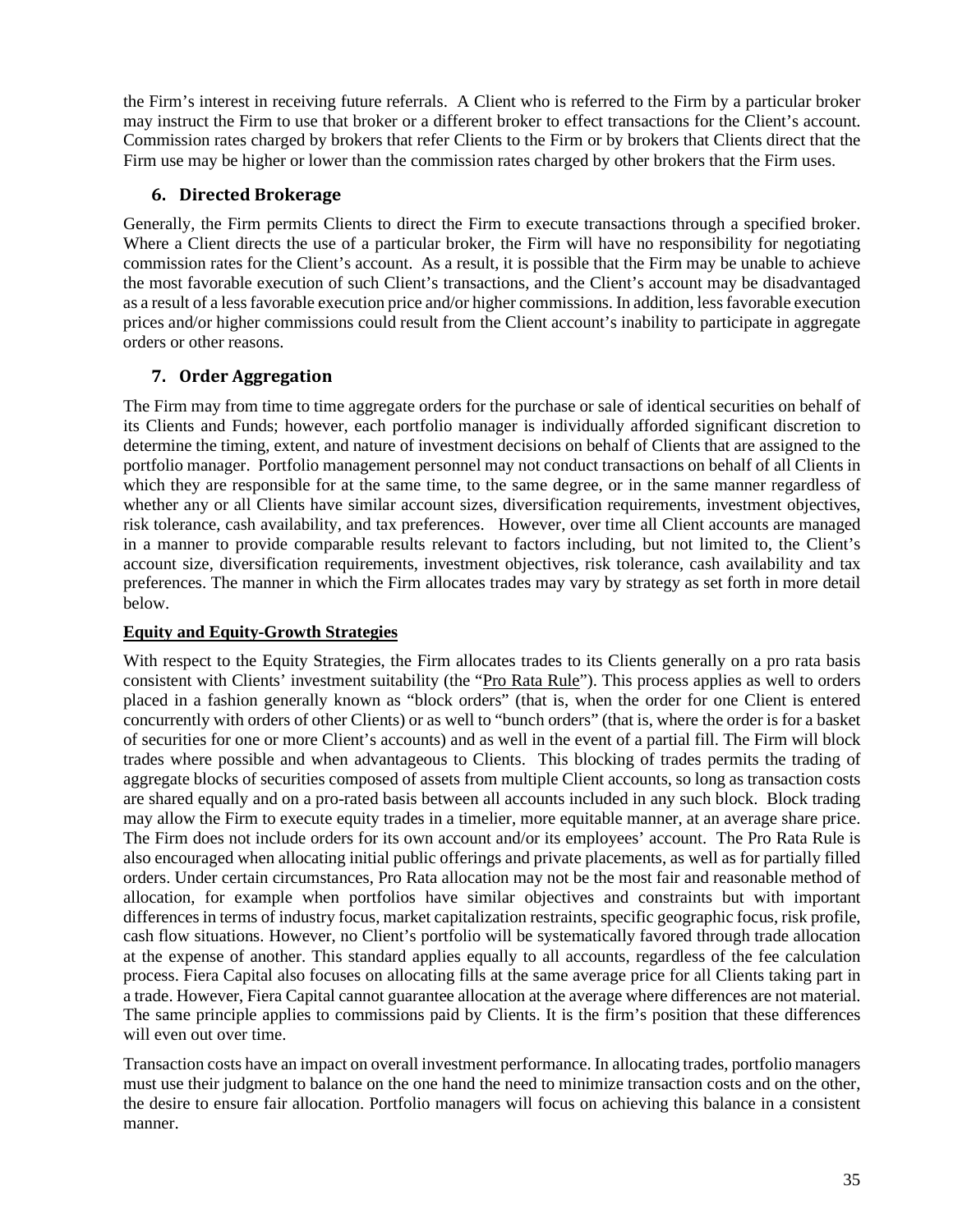With respect to the Equity Growth Strategies, the Firm will typically aggregate trades among Clients whose accounts can be traded at a given broker, and generally will rotate or vary the order of brokers through which it places trades for Clients on any particular day. The Firm's trading policy and procedures are as follows:

- 1. Transactions for any Client account may not be aggregated for execution if the practice is prohibited by or inconsistent with the Client's advisory agreement with the Firm or our Firm's order allocation policy.
- 2. The trading desk in collaboration with the portfolio manager must determine that the purchase or sale of the particular security involved is appropriate for the Client and, with the aid of trade compliance oversight, that it is consistent with the Client's investment objectives and with any investment guidelines or restrictions applicable to the Client's account.
- 3. The portfolio manager must reasonably believe that the order aggregation will benefit and will enable the Firm to seek best execution for each Client participating in the aggregated order. This requires a good faith judgment at the time the order is placed for the execution. It does not mean that the determination made in advance of the transaction must always prove to have been correct in the light of a "20-20 hindsight" perspective.
- 4. Prior to entry of an aggregated order, an order ticket must be completed which identifies each Client account participating in the order and the proposed allocation of the order, upon completion, to those Clients. If the order cannot be executed in full at the same price or time, the securities actually purchased or sold by the close of each business day must be allocated pro rata among the participating Client accounts in accordance with the initial order ticket or other written statement of allocation. However, adjustments to this pro rata allocation may be made to participating Client accounts in accordance with the initial order ticket or other written statement of allocation. Furthermore, adjustments to this *pro rata* allocation may be made to avoid having odd amounts of shares held in any Client account, or to avoid excessive ticket charges in smaller accounts. De minimis deviations from the pre-allocation are permitted in the interest of placing round lots in Client accounts. De minimis positions are allocated randomly by using the random selection capabilities available in the Order Management System.
- 5. Generally, each Client that participates in the aggregated order must do so at the average price for all separate transactions made to fill the order and must share in the commissions on a *pro rata* basis in proportion to the Client's participation. High net worth/retail Clients in an aggregate batch will typically receive the same average execution price but may not receive a pro rata allocation of transaction costs due to differing commission rates and minimum transaction charges applied by the custodian. Under the Client's agreement with the custodian/broker, transaction costs may be based on the number of shares traded for each Client.
- 6. Portfolio managers monitor the manner in which order aggregations and allocations affect the accounts they manage. Each day, portfolio managers approve all of the trading activity in Clients' accounts. If a portfolio manager believes that an order was aggregated or allocated improperly, they discuss the matter with the relevant trader and, if necessary, include the Head of Trading in the review. If the portfolio manager, trader and Head of Trading cannot agree on an appropriate course of action then the portfolio manager should include a member of the Legal or Compliance Teams in the discussion.
- 7. The Client account records separately reflect, for each account in which the aggregated transaction occurred, the securities which are held by, and bought and sold for, that account.
- 8. Funds and securities for aggregated orders are clearly identified on the Firm's records and to the broker-dealers or other intermediaries handling the transactions, by the appropriate account numbers for each participating Client.
- 9. No Client or account will be favored over another. To ensure fair allocation of opportunities, the Firm mandates the use of a trade rotation for specific business lines (such as for small and SMID account trades). In those instances, the Firm's Traders utilize a randomizer built within the Order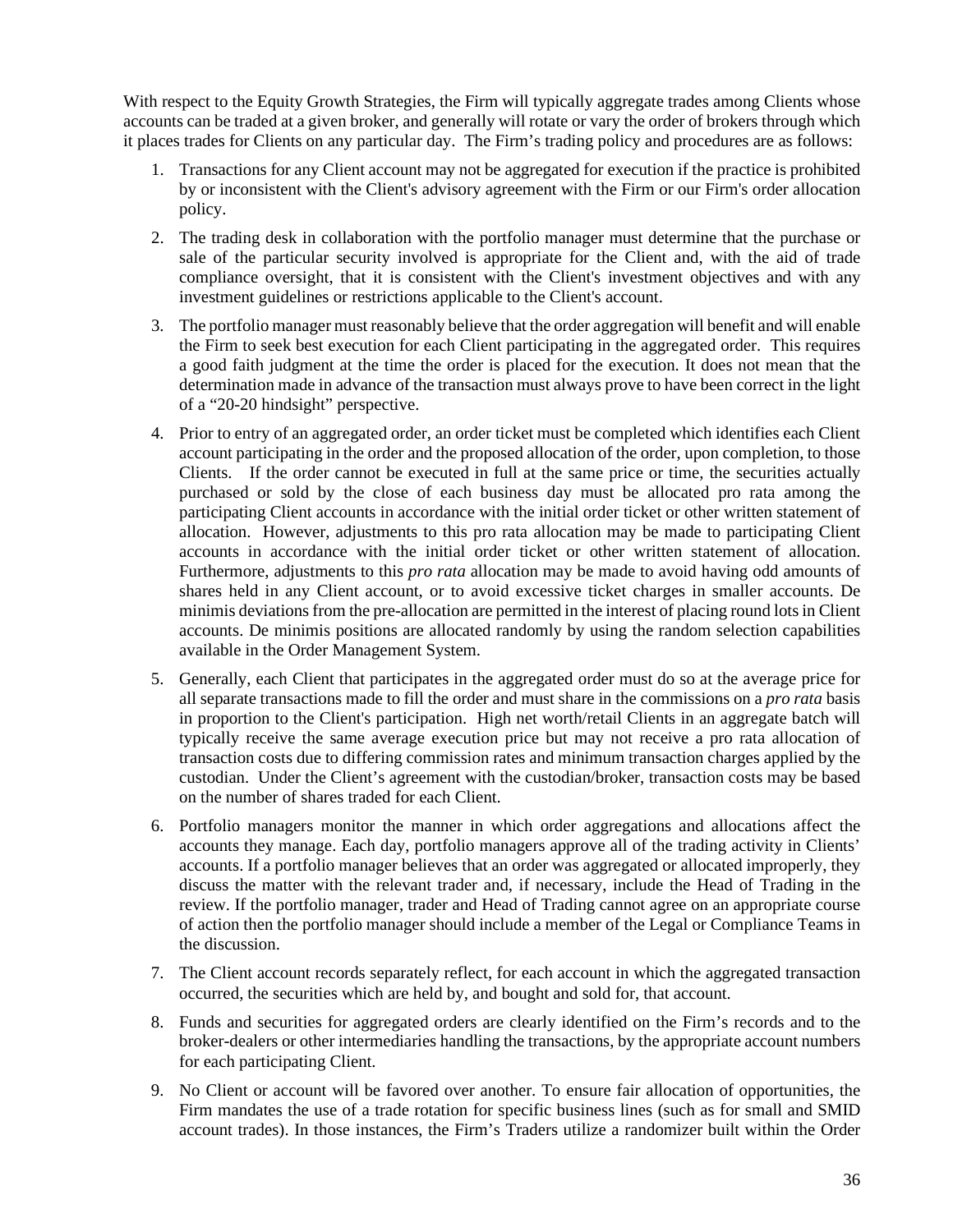Management System to set the order in which institutional and wrap accounts trade and model delivery Clients are notified of trade recommendations. The Traders must place orders in accordance with the randomizer's output. The random number generator process also applies to trades within the universe of institutional and wrap accounts and notifications within the universe of Model Delivery Program Sponsor Clients.

### **Fixed Income Strategies**

With respect to each investment opportunity presented, the portfolio management team and traders shall decide whether it is in the interests of best execution to aggregate or bunch the orders of multiple accounts (including those of the Firm and Employees), and which and how many accounts shall participate in each transaction. Traders have the discretion to buy and sell securities in the marketplace based on the general parameters set forth by the Portfolio Management team. If investments on behalf of multiple Clients are made, the amount sought for each Client is determined by the portfolio management team prior to entry of the order for the security expected, taking into consideration the following factors, among others:

- 1. Investment objectives and requirements.
- 2. Risk-management requirements.
- 3. Adherence to any limits as defined in the Client's investment guidelines.
- 4. Amount of the assets in each Client's account.
- 5. Capital availability in each Client account for trades of the type under consideration.
- 6. Liquidity/availability of securities (typically there is sufficient liquidity and depth in the market).

It is expected that most orders for multiple accounts will be aggregated and participants in the transaction will receive an average price. Transaction costs are charged on an account-by-account basis.

Pro-rata allocations are not practical in debt securities. When a partial fill is received, priority is given to accounts that are furthest away from their intended strategy targets. Examples of specific strategy targets include, but are not limited to, target duration, curve positioning, ratings structure and issuer exposure.

Because fixed income trading occurs in the over the counter market, the ability to buy and sell fixed income instruments is predicated on inventory and price discovery. As such, trading is a dynamic process and Portfolio Managers may amend orders throughout the day from the original pre-allocation. This may occur as a determination has been made that an allocation would result in a violation of any account's investment objectives or guidelines. Trades may also be reallocated to an account whose more limited investment objectives restrict its potential universe of available securities if other accounts could, consistent with their more general and broad investment objectives and guidelines, obtain substantially the same investment result by participating in other available investment opportunities. Trades may be reallocated in other circumstances with approval from the Portfolio Manager and executing Trader.

As the Portfolio Management team may, from time to time, invest in securities of limited availability, where an investment opportunity presents itself that appears is both advantageous and limited in availability, the opportunity should be made available to all accounts for which the opportunity would represent a legitimate investment decision. Where a security is deemed to be of limited availability, the appropriateness of securities with similar characteristics such as credit quality, rating and maturity shall be deemed equivalent, and thus interchangeable for purposes of Client investment decisions.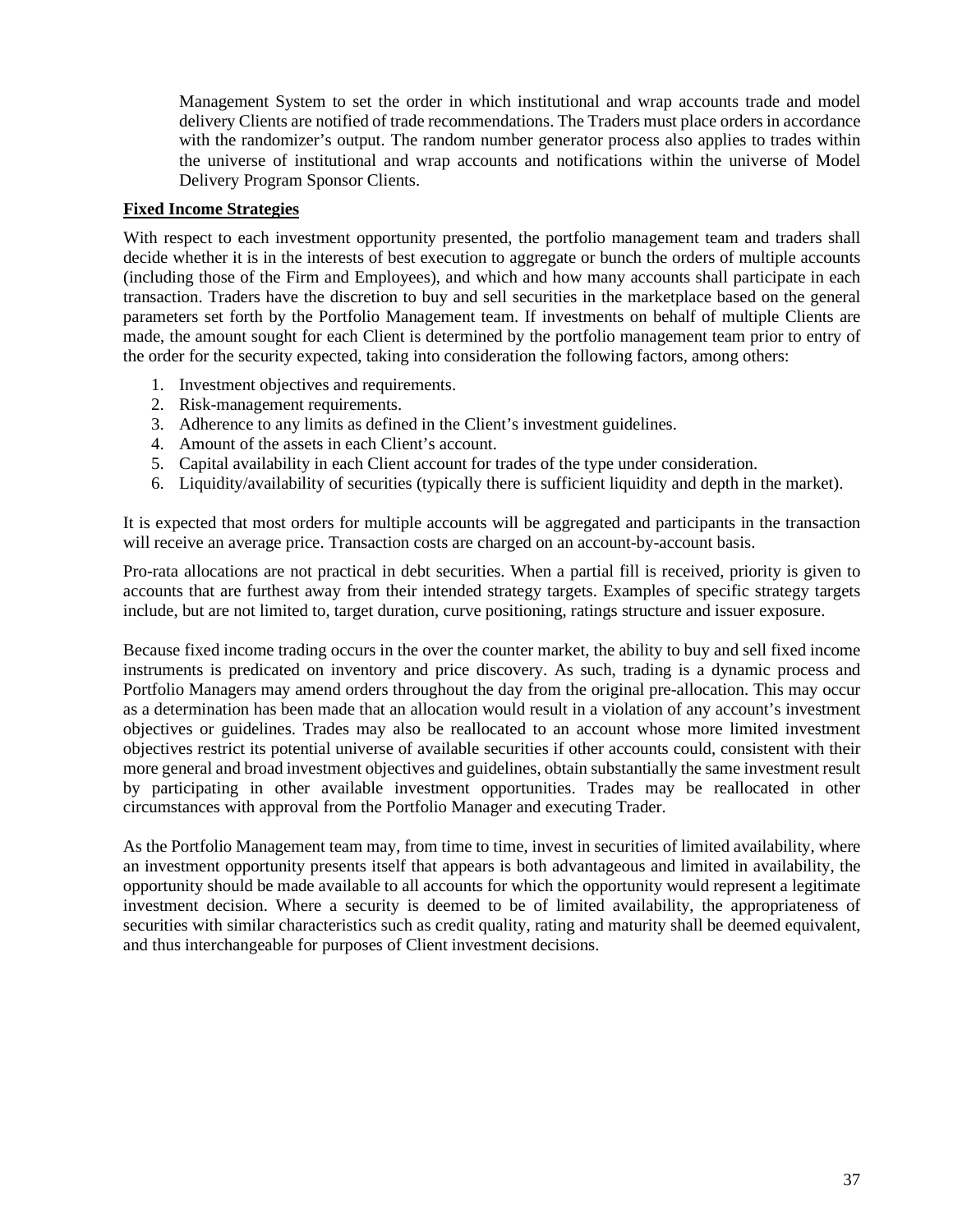# <span id="page-39-0"></span>**1. Frequency and Nature of the Review of Accounts**

Designated personnel of Fiera Capital review Clients' investment positions to ensure investments comply with the investment guidelines requirements and the Firm's trade allocation policies. The Firm conducts reviews of accounts on a periodic basis. Reviews are performed based on the processes specific to the applicable investment strategy and account type and, as such, the frequency and nature of the reviews vary based on the investment strategy and type of account.

The Firm's portfolio managers are generally responsible for the daily management and review of the Client accounts under their supervision. Accounts are reviewed in the context of each Client's stated investment objectives and guidelines. A variety of reports are available that may include portfolio transactions, account performance, income, realized and unrealized capital gains and losses, and pre-tax and after-tax performance. According to their needs, Clients may receive statements monthly, quarterly or daily, through online access or hard copy. Monthly and quarterly statements are produced following reconciliation with the custodian records. Clients may also be sent regular written reports including credit commentaries, market commentaries, and a quarterly Client letter.

The Private Funds and Registered Funds are also subject to review by independent public accountants, which results in annual audited financial statements being produced and available for each such Client. For additional information related to the types and frequency of reports provided to investors of the Private and Registered Funds, please refer to the relevant offering documents, as applicable.

# **2. Factors Triggering Other-than-Periodic Review of Accounts**

In addition to periodic reviews, Fiera Capital may review Client accounts as it deems appropriate or as otherwise required. Additional, other-than-periodic reviews may be triggered by a number of factors, including Client requests, compliance monitoring, or material changes in variables such as a Client's individual circumstances or market, political, or economic environment.

# **3. Contact the Firm for Strategy-Specific Review Features**

Due to the variances in review features across investment strategies and account types, the information provided in this Item 13 does not include all of the specific review features associated with each investment strategy or type of account. Clients are encouraged to contact the Firm with any questions regarding the Firm's review process applicable to a particular strategy or investment product.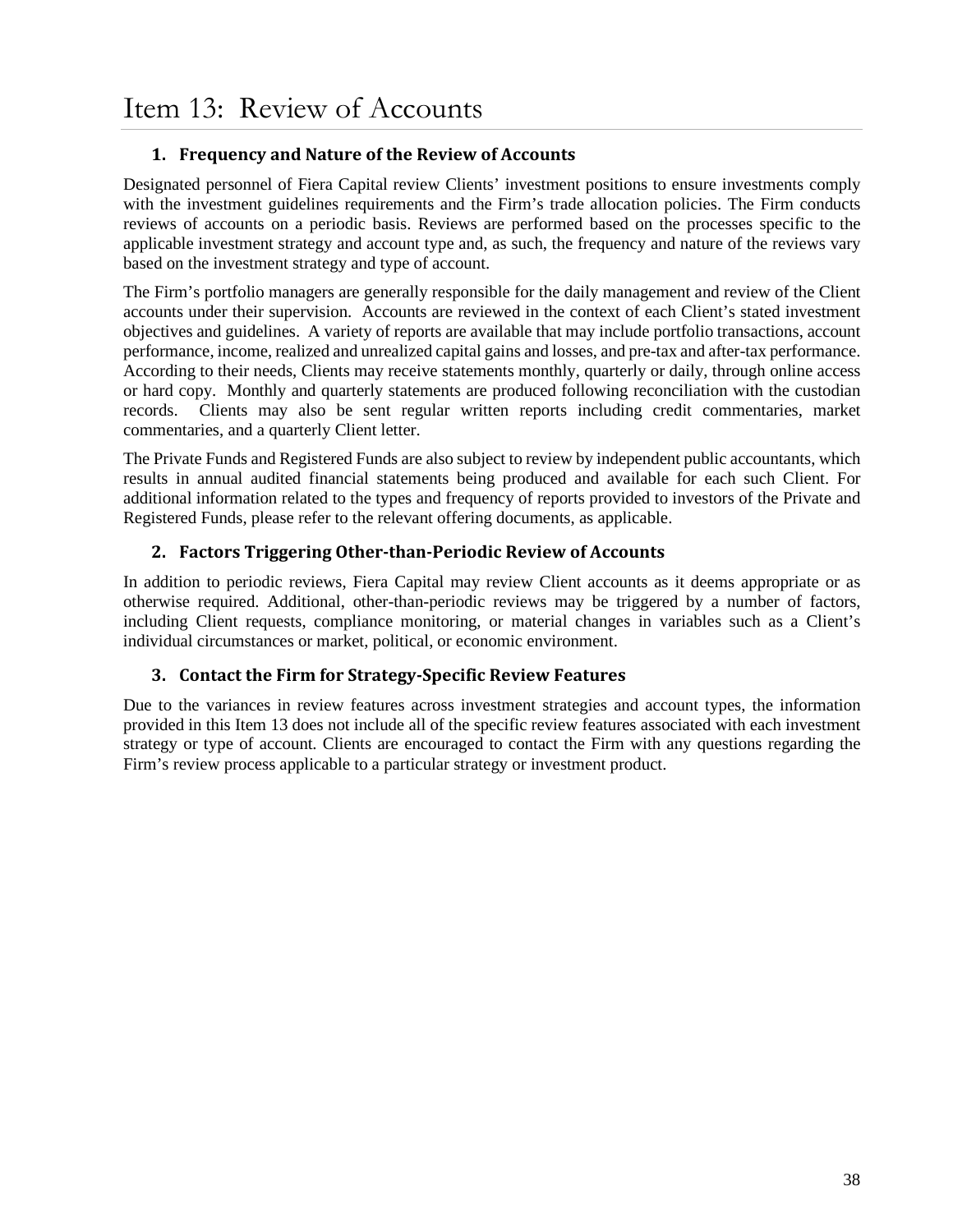# <span id="page-40-0"></span>Item 14: Client Referrals and Other Compensation

The Firm compensates unaffiliated third parties for referring advisory Clients. Such referral fees generally consist of a percentage of the management fees earned by the Firm for the management of assets that such third parties are responsible for helping the firm to obtain. The referral fees represent no additional expense to such Clients. The Firm will seek to conform to Rule 206(4)-3 under the Investment Advisers Act of 1940 in all instances.

Certain Employees were formerly compensated for Client referrals. Specifically, such Employees received a portion of the assets raised or a portion of the management fees generated in the management of separate accounts and investments in pooled investment vehicles which the employees were responsible for helping the Firm to obtain. Such employees will continue to receive referral fees for these legacy accounts for a number of years but will no longer receive such referral fees for new Client accounts. Currently, the Firm's distribution professionals are compensated through a combination of base salaries and discretionary bonuses linked to the individual's achievement against key performance indicators and Fiera's overall growth and profitability targets.

Investors in the Registered Funds are subject to a 12b-1 fee on certain share classes which is used to compensate brokers or other intermediaries for the distribution/servicing of shares of such Funds. Any payments made in connection with distribution of shares of the Registered Funds shall be done in accordance with the Registered Funds' 12b-1 plan.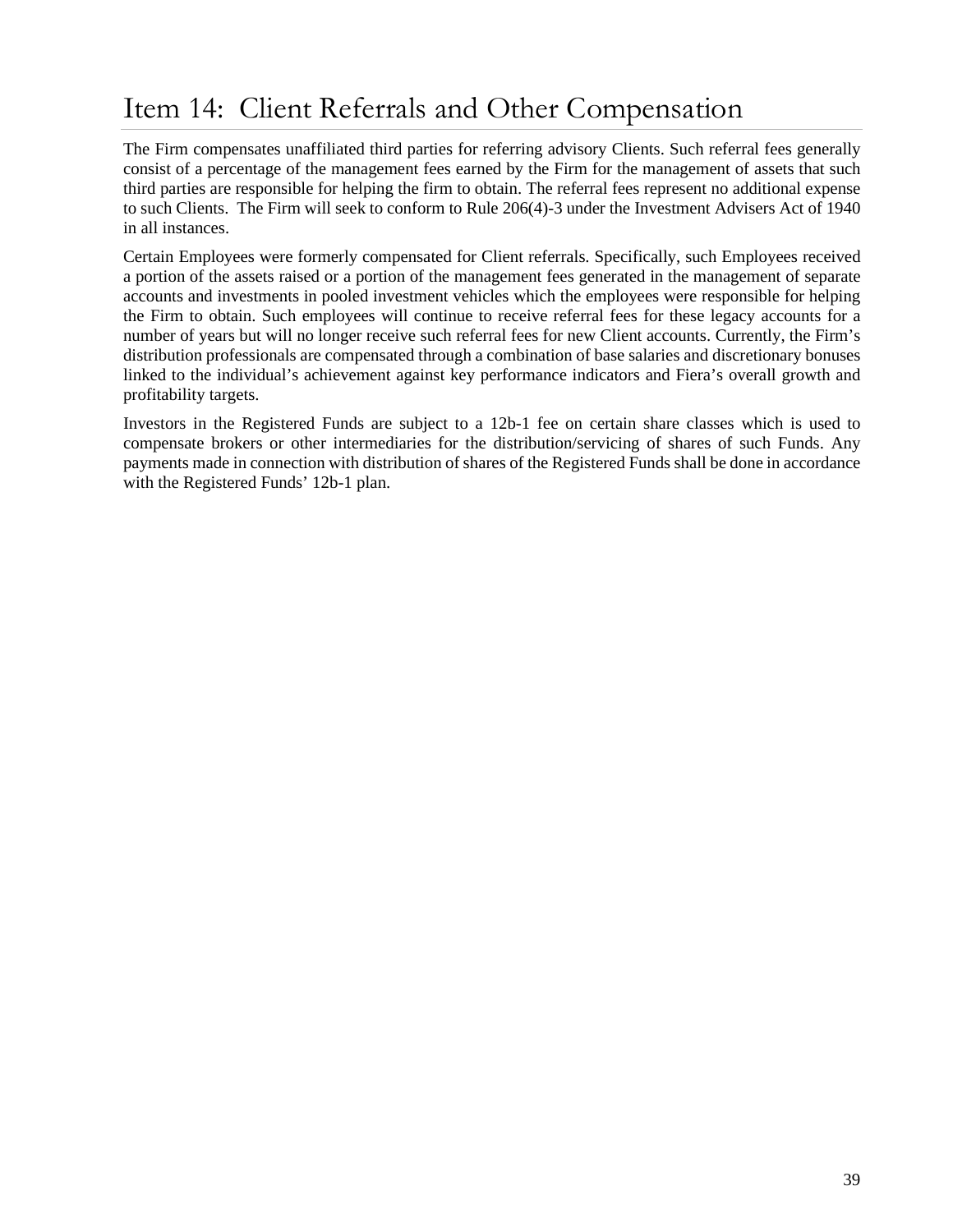# <span id="page-41-0"></span>Item 15: Custody

The Firm does not act as a custodian for client assets. However, there are some situations where the Firm may be deemed to have custody over client accounts.

The Firm may be deemed to have custody when clients may grant us the authority to debit their custody accounts for advisory fees. Account custodians send statements directly to the account owners on at least a quarterly basis. Clients should carefully review these statements and should compare these statements to any account information provided by the Firm. In connection with managing Client assets that are maintained with third party custodians, the Firm has developed policies and procedures to assist it in confirming whether the Firm may have "inadvertent" custody under such custodial arrangements.

In addition, all Private Fund assets are held in custody by unaffiliated broker-dealers or banks; however, the Firm has access to Private Fund accounts since it serves as the general partner or managing member of the Private Funds; or the Firm has physical custody of, or access to, privately offered securities held by its fund of funds in the form of subscription documents of underlying funds as well as notes evidencing debt. Investors will not receive statements from the custodian. Instead, the Private Funds are subject to an annual audit and the audited financial statements are distributed to each investor. The audited financial statements will be prepared in accordance with GAAP and distributed within 120 days of each Private Fund's fiscal year-end and within 180 days of the fiscal year-end of each Private Fund which is a fund of hedge funds.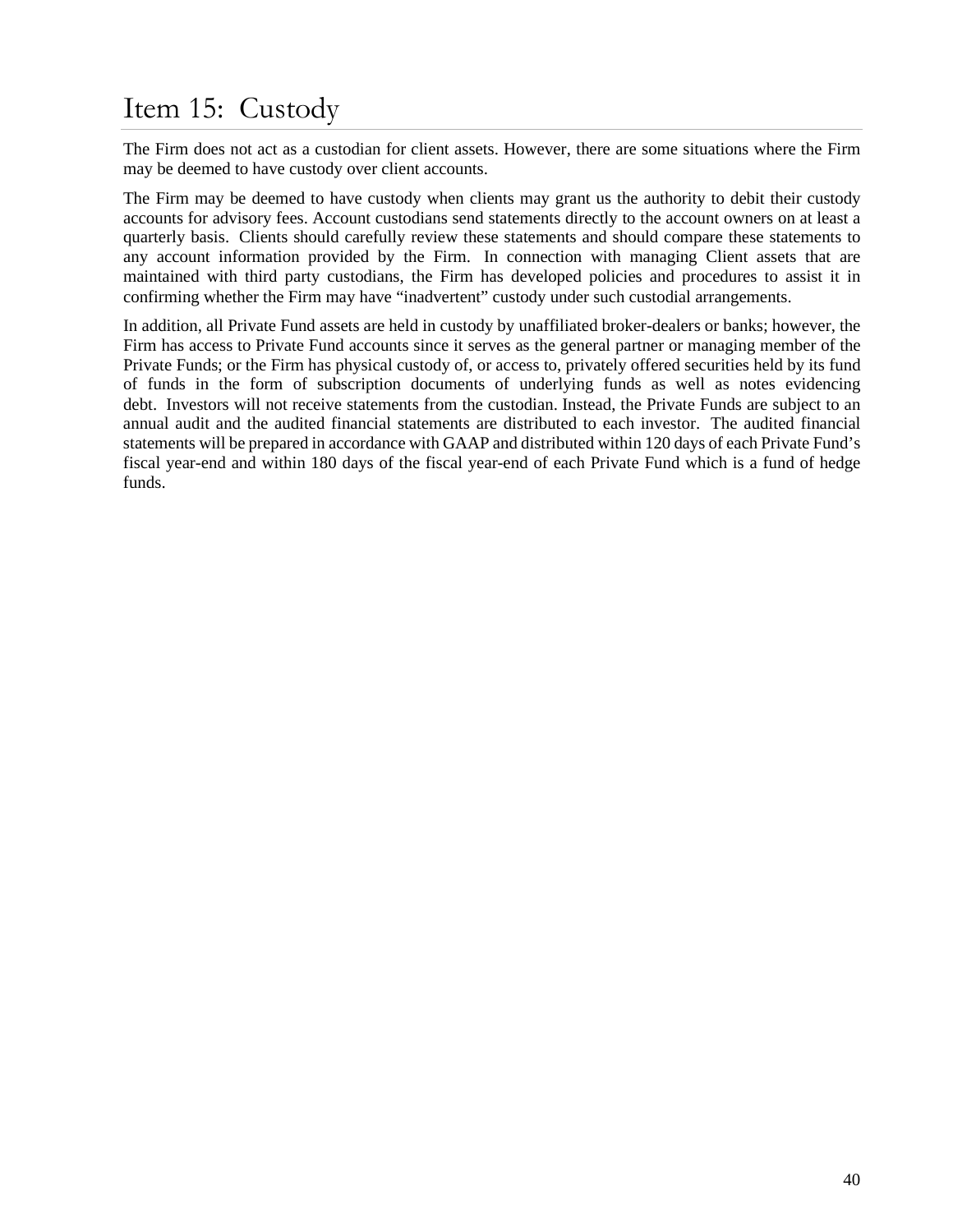# <span id="page-42-0"></span>Item 16: Investment Discretion

As described in Item 4 of this Brochure, Fiera Capital provides both discretionary and non-discretionary investment management services. The manner in which the Firm accepts discretionary authority varies depending on the account type.

## **1. Separately Managed Accounts**

For separately managed accounts, Clients generally grant the Firm discretionary authority pursuant to an investment management agreement executed at the outset of the relationship. Under the agreement, unless instructed otherwise, the Client authorizes the Firm to direct the investment and reinvestment of assets in the Client's account on the Client's behalf and at the Client's risk. The Firm's discretionary authority is subject to any investment guidelines provided by the Client and may be limited by the terms of its written agreement with the Client. The Firm also manages a limited number of non-discretionary accounts pursuant to which the Firm recommends certain trades to the Client and executes such trades if the Client agrees with the recommendation. The Firm typically allocates the majority of Client assets to Fiera Capital managed products and strategies. When assets are allocated to such Fiera Capital managed products and strategies, the Client is only charged with the fees applicable to such products and strategies allocated to, and not charged separate fees related to the management of their portfolios by the Private Wealth Team. The fees applicable to such products and strategies may be higher than the fees charged typically charged for the management of portfolios.

## **2. Private Funds**

For the Private Funds, the General Partner or Managing Member of each Private Fund delegates its discretionary investment authority and responsibility to the Firm pursuant to an investment management agreement between the General Partner or Managing Member and the Firm. The extent of the Firm's discretionary authority is set forth in the applicable offering documents. The subscription agreements and organizational documents entered into by investors of Private Funds give the Firm complete discretionary authority to manage the assets invested by such investors in the Private Funds and the Firm's discretionary authority may only be limited by the terms contained in such documents. Investors in Private Funds cannot impose any investment restrictions and are not considered Clients of the Firm.

## **3. Registered Funds**

For the Registered Funds that the Firm manages or sub-advises, the extent of the Firm's discretionary authority is set forth in each Registered Fund's prospectus or other organization documents. The investment advisory or sub-advisory agreement entered into by the Firm and the Registered Fund give the Firm discretionary authority to manage the assets invested in the Registered Fund and the Firm's discretionary authority may be limited by the terms contained in such agreement. The Firm's discretionary authority is also limited by certain federal securities laws and tax laws that require diversification of investments and impose other limitations.

## **4. Wrap Programs**

Participants in a Wrap Program generally enter into an agreement with the Program Sponsor at the outset of the relationship, which outlines the services to be provided under the Wrap Program and generally grants the Program Sponsor discretionary authority to engage a third-party investment adviser (such as the Firm) to provide investment advisory services for the participant's account(s) under the Wrap Program. With respect to the Firm's provision of services under the Wrap Program, the Program Sponsor generally enters into a separate master agreement with the Firm, under which the Firm agrees to provide investment management services to certain participants in the Wrap Program. The Program Sponsor usually grants the Firm discretionary authority under this master agreement, subject to any limitations or guidelines set forth in the agreement. Depending on the Wrap Program, the participant in the Wrap Program may also enter into an agreement directly with the Firm with respect to the services provided by the Firm under the Wrap Program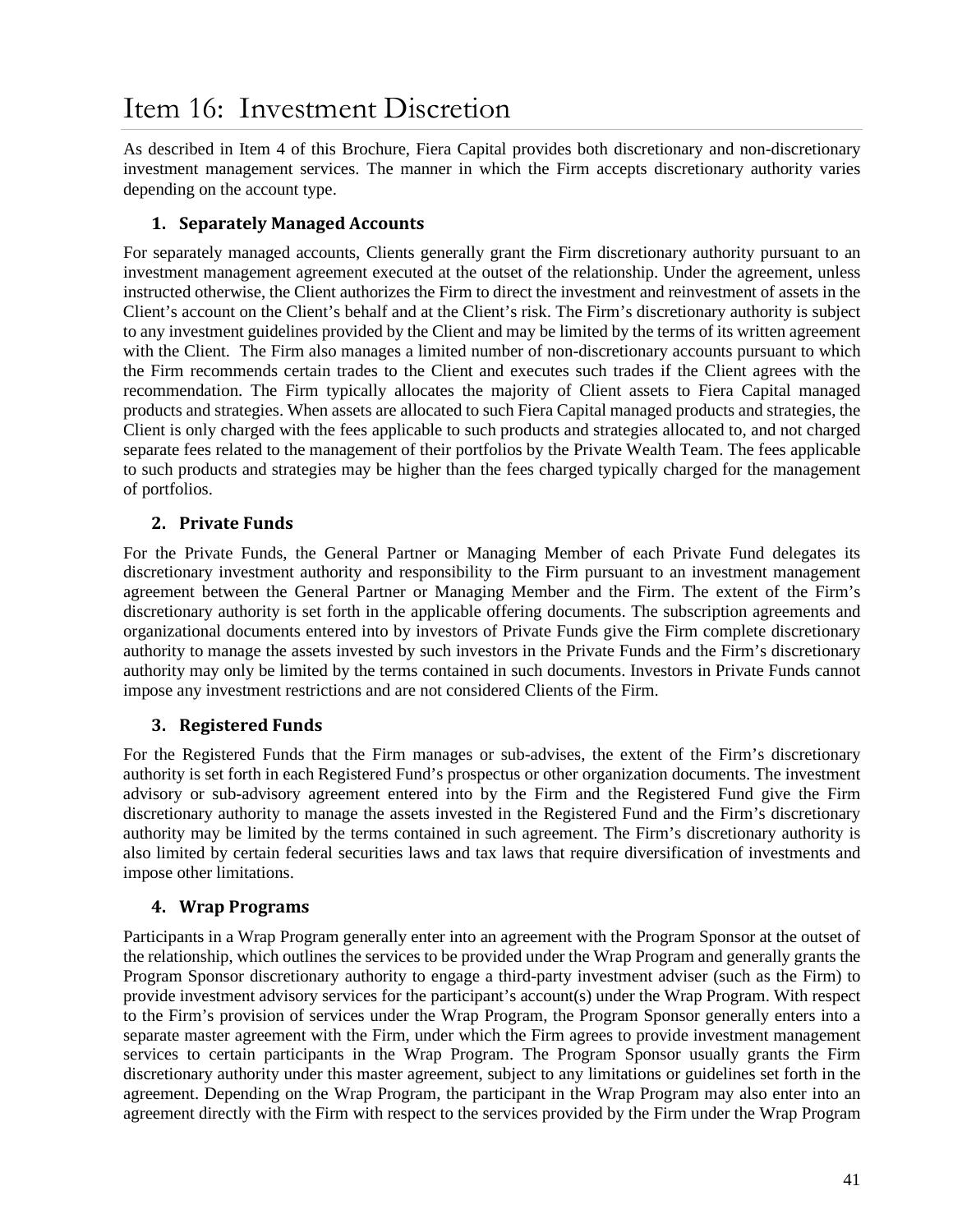or, in some cases, a tri-party agreement between the Wrap Program participant, the Program Sponsor, and the Firm.

## **5. Model Delivery Program Sponsors**

The Firm also furnishes non-discretionary models and recommendations to Model Delivery Program Sponsors through the provision of model investment portfolios for various investment strategies offered by the Firm. Please refer to Item 4 for more information on Wrap Programs and Model Delivery Program Sponsors. The Model Delivery Program Sponsors or other investment advisers appointed by them in turn utilize the model portfolios provided by the Firm, as well any corresponding updates to the model portfolios, to manage Wrap Programs enrolled in the Sponsor's platforms. Typically, Model Delivery Sponsors retain investment discretion over the Wrap Programs enrolled in an investment strategy that is offered on a Model Delivery platform and the Firm is responsible solely for providing its model portfolios to the Model Delivery Sponsors or their designees; however, in certain instances, contractual delegations could technically deem investment discretion to be shared between the Firm and the Sponsor. Please refer to Item 4 for more information on Model Delivery Sponsors and Wrap accounts.

In addition to the delivery of model portfolios to Model Delivery Sponsors that operate Wrap Programs, the Firm also delivers model portfolios to a number of other Clients that retain full discretion over their account.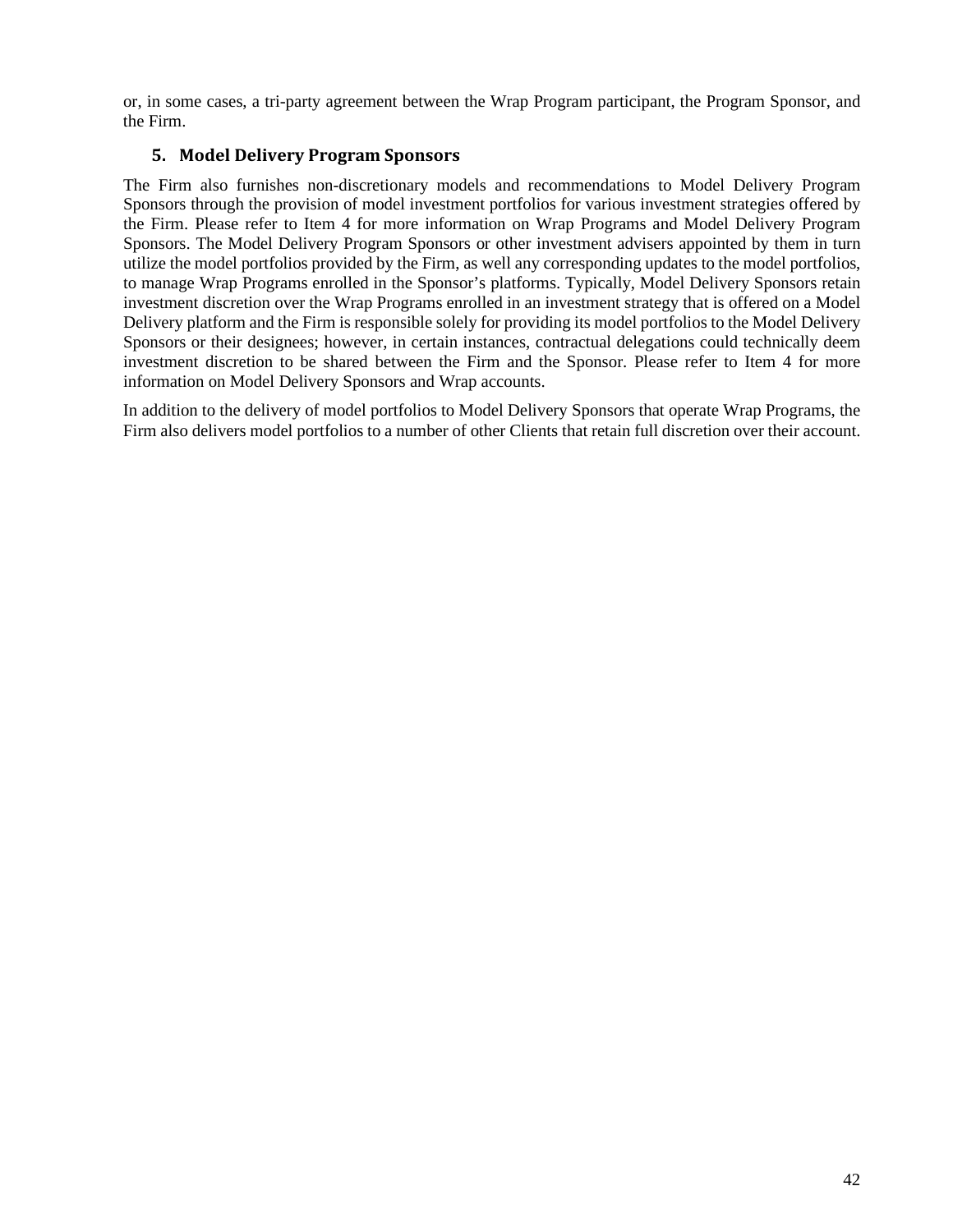# <span id="page-44-0"></span>Item 17: Voting Client Securities

The Firm has or will accept authority to vote Client securities and, in connection with this authority, has adopted Proxy Voting Policies and Procedures designed to ensure that it votes proxies or takes action in the best interest of its Clients and that it provides Clients with information about how their proxies are voted. A description of the Firm's Proxy Voting Policies and Procedures is provided below.

Clients may obtain information about how their securities were voted by contacting the Firm assigned to their account. Clients may also request a copy of the Firm's Proxy Voting Policies and Procedures by contacting the Firm by telephone at (212) 300-1600.

## **1. Proxy Voting Policies and Procedures**

The Firm votes or acts in a manner that it believes is most likely to enhance the economic value of the underlying securities held in Client accounts. With respect to any Registered Fund, the Firm applies these Policies and Procedures only to the extent it is required to exercise proxy voting authority (and authority for class actions) for the Registered Fund pursuant to the Registered Fund Agreement and only to the extent these Policy and Procedures are consistent with the Firm's obligations under the Registered Fund Agreement.

Proxies are assets of the Firm's Clients that must be voted with diligence, care and loyalty. The Firm will vote each proxy in accordance with its fiduciary duty to its Clients. However, the Firm will document and abide by any specific proxy voting instructions conveyed by a Client with respect to that Client's securities.

### **General Procedures**

In light of the Firm's fiduciary duty to its Clients and given the complexity of the issues that may be raised in connection with proxy votes, the Firm has retained Institutional Shareholder Services Inc. ("ISS") to assist with proxy voting. ISS is an independent adviser that specializes in providing a variety of fiduciary-level proxy-related services to institutional investment managers including vote execution and recordkeeping.

## **Voting Guidelines**

Absent specific Client instructions, proxies will be voted according to the Firm's and/or ISS's guidelines. Investment professionals responsible for determining the Firm's vote may deviate from these recommendations in which case they must provide a written explanation for the deviation as well as a representation that the investment professional and the Firm are not conflicted in making the voting decision. The written decision will be documented and **s**tored on ISS's voting platform, ProxyExchange. A designee of the Chief Investment Officer's office, as well as a member of Compliance, will review all overrides for any conflicts of interests and explanations provided for the deviation.

#### **Restricted Voting Procedures**

At times, the Firm will not be allowed to vote proxies on behalf of Clients when those Clients have adopted a securities lending program. The Firm recognizes that Clients who have adopted securities lending programs have made a general determination that the lending program provides a greater economic benefit than retaining the ability to vote proxies.

In certain international markets where share-blocking occurs, shares that will be voted at a meeting must be "frozen" for trading purposes at the custodian or sub-custodian. During the time that shares are blocked, any pending trades will not settle. Depending on the market, this period can last from one (1) day to three (3) weeks. Any sales that must be executed will settle late and potentially be subject to interest charges or other punitive fees. For this reason, in share-blocking markets, the Firm retains the right to vote or not. ISS sends periodic reports of upcoming meetings in share-blocking markets detailing each Client account entitled to vote, the number of shares held, type of meeting and blocking period. The Firm will monitor these upcoming meetings, consult with the relevant investment committee members responsible for each industry or market and arrive at a decision on whether or not to vote. If the decision is made to vote, the Firm will process votes through ISS unless other action is required.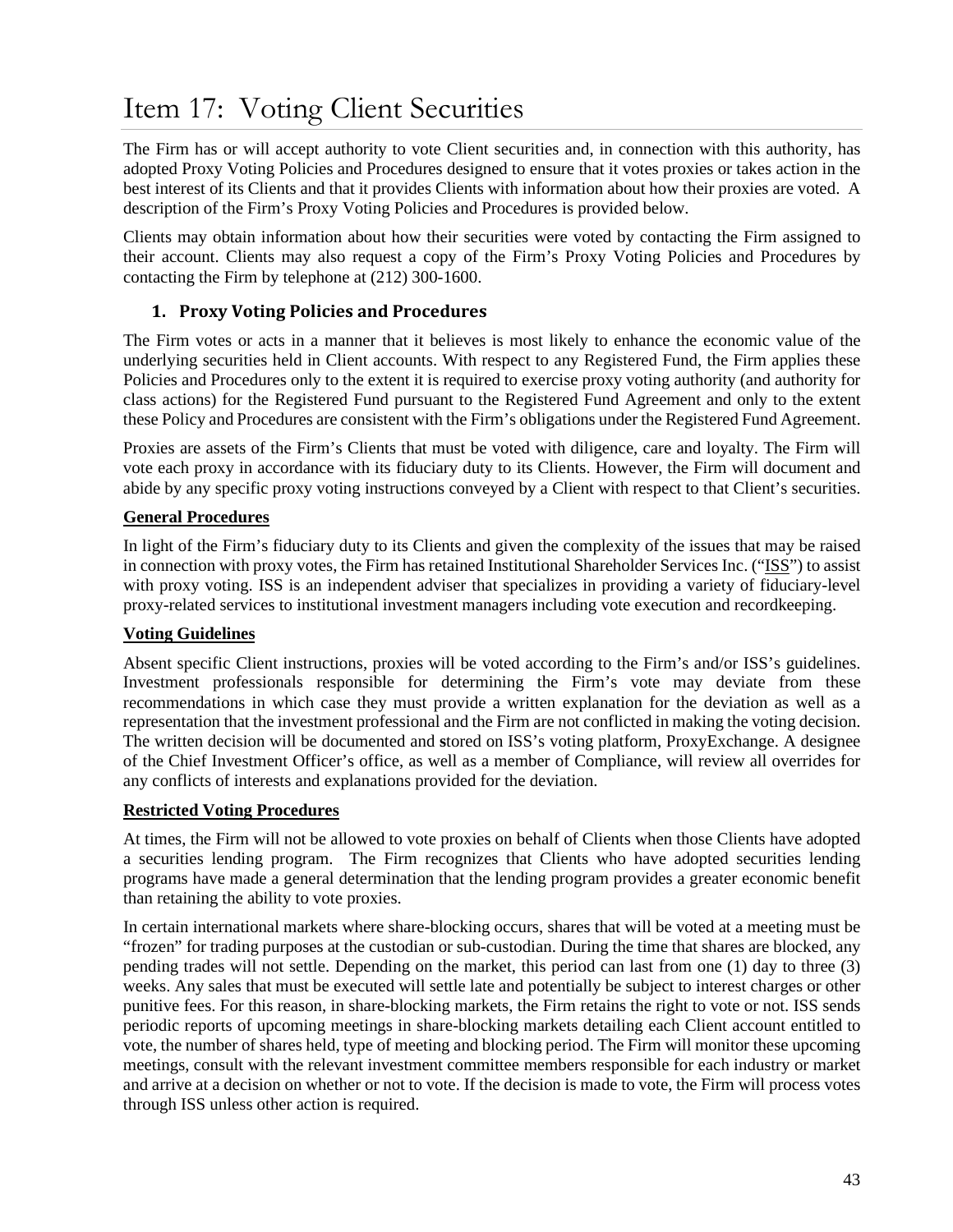## **Conflict Assessment Procedures**

In the event that an investment professional responsible for determining the Firm's vote becomes aware of a material conflict of interest in connection with a proxy vote, the Compliance Team must be notified. It is impossible to anticipate all material conflicts of interest that could arise in connection with proxy voting. The following examples are meant to help Portfolio Managers identify potential conflicts:

- The Firm provides investment advice to a senior executive of an issuer.
- The Firm receives a proxy solicitation from that issuer or from a competitor of that issuer;
- An issuer or some other third party offers the Firm or an employee compensation in exchange for voting a proxy in a particular way; and
- An employee, or a member of an employee's household, has a personal or business relationship with an issuer. The Firm receives a proxy solicitation from that issuer.

If an employee detects a material conflict of interest in connection with a proxy solicitation that was not disclosed in accordance with this policy, it will escalate to the Chief Investment Officer's office.

### **General Class Action Procedures**

As a fiduciary, the Firm always seeks to act in Clients' best interests with good faith, loyalty, and due care. Generally, the Firm does not participate in class actions or notify the Client of class action notices received unless there is an express written agreement or other written instruction from the Client. Notices received by the Firm will be re-directed to the Client's custodian unless otherwise instructed.

### **Client Request to Review Proxy Votes**

Any request, whether written (including e-mail) or oral, received by any employee of the Firm, must be promptly reported to the Proxy Voting Designee and the Compliance Team. All written requests must be retained. The Compliance Team will record the identity of the Client, the date of the request, and the disposition (e.g., provided a written response to Client's request, referred to third party, other dispositions, etc.) in a suitable place. In order to facilitate the management of the proxy voting record keeping process, and to facilitate dissemination of such proxy voting records to Clients, the Firm will: (i) distribute to any Client requesting proxy voting information the proxy voting record for their account for the period requested; (ii) furnish the information requested, free of charge, to the Client within a reasonable time period (within 10 business days); and (iii) maintain a copy of the written record provided in response to Client's written (including e-mail) or oral request. A copy of the written response should be attached and maintained with the Client's written request, if applicable and maintained. Clients are permitted to request the proxy voting record for the five (5) year period prior to their request.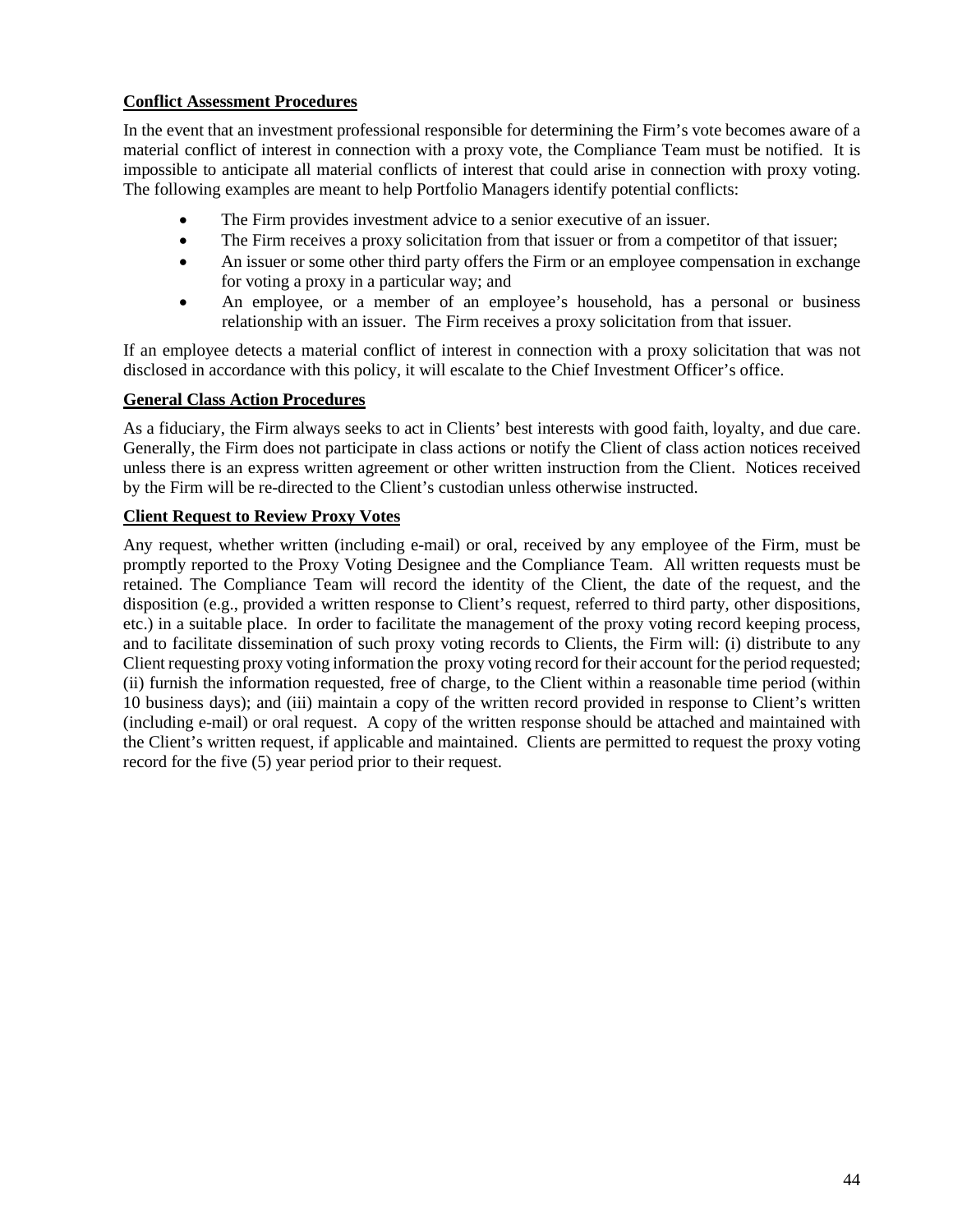<span id="page-46-0"></span>The Firm has never filed for bankruptcy and is not aware of any financial condition that is expected to affect its ability to manage Client accounts.